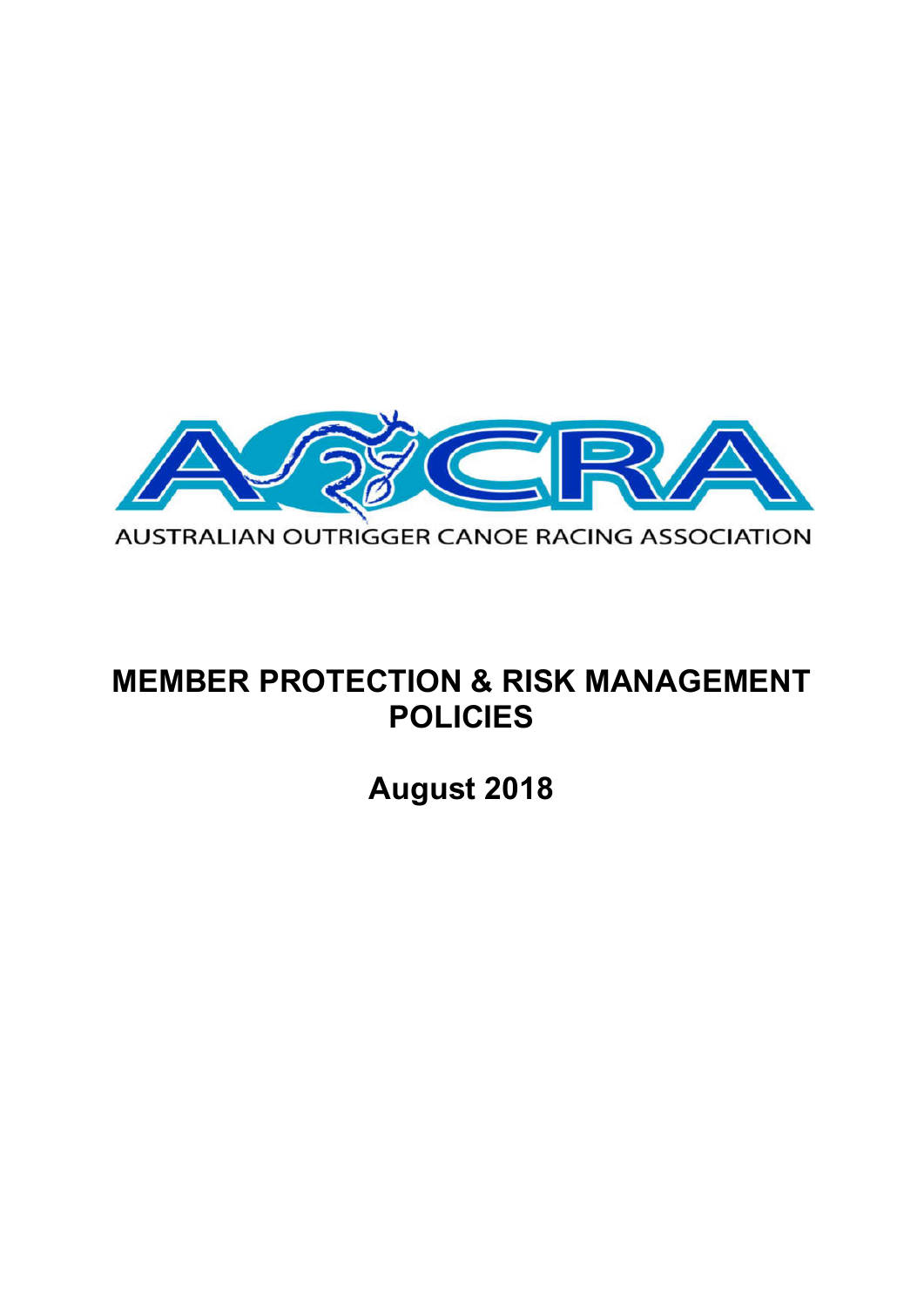## **Table of Contents**

| <b>PART A - AOCRA MEMBER PROTECTION POLICY</b> |                                                     | 4              |
|------------------------------------------------|-----------------------------------------------------|----------------|
| 1.                                             | Introduction                                        | 4              |
| 2.                                             | Purpose of this policy                              | 5              |
| 3.                                             | Who is bound by the policy                          | 5              |
| 4.                                             | <b>Organisational Responsibilities</b>              | 6              |
| 5.                                             | Individual Responsibilities                         | $\overline{7}$ |
| 6.                                             | <b>Member Protection Policies</b>                   | $\overline{7}$ |
| 6.1                                            | <b>Child Protection</b>                             | $\overline{7}$ |
| 6.2                                            | Taking Images of Children                           | 9              |
| 6.3                                            | Anti Discrimination and Harassment                  | 9              |
| 6.4                                            | <b>Sexual Relationships</b>                         | 9              |
| 6.5                                            | Pregnancy                                           | 10             |
| 6.6                                            | <b>Gender Identity</b>                              | 10             |
| 6.7                                            | Responsible Service and Consumption of Alcohol      | 11             |
| 6.8                                            | <b>Smoke Free Environment</b>                       | 12             |
| 6.9                                            | Cyber-bullying                                      | 13             |
| 6.10                                           | Social networking Sites                             | 13             |
| 6.11                                           | Incident (injuries and equipment damage) Reporting  | 13             |
| 6.12                                           | <b>AOCRA Privacy Policy</b>                         | 13             |
| 6.13                                           | <b>Website Reference for Assistance</b>             | 14             |
| 7.                                             | <b>Complaints Procedure</b>                         | 14             |
| 7.1                                            | <b>Handling Complaints</b>                          | 14             |
| 7.2                                            | <b>Vexatious Complaints and Victimisation</b>       | 14             |
| 8.                                             | Forms of Discipline                                 | 14             |
|                                                | <b>PART B - OTHER RISK MANAGEMENT POLICIES</b>      | 16             |
| 9.                                             | Coaching                                            | 16             |
| 10.                                            | Safety - Paddler Suitability (Swim, Tread and Huli) | 16             |
| 11.                                            | <b>Weather Precautions</b>                          | 17             |
| 12.                                            | <b>Drug Policy</b>                                  | 19             |
| 13.                                            | <b>Sun Smart Policy</b>                             | 19             |
| 14.                                            | <b>Infectious Diseases</b>                          | 21             |
|                                                | <b>PART C - DICTIONARY</b>                          | 22             |
|                                                | <b>PART D - DISCIPLINARY MEASURES</b>               | 26             |
| 15.                                            | Individual                                          | 26             |
| 16.                                            | Organisation                                        | 26             |
| 17.                                            | <b>Factors to Consider</b>                          | 26             |
|                                                |                                                     |                |
|                                                | <b>PART E - CODES OF BEHAVIOUR</b>                  | 28             |
| 18.                                            | All persons involved in outrigging                  | 28             |
| 19.                                            | Athletes                                            | 28             |
| 20.                                            | Coaches                                             | 28             |
| 21.                                            | <b>Officials</b>                                    | 29             |
| 22.                                            | Administrators                                      | 29             |
| 23.                                            | Parents                                             | 29             |
| 24.                                            | Spectators & Volunteers                             | 29             |
|                                                |                                                     |                |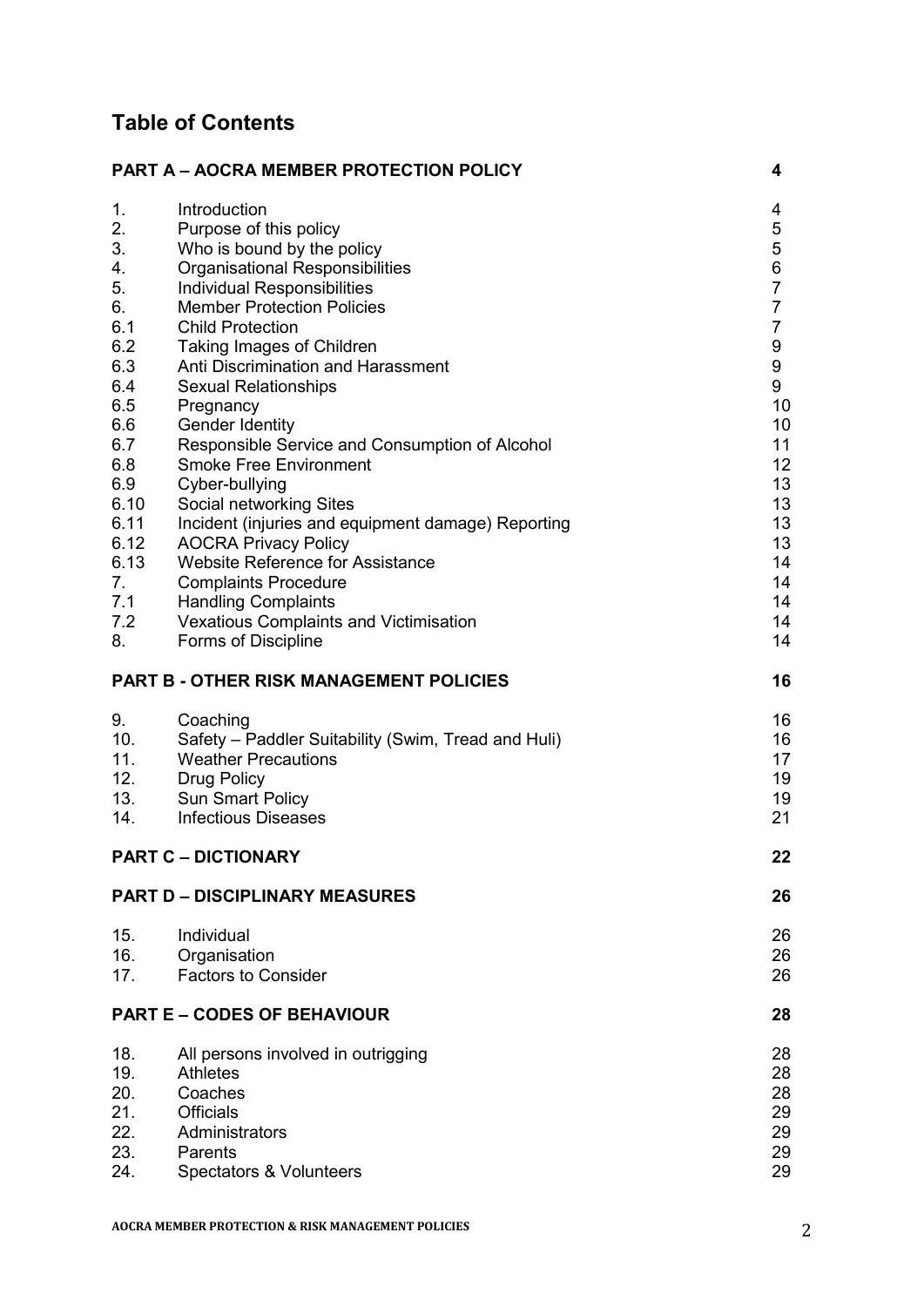| <b>PART F - SCREENING/WORKING WITH CHILDREN CHECK REQUIREMENTS</b>   | 30 |
|----------------------------------------------------------------------|----|
| Background<br>25.                                                    | 30 |
| Attachment F1: SCREENING REQUIREMENTS                                | 31 |
| Attachment F2: MEMBER PROTECTION DECLARATION                         | 32 |
| Attachment F3: WORKING WITH CHILDREN CHILD PROTECTION REQUIREMENTS32 |    |
| <b>PART G - COMPLAINT HANDLING PROCEDURES</b>                        | 36 |
| Attachment G1: COMPLAINTS PROCEDURE                                  | 36 |
| Attachment G2: MEDIATION                                             | 39 |
| Attachment G3: INVESTIGATION PROCESS                                 | 40 |
| Attachment G4: PROCEDURE FOR HANDLING ALLEGATIONS OF CHILD ABUSE     | 41 |
| Attachment G5: HEARINGS & APPEALS TRIBUNAL PROCEDURE                 | 43 |
| Attachment G6: Complaints Flowchart                                  | 47 |
| Attachment G7: Confidential Record of Informal Complaint             | 48 |
| Attachment G8: Confidential Record of Formal Complaint               | 49 |
| Attachment G9: Confidential Record of Child Abuse Allegations        | 51 |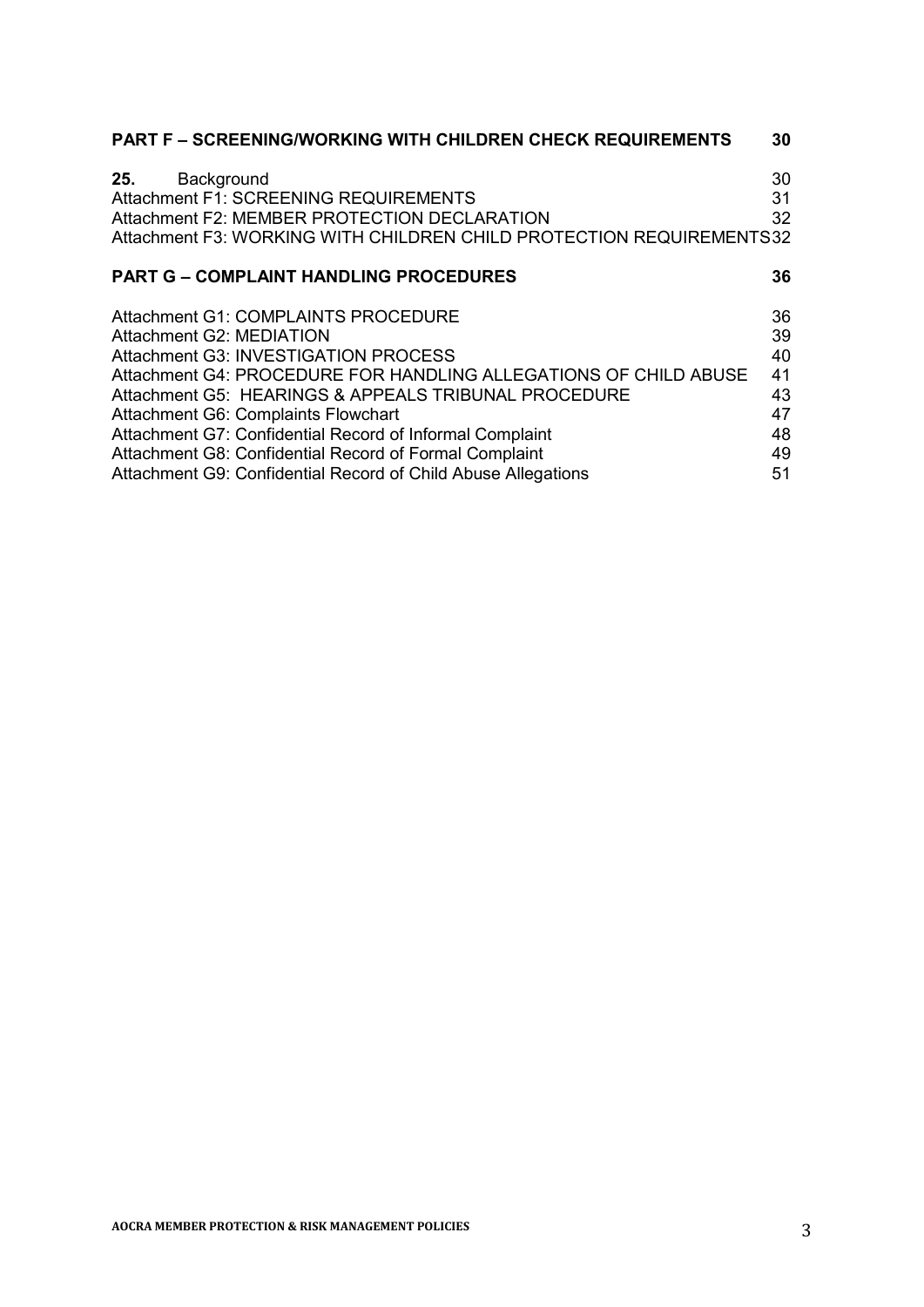## **PART A: NATIONAL MEMBER PROTECTION POLICY**

## **1. Introduction**

The **Australian Outrigger Canoe Racing Association Ltd** (AOCRA) has the following objects:

a. to create a uniform entity through and by which the sport of outrigging in Australia can be controlled, conducted, encouraged, promoted, marketed, advanced and administered.

b. to administer and control all and any aspect of outrigger canoeing in Australia and, without limitation, to develop, implement and amend where deemed appropriate such policies, rules, regulations, and by-laws as are necessary to secure uniformity in outrigger canoeing in Australia for the purposes of competition, conduct, promotion, control, marketing, advancement, administration and management of outrigger canoeing generally through the Company and by the operations of various State Centres, Zones and Affiliated Clubs.

c. to control outrigger canoe racing (in competition or otherwise) its standards, safety, quality and reputation.

d. to control all and any aspect of outrigger canoeing including (but not limited to) the materials and methods used in the construction, maintenance or repair of any craft or vessel, the type, design, safety, registration and approval of any craft or vessel used in outrigger canoeing by any person or body associated with the Company, the signage, colours, clothing and uniforms used by State Centres, Zones, Affiliated Clubs, Members and any other person under the control or influence of the Company whether in competition or not.

e. to form State Centres, Zones or any other group as the Company may deem appropriate to control, conduct, encourage, promote, market, advance and administer the sport of outrigger canoeing on behalf of the Company and to report to the Company as required and directed from time to time.

f. to act in the interests of the Members and the Company objectively, properly, fairly, reasonably and without discrimination.

g. to conduct, organise, assist, promote, manage, finance and arrange an annual National Titles outrigger regatta to which every Affiliated Club shall be entitled to participate within the rules and regulations laid down by the Company for such event.

h. to conduct or commission research and development for improvements in all aspects of outrigger canoeing.

i. to apply the property, assets and capacity of the Company towards the fulfilling and achieving of these objects.

j. to strive for Governmental recognition at all levels of Government and for commercial, corporate and public recognition of the Company, State Centres, and Zones as the leading authority on outrigger canoeing, its safety, administration and management.

k. to review and/or determine any matter relating in any way whatsoever to outrigger canoeing which may arise within Australia or which are referred to the Company by any State Centre, Zone, Affiliated Club or Member and to review, amend, determine, uphold or enforce any penalty imposed by a State Centre, Zone or Affiliated Club.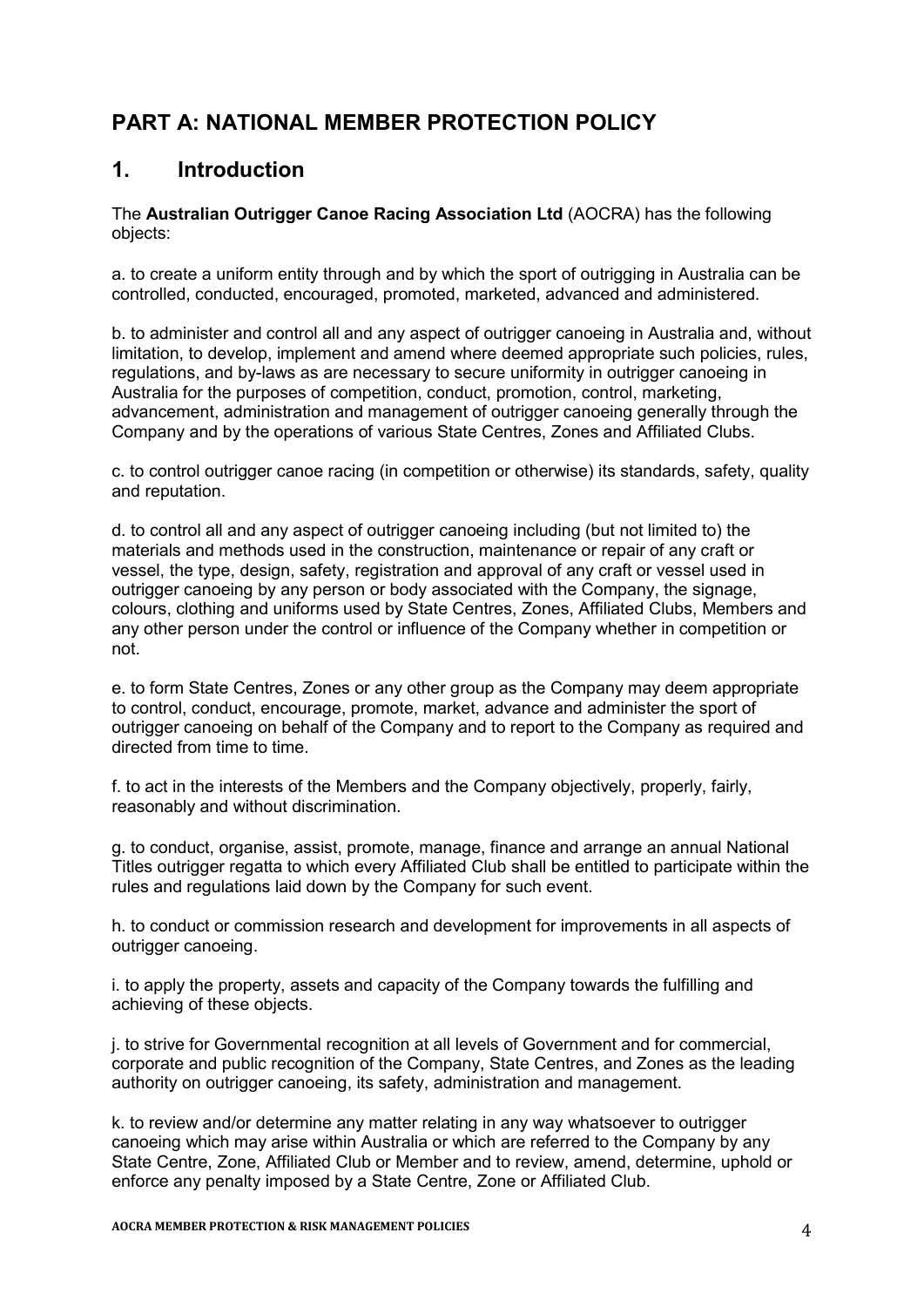l. to pursue through itself or such other commercial arrangements, (including government grants), sponsorship and marketing opportunities as are appropriate to further the interests and objects of the Company and outrigger canoeing generally.

m. to affiliate and/or otherwise liaise with international outrigger or other groups in furtherance of these objects.

n. to undertake and or do all such things or activities which are necessary, incidental or conducive to the advancement of these objects.

## **2. Purpose of this policy**

This National Member Protection Policy ("the policy") aims to assist AOCRA to uphold its core values and create a safe, fair and inclusive environment for everyone associated with our sport. The policy aims to maintain ethical and informed decision-making and responsible behaviours within our sport. It outlines our commitment to a person's right to be treated with respect and dignity and to be safe and protected from abuse. The policy informs everyone involved in our sport of his or her legal and ethical rights and responsibilities and the standards of behaviour that are required.

The policy attachments outline the procedures that support our commitment to eliminating discrimination, harassment, child abuse and other forms of inappropriate behaviour from our sport. As part of this commitment, AOCRA will take disciplinary action against any person or organisation bound by this policy if they breach it.

The policy has been endorsed by the current management committee and has been incorporated into our By-Laws. The policy starts on 1st January 2015 and will operate until replaced. Copies of the current policy and its attachments can be obtained from AOCRA via the website at www.aocra.com.au

## **3. Who is bound by the policy**

AOCRA requires every individual, club, State Centre and zone bound by this document to:

- be ethical, fair and honest in their dealings with other people and AOCRA;
- treat all persons with respect and courtesy and have proper regard for their dignity, rights and obligations;
- always place the safety and welfare of others, especially juniors, above other considerations;
- comply with AOCRA's constitution, By Laws, rules, policies and procedures;
- operate within the rules and spirit of the sport;
- comply with relevant state and federal legislation;
- be responsible for their behaviour and code of conduct.

The policy applies to the following people within AOCRA's membership base whether they are in a paid or unpaid/voluntary capacity:

- persons appointed or elected to AOCRA committees and sub-committees;
- employees of AOCRA;
- support personnel appointed or elected to teams and squads (e.g. managers, physiotherapists, psychologists, masseurs, sport trainers) coaches and assistant coaches;
- all athletes;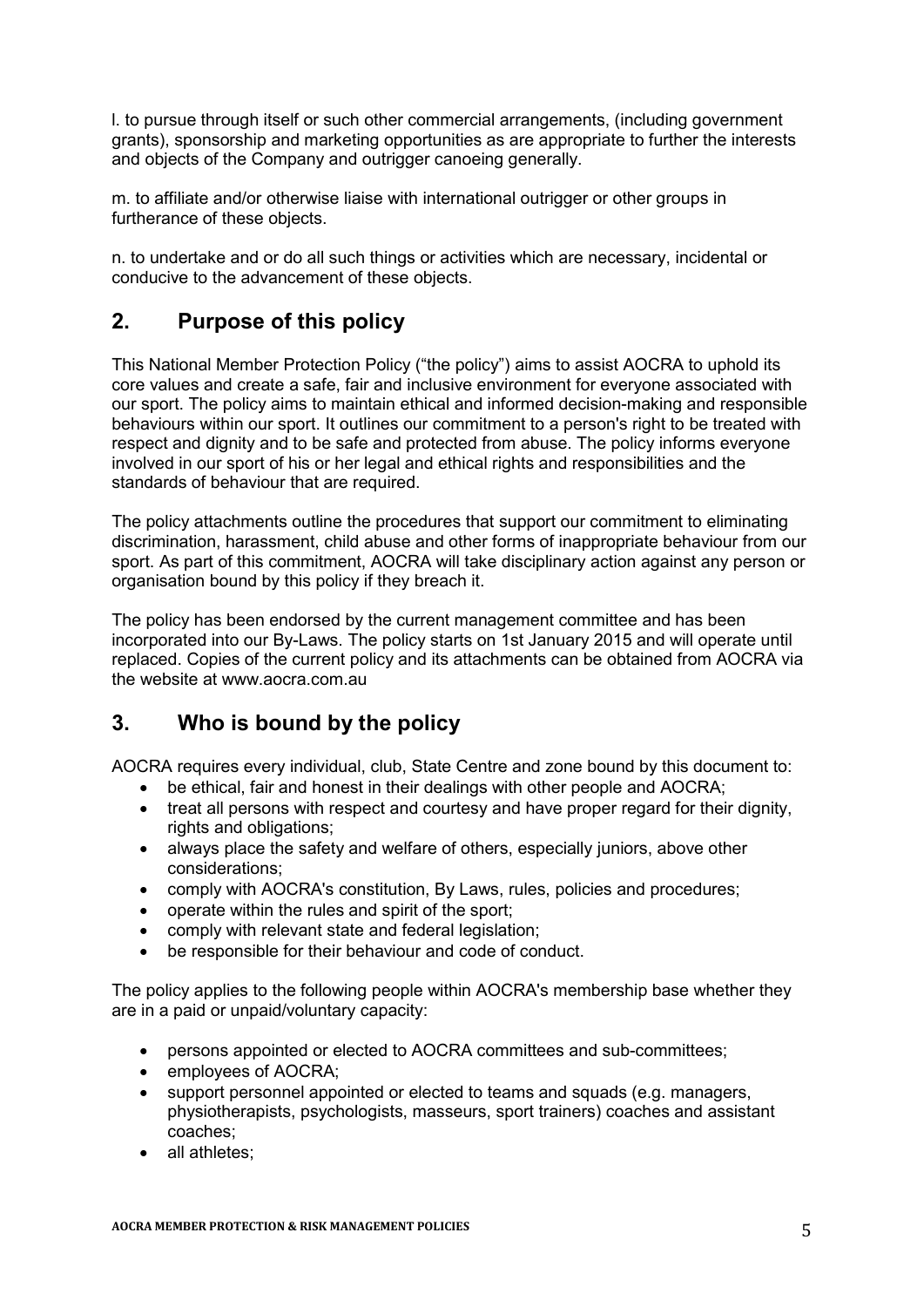- race directors, safety officers and other officials involved in the regulation of the sport;
- members, including life members of AOCRA;
- athletes, coaches, officials and other personnel participating in events and activities, including camps and training sessions, held or sanctioned by AOCRA;
- any other person including spectators, parents/guardians and sponsors, who or which agrees in writing (whether on a ticket, entry form or otherwise) to be bound by the policy];

The policy also applies to the following associations:

- Zones:
- State Centres
- Affiliated Clubs
- associated organisations.

## **4. Organisational responsibilities**

AOCRA Management Committee

The AOCRA management committee shall:

- ensure the policy is reviewed annually
- ensure club Risk Management Plans are reviewed on an annual basis.
- provide support and advice to all Zones, State Centres, Clubs and individuals when requested and appropriate to do so.

Zones, State Centres and Affiliated Clubs are required to adopt and implement the policy and to provide proof to AOCRA of the approval of the policy by the relevant executive committee in accordance with its constitution.

AOCRA and its affiliated Zones, State Centres shall:

- adopt, implement and comply with this policy
- ensure that the Constitution, By-laws or other rules and policies include the necessary clauses for this policy to be enforceable
- publish, distribute and promote this policy and the consequences of any breaches
- promote and model appropriate standards of behaviour at all times
- deal with any breaches or complaints made under this policy in a sensitive, fair, timely and confidential manner
- apply this policy consistently
- recognise and enforce any penalty imposed under this policy
- ensure that a copy of this policy is available or accessible to all people and organisations to whom this policy applies
- use appropriately trained people to receive and manage complaints and allegations of inappropriate behavior
- monitor and review this policy at least annually.

Zone/State Centre Management Committee

To the best of AOCRA's ability ensure Clubs within their zones are aware of and complying with the policy;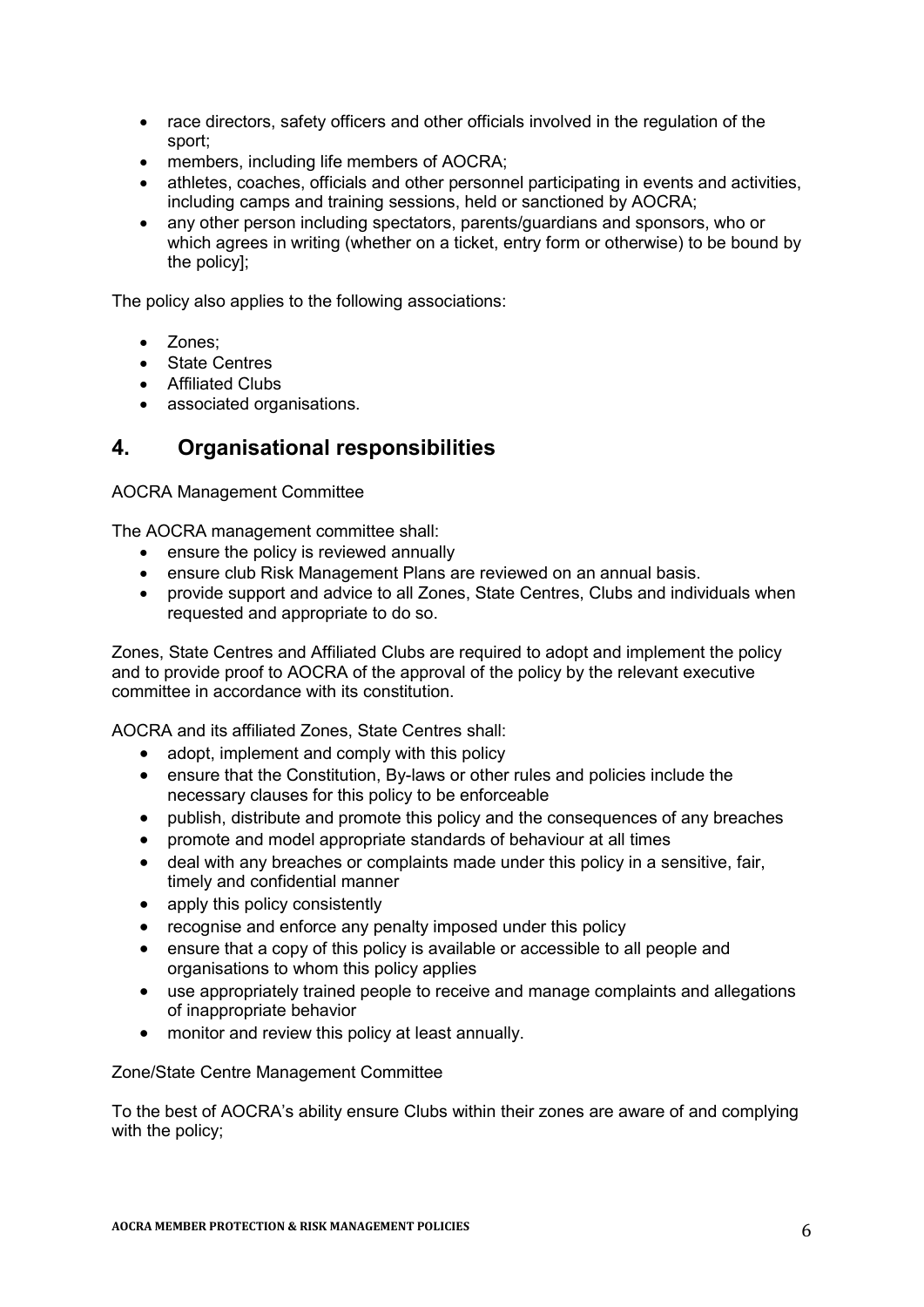The Zone committee, a sub-committee of AOCRA, shall be responsible to review and approve all safety aspects of Club and Combined regattas in the respective zone for both Senior and junior events.

The Zone committee shall examine and approve all race data including race course charts and race distances.

The respective committees shall only approve such courses as are within the guidelines set by AOCRA

The Zone committee shall view all Aquatic Event Permits or State Permits to conduct an event on water, and Certificate of Currency for Public Liability/Indemnity Policies obtained by Host Clubs for the purpose of ascertaining the requirements of the relevant permit and to ensure that the requirements are met.

## **5. Individual responsibilities**

Member associations must also undertake to ensure that affiliated Clubs and individual Members are bound by this policy and are made aware of this policy and what it says.

Individuals bound by this policy are responsible for:

- making themselves aware of the policy and complying with the codes of behaviour it sets out
- consenting to our screening requirements and any state/territory Working with Children Checks if the person holds or applies for a role that involves regular unsupervised contact with a child or young person under the age of 18
- placing the safety and welfare of children above other considerations
- being accountable for their behaviour
- following the steps outlined in the policy for making a complaint or reporting possible child abuse
- complying with any decisions and/or disciplinary measures imposed under the policy.

The policy will continue to apply to a person, even after they have stopped their association or employment with AOCRA, if disciplinary action against that person has commenced.

#### National Team Officials

The roles and selection of National Team Officials is documented in AOCRA By-law #11.

## **6. Member Protection Policies**

#### **6.1 Child Protection**

AOCRA is committed to the safety and well-being of all children and young people who participate in our sport or access our services. We support the rights of the child and will act at all times to ensure that a child-safe environment is maintained. All Zone, State Centre and Club members and volunteers shall always place the safety and welfare of others, especially juniors, above other considerations.

We acknowledge the valuable contribution made by our staff, members and volunteers and we encourage their active participation in providing a safe, fair and inclusive environment for all participants. AOCRA aims to ensure this continues and to protect the welfare and safety of our juniors in the sport of outrigging.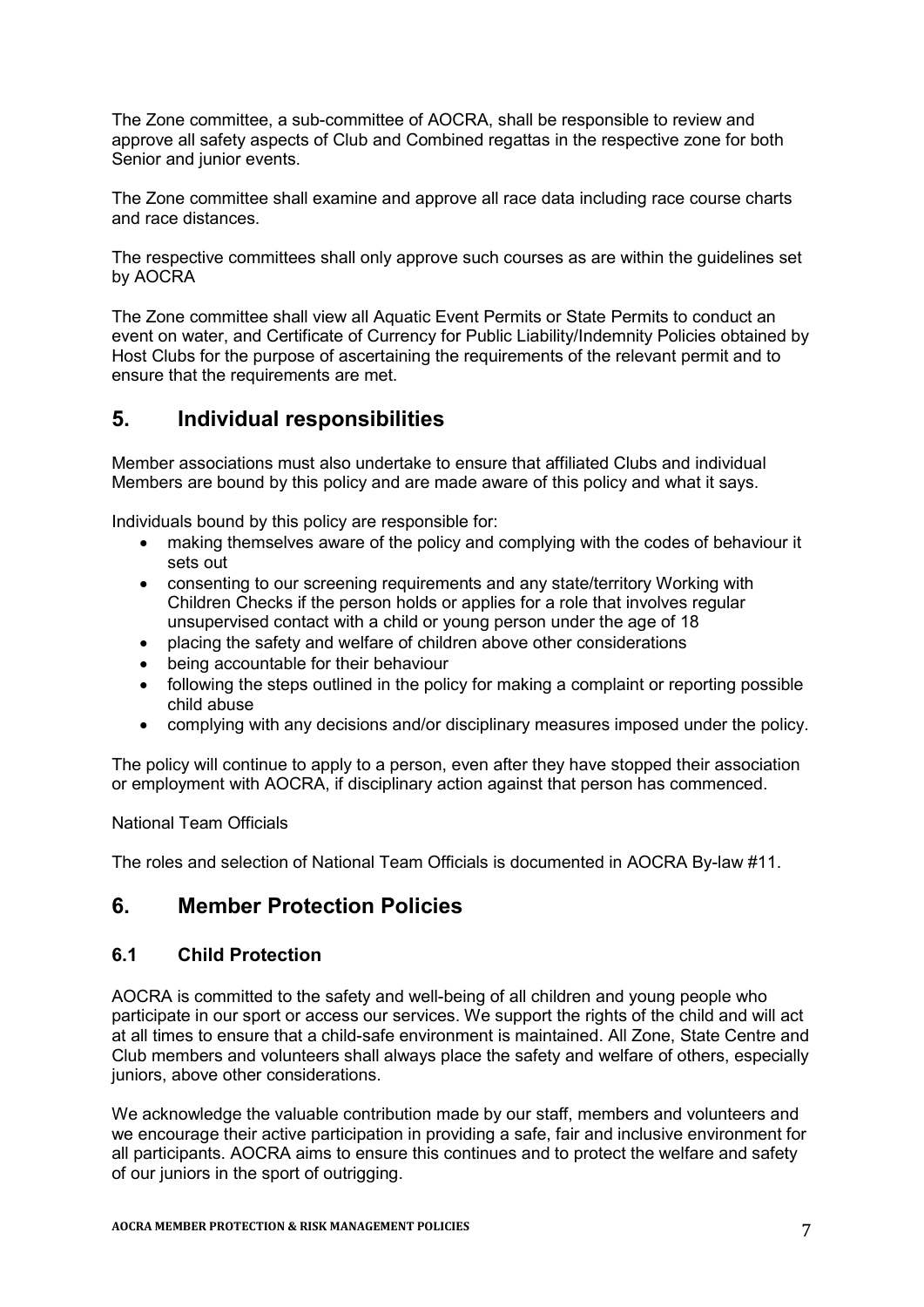### **6.1.1 Identify and analyse risk of harm**

We will develop and implement a risk management strategy, including a review of our existing child protection practices, to determine how child-safe our organisation is and to identify any additional steps we can take to minimise and prevent the risk of harm to children because of the actions of an employee, volunteer or another person.

#### **6.1.2 Develop codes of behaviour**

We will develop and promote a code of behaviour that sets out the conduct we expect of adults when they deal and interact with children involved in our sport, especially those in our care. We will also implement a code of behaviour to promote appropriate conduct between children.

These codes will clearly describe professional boundaries, ethical behaviour and unacceptable behaviour. (Refer to the attachments in Part B of this policy.)

#### **6.1.3 Choose suitable employees and volunteers**

We will take all reasonable steps to ensure that our organisation engages suitable and appropriate people to work with children, especially those in positions that involve regular unsupervised contact with children. This will include using a range of screening measures.

We will ensure that Working with Children Checks are conducted for all employees and volunteers who work with children, where an assessment is required by law. If a criminal history report is obtained as part of their screening process, we will handle this information confidentially and in accordance with the relevant legal requirements. (Refer to the attachments in Part C of this Policy.)

#### **6.1.4 Support, train, supervise and enhance performance**

We will ensure that all our employees and volunteers who work with children have ongoing supervision, support and training. Our goal is develop their skills and capacity and to enhance their performance so we can maintain a child-safe environment.

#### **6.1.5 Empower and promote the participation of children**

We will encourage children and young people to be involved in developing and maintaining a child-safe environment for our sport.

#### **6.1.6 Report and respond appropriately to suspected abuse and neglect**

We will ensure that all our employees and volunteers are able to identify and respond appropriately to children at risk of harm and that they are aware of their responsibilities under state laws to make a report if they suspect on reasonable grounds that a child has been, or is being, abused or neglected. (Refer to the attachments in Part D of this policy.)

Further, if any person believes that another person or organisation bound by this policy is acting inappropriately towards a child, or is in breach of this policy, he or she may make an internal complaint (Refer to the attachments in Part G of this Policy).

AOCRA requires any child who is abused or anyone who reasonable suspects that a child has been or is being abused by someone within our sport, to report it immediately to the police or relevant government agency and AOCRA Safety Officer. Descriptions of the sorts of activity which may be abuse are in the Dictionary in the attachment to this document.

Allegations of child abuse will be dealt with promptly, seriously and confidentially. A person will not be victimized for reporting an allegation of child abuse and the privacy of all persons concerned will be maintained. If anyone bound by this policy reasonably suspects that a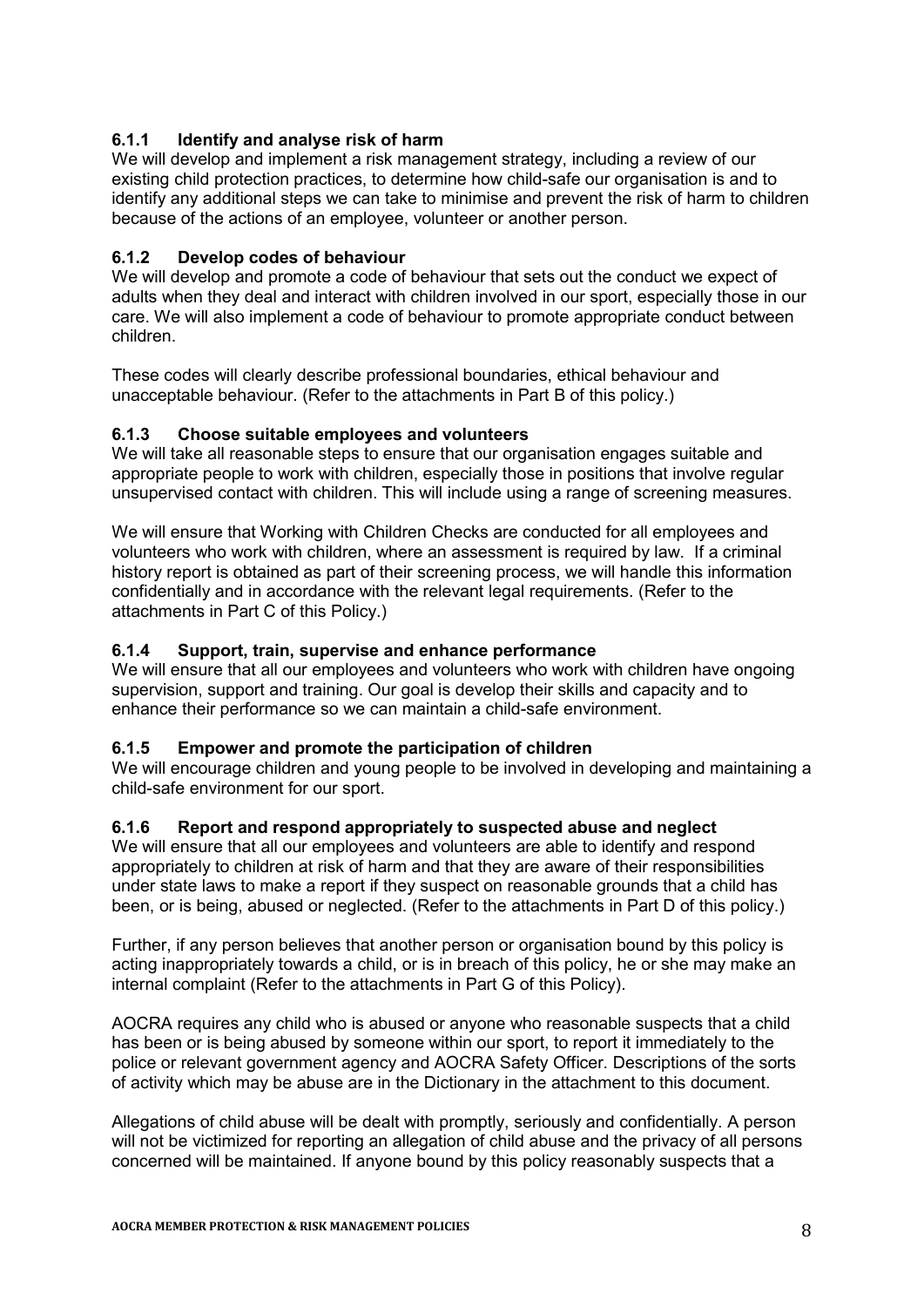child is being abused outside of the sport, they are advised to contact the relevant government department for youth, family and community services in their state or territory.

### **6.2 Taking images of children**

Images of children can be used inappropriately or illegally. AOCRA requires that individuals and associations, wherever possible, obtain permission from a child's parent/guardian before taking an image of a child that is not their own. They should also make sure the parent/guardian understands how the image will be used.

To respect people's privacy, we do not allow camera phones, videos and cameras to be used inside changing areas, showers and toilets.

When using a photo of a child, we will not name or identify the child or publish personal information, such as residential address, email address or telephone number, without the consent of the parent/guardian. We will not provide information about a child's hobbies, interests, school or the like, as this can be used by paedophiles or other persons to "groom" a child.

We will only use images of children that are relevant to our sport and we will ensure that they are suitably clothed in a manner that promotes participation in the sport. We will seek permission from the parents/guardians of the children before using the images. We require our member associations and clubs to do likewise.

AOCRA's Policy regarding Photography is covered in AOCRA By-law #14.

### **6.3 Anti Discrimination and Harassment**

AOCRA aims to provide a sporting environment which is free from harassment and discrimination where all participants are treated with respect and dignity.

AOCRA recognizes that those people involved in the sport cannot reach their full potential or enjoyment of activities if they are being treated unfairly, discriminated against or harassed because of their age, disability, gender, family commitments, sexual orientation or homosexuality, irrelevant medical or criminal record, marital status, political views, pregnancy, breastfeeding, race, religion, social origin and/or trade union membership/activity.

AOCRA is aware that discrimination and harassment can be extremely distressing, offensive, humiliating and / or threatening and can create an uncomfortable and unenjoyable environment. In a majority of circumstances discrimination and harassment are against the law.

If any person feels they are being harassed or discriminated against by another person bound by this policy, they may make an internal complaint. In some circumstances, they may also be able to make a complaint to an external organisation. Please refer to the complaints procedure. The procedure will describe what to do about the behaviour and how AOCRA will deal with the issue.

Examples of some of the types of behaviour which could be regarded as discriminatory or harassing are provided in the Dictionary.

#### **6.4 Sexual Relationships**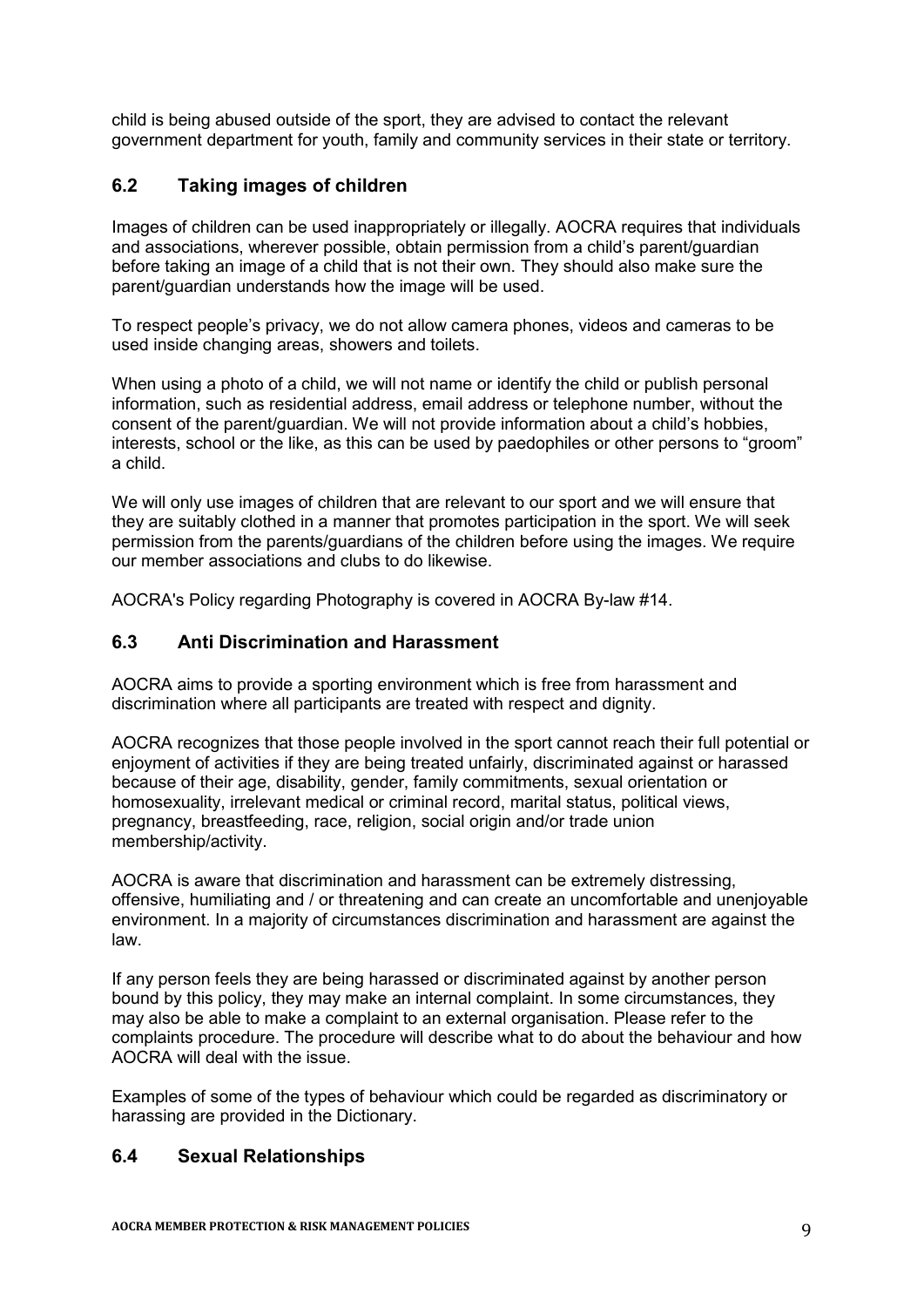AOCRA takes the position that consensual intimate relationships (whether or not of a sexual nature) between coaches and the adult athletes they coach should be avoided as they can have harmful effects on the athlete involved, on other athletes and coaches and on the sport's public image.

These relationships can also be perceived to be exploitative due to the differences in authority, power, maturity, status, influence and dependence between the coach and the athlete.

If an athlete attempts to initiate an intimate sexual relationship with a coach, it is the coach's responsibility to discourage the approach and to explain why such a relationship is not appropriate. The coach or athlete may wish to seek advice or support from the Member Protection Information Officer, complaints officer or other official if they feel harassed. Our complaints procedure is outlined in Part G of this policy.

### **6.5 Pregnancy**

Pregnant women should be treated with respect and any unreasonable barriers to their full participation in our sport should be removed. We will not tolerate any discrimination or harassment against pregnant women.

AOCRA will take reasonable care to ensure the safety, health and well-being of pregnant women and their unborn children. We will advise pregnant women that there may be risks involved and encourage them to obtain medical advice about those risks. Pregnant women should be aware that their own health and well-being, and that of their unborn children, are of utmost importance in their decision-making about the extent they choose to participate in our sport.

We encourage all pregnant women to talk with their medical advisers, make themselves aware of the facts about pregnancy in sport and ensure that they make informed decisions about their participation in our sport. We will only require pregnant women to sign a disclaimer if all other participants are required to sign one in similar circumstances. We will not require women to undertake a pregnancy test.

However it is AOCRA Policy that a Doctors Certificate must be made available to the club once a paddler becomes pregnant. A copy of this certificate must be made available to AOCRA. AOCRA will not accept any claims for injury, damages or other claims in respect of a person continuing to take part in a strenuous activity, train, compete or actively engage in any form of outrigger canoeing, while pregnant, without a Doctors Certificate approving this activity. This Certificate must be renewed on a monthly basis. A club may refuse to allow a person to take part in outrigger paddling activities if a Doctors Certificate is not available.

If a pregnant woman feels she has been harassed or discriminated against by another person or organisation bound by this Policy, she may make a complaint (refer to the Attachments in Part G of this policy). Visit www.ausport.gov.au to read the Federal Policy on Pregnancy in Sport.

## **6.6 Gender identity**

AOCRA is committed to providing a safe, fair and inclusive sporting environment where people of all backgrounds can contribute and participate. People who identify as transgender or transsexual should be treated fairly and with dignity and respect at all times. This includes acting with sensitivity when a person is undergoing gender transition.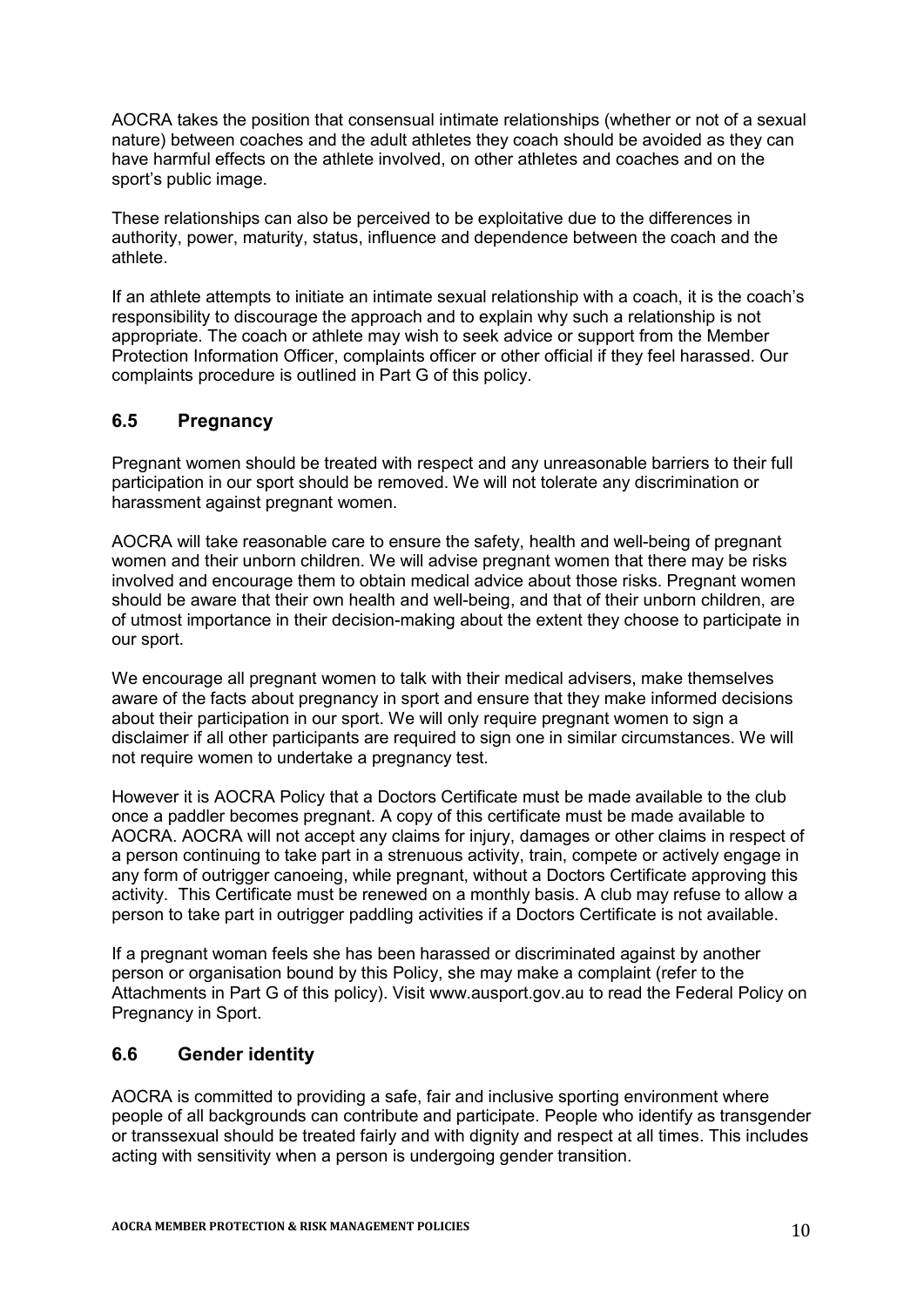We will not tolerate any unlawful discrimination or harassment of a person who identifies as transgender or transsexual or who is thought to be transgender or transsexual. If a transgender or transsexual person feels he or she has been harassed or discriminated against by another person or organisation bound by this policy, he or she may make a complaint (refer to the attachments in Part G of this Policy.)

AOCRA recognises that excluding transgender and transsexual people from participating in sporting events and activities has significant implications for their health, well-being and involvement in community life. In general, we will support their participation in our sport on the basis of the gender with which they identify.

We also recognise that there is debate over whether a male-to-female transgender person obtains any physical advantage over other female participants. This debate is reflected in the divergent discrimination laws across the country. If issues of performance advantage arise, we will seek advice on the application of those laws in the particular circumstances.

AOCRA is aware that the International Olympic Committee (IOC) has established criteria for selection and participation in the Olympic Games. Where a transgender person intends to compete at an elite level, we will encourage them to obtain advice about the IOC's criteria, which may differ from the position we have taken.

Drug testing procedures and prohibitions also apply to people who identify as transgender. A person receiving treatment involving a Prohibited Substance or Method, as described on the World Anti-Doping Agency's Prohibited List, should apply for a standard Therapeutic Use Exemption.

### **6.7 Responsible service and consumption of alcohol**

AOCRA is committed to conducting sporting and social events in a manner that promotes the responsible service and consumption of alcohol. We also recommend that Zones, State Centres and affiliated clubs follow strict guidelines regarding the service and consumption of alcohol.

In general, our policy is that:

- alcohol should not be available or consumed at sporting events involving children and young people under the age of 18
- alcohol-free social events will be provided for young people and families
- food and low-alcohol and non-alcoholic drinks will be available at events we hold or endorse where alcohol is served
- a committee member will be present at events we hold or endorse where alcohol is served to ensure appropriate practices are followed
- safe transport options will be promoted as part of any event we hold or endorse where alcohol is served.

Effect of Alcohol

- the effect of alcohol on the body varies between each person and circumstances.
- the following immediate effects of alcohol are registered in all people to a varying degree depending on the amount consumed.
- loss of inhibitions
- flushing and dizziness
- general impairment of brain and nervous system functions
- loss of co-ordination to varying degrees
- slower reactions
- aggression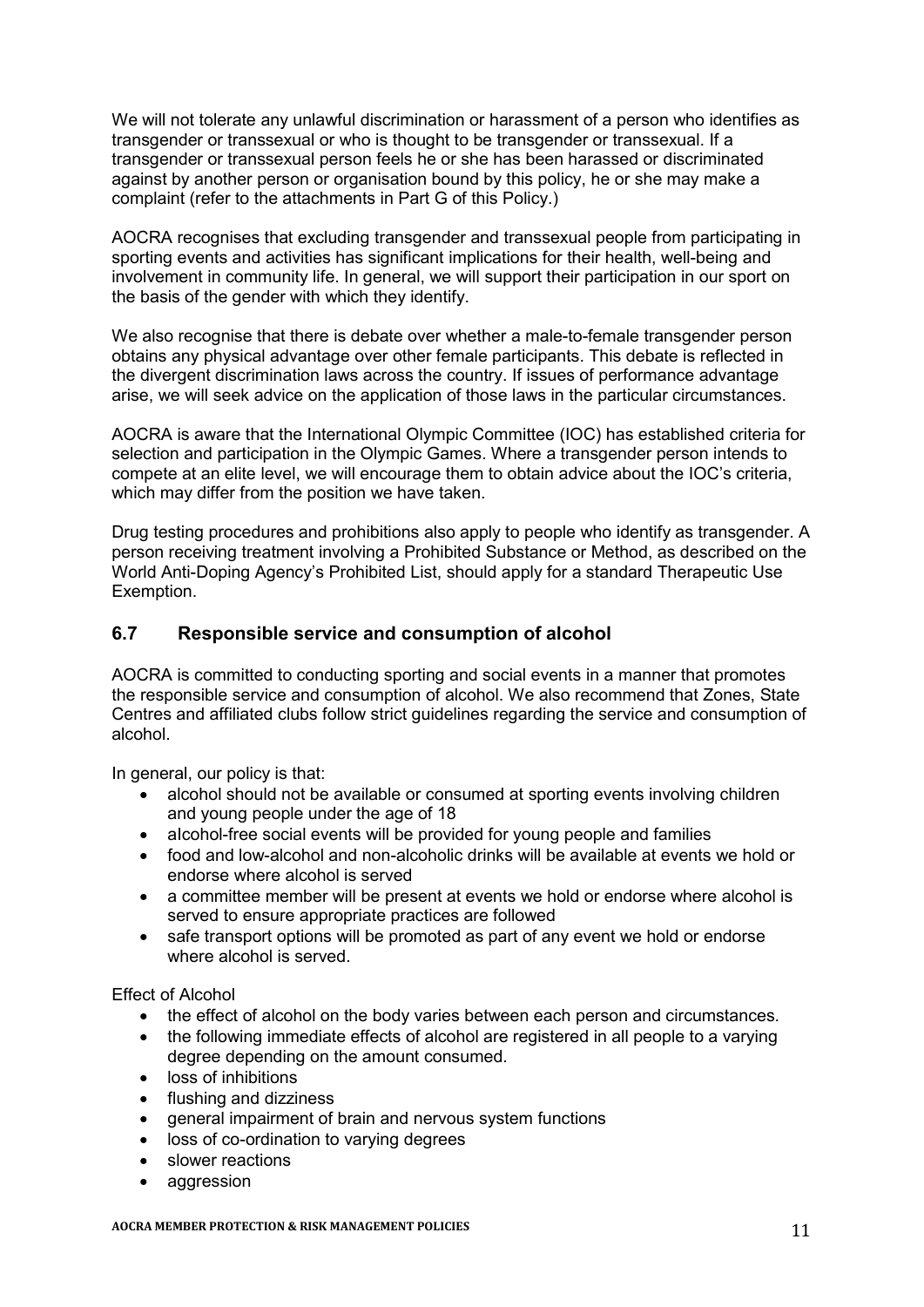Effect on Reflexes

- alcohol is a depressant drug that dampens the reflex mechanisms.
- this can produce psychological side effects by boosting confidence, by in some cases, depressing fears and masking inhibitions.
- this can in extreme cases produce risks to self and other competitors.
- it is desirable that all competitors, coaches, administrators and officials have a blood alcohol level of zero when competing, training and officiating.

#### **Penalties**

Disqualification for the balance of the event or for a term to be determined by the AOCRA Management Committee

### **6.8 Smoke-free environment**

AOCRA recommends that the following policies be applied to all sporting and social events that we hold or endorse.

No smoking shall occur at or near regattas involving children and young people under the age of 18. This policy shall apply to coaches, paddlers, trainers, officials and volunteers. Social events shall be smoke-free, with smoking permitted at designated outdoor smoking areas. Coaches, officials, trainers, volunteers and paddlers will refrain from smoking and remain smoke-free while they are involved in an official capacity in our sport, both in and out of the water.

#### **Smoke Free Areas**

- Administration and office areas
- First Aid Areas
- Outdoor Venues
- All eating areas
- All social functions for juniors

#### **Coaches, Volunteers, Parents and Officials**

Coaches, trainers, volunteers, parents and officials will be asked to refrain from smoking while they are with juniors. Coaches will be requested to discuss smoking issues with their junior players at the beginning of each season. The effects of smoking on performance will be discussed with all players attending sports clinics, camps and those in representative sides.

Smoke Free behaviour will be written into the Codes of Behaviour for junior coaches, volunteers, parents and officials. For example, 'Players respect you and in particular junior players look up to you, so you need to be Smoke Free, especially when you're with them. If you want your players to play at their potential encourage them to be Smoke Free.' In light of the evidence available of the harmful effects of smoking, AOCRA highly recommends that all persons involved in outrigger canoeing refrain from the use of all tobacco products.

Effects of Smoking

- **Effect on nervous system Nicotine is highly toxic.**
- Inhaled smoke contains several toxins.
- Passive effects Non smokers are subject to all the toxins exhaled by smokers.
- Oxygen loss is restricted because of tar in the cigarette
- Smoking increases the heart rate thereby reducing the flow of blood, elevating the blood pressure.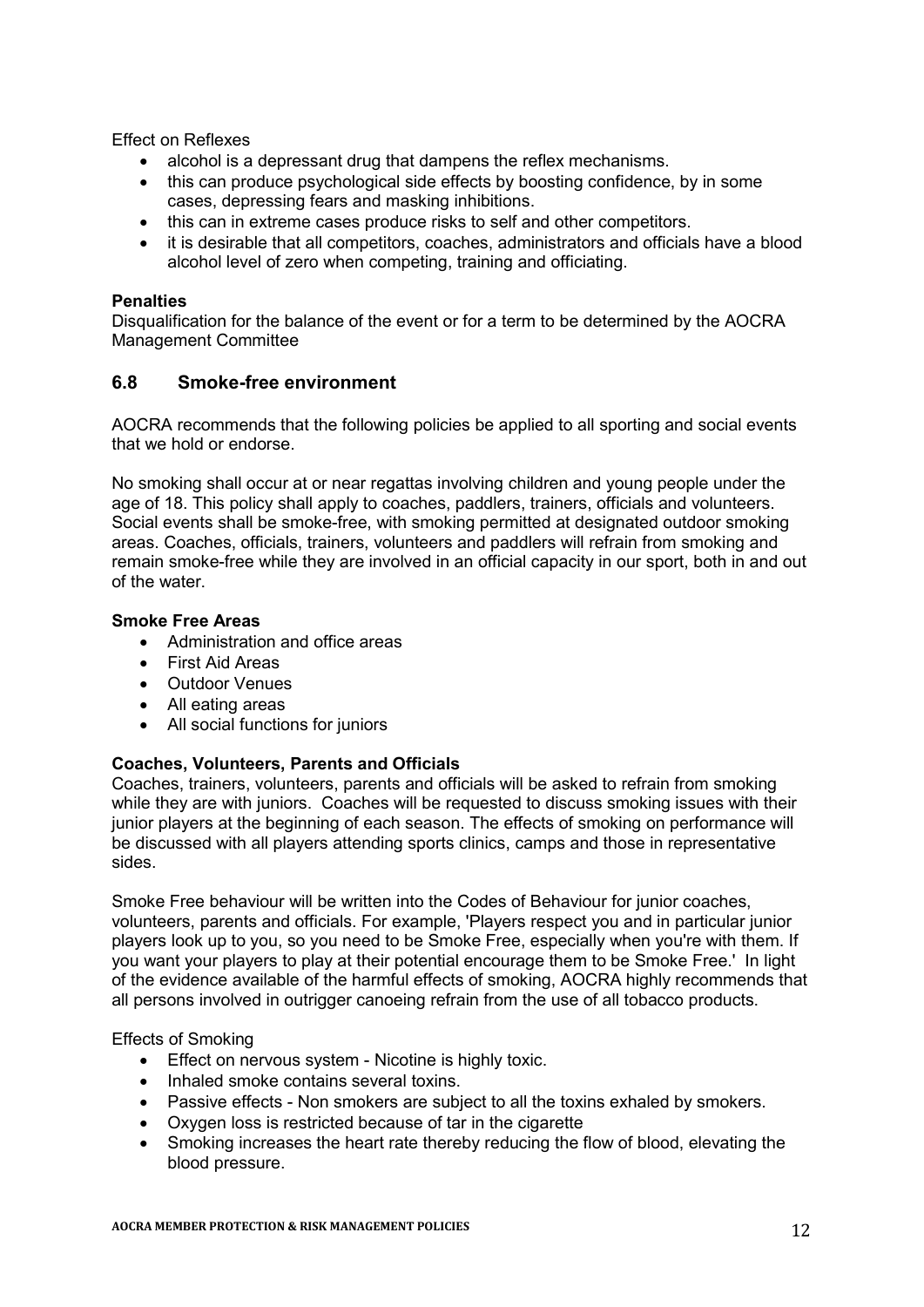It is expected that a Smoke Free policy will be supported and adhered to by all members, coaches, officials, administrators, players and spectators. At this stage no penalties for breaching this policy have been implemented.

## **6.9 Cyber-bullying**

AOCRA regards bullying and harassment in all forms as unacceptable in our sport. Bullying has the potential to cause great anxiety and distress to the person targeted by hurtful or derogatory comments or statements. New technologies and communication tools, such as smart phones and social networking websites, have greatly increased the potential for people to be bullied though unwanted and inappropriate comments.

AOCRA will not tolerate abusive, discriminatory, intimidating or offensive statements being made online. In some cases, bullying is a criminal offence punishable. Frustration at an official, teammate, coach or sporting body should never be communicated on social networking websites. These issues should instead be addressed – in a written or verbal statement or a complaint – to the relevant club or Zone.

### **6.10 Social networking websites**

AOCRA acknowledges the enormous value of social networking websites, such as Facebook and Twitter, to promote our sport and celebrate the achievements and success of the people involved in our sport. We expect all people bound by this policy to conduct themselves appropriately when using social networking sites to share information related to our sport.

Social media postings, blogs, status updates and tweets:

- must not use offensive, provocative or hateful language
- must not be misleading, false or injure the reputation of another person
- should respect and maintain the privacy of others
- should promote the sport in a positive way.

### **6.11 Incidents (injuries and equipment damage) Reporting**

All incidents whether they are injuries to people or damage to equipment must be reported via the AOCRA incident reporting system on the AOCRA website. Automatic copies of the incident report are sent to relevant AOCRA, Zone and Club committee officials. The time frame allowed for reporting incidents is SEVEN (7) DAYS from the date of the incident.

All injuries sustained in training, competing or during travelling to or from training or organized regattas no matter how minor are required to be reported. Reporting all injuries ensures that insurance claims are valid if a person's condition deteriorates into a more serious issue than first thought. Injury reporting includes paddlers participating in training and competing at local, regional, state, national or international events. Injuries to volunteers also need to be reported immediately.

Insurance claims for equipment damage will not be processed by the AOCRA insurer unless an incident report detailing how the equipment was damaged is submitted to AOCRA via the incident reporting system on the AOCRA website. Incident reporting assists AOCRA with the development of Risk Management plans and allows paddlers to learn from one another's mishaps.

## **6.12 AOCRA Privacy Policy**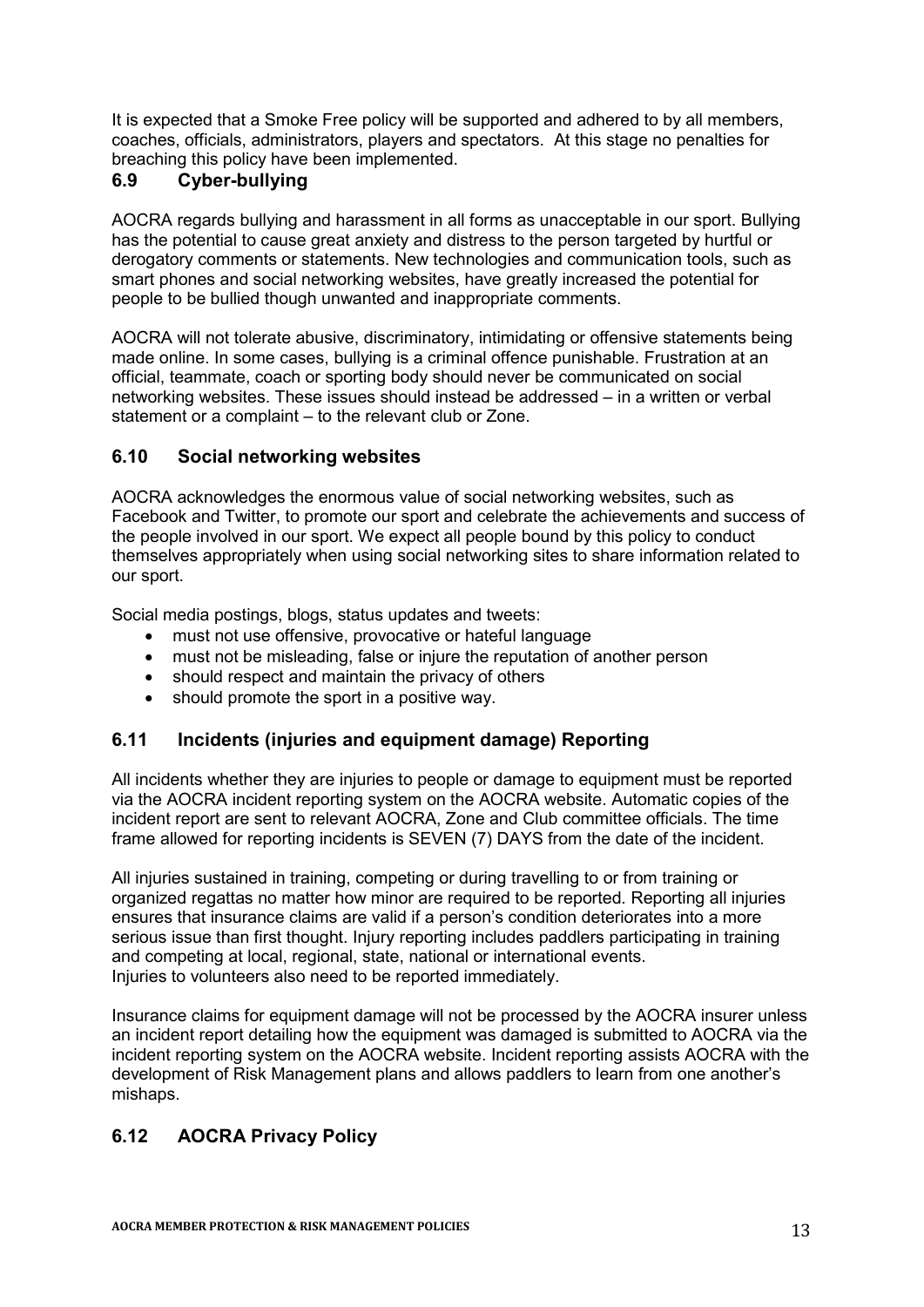It is important for AOCRA to ensure that you are confident that any personal information that you provide to us is treated in the appropriate manner and with the appropriate degree of privacy. AOCRA's Privacy Policy is documented in AOCRA By-law #13.

### **6.13 Website Reference for Assistance**

AOCRA requires members to complete online membership applications and regatta and events nominations. All relevant AOCRA documents are available at www.aocra.com.au. Other online information includes AOCRA sponsors, meeting minutes, up to date information, a list of affiliated clubs in Australia and incident reporting forms.

## **7. Complaints Procedure**

## **7.1 Handling Complaints**

AOCRA aims to provide a simple to understand, confidential procedure for complaints based on the principles of natural justice. Any person (a complainant) may report a complaint about a person, people or organisation bound by this policy (respondent) if they feel they have been harassed, bullied or discriminated against or there has been a breach of this policy.

AOCRA strives to balance the right of a complainant to ensure AOCRA's rules are adhered to and enforced with the respondent's right to be treated fairly in accordance with the principles of natural justice and the members' desire to have such complaints resolved as cheaply, simply and expeditiously as possible. Any person may raise a complaint about a person/s or organisation bound by this policy if they reasonably believe that there has been a breach of AOCRA's rules by that person/s or organisation. A complaint should be reported and dealt with in accordance with the Complaints Procedure in Attachment G1.

## **7.2 Vexatious Complaints and Victimisation**

AOCRA aims to ensure that our complaints process has integrity and is free of unfair repercussions or victimization. If at any point in the complaint process the Member Protection Officer considers that the complainant has knowingly made an untrue or incorrect complaint or that the complaint is vexatious or malicious, the matter may be referred to the AOCRA /Hearings Tribunal for appropriate action which may include disciplinary action against the complainant.

Reported episodes of victimisation shall be investigated and referred to a tribunal hearing as required. AOCRA will take all required steps to make sure the people involved in a complaint are not victimized by others for coming forward with a complaint or for helping resolve one. Disciplinary measures will be imposed on anyone who victimizes another person for making a complaint as provided for by this Policy.

## **8 Forms Of Discipline**

If an individual or organisation to which this policy applies breaches this policy, one or more forms of discipline may be imposed. Any disciplinary measure imposed under this policy must:

- be applied consistent with any contractual and employment rules and requirements;
- be fair and reasonable:
- be based on the evidence and information presented and the seriousness of the breach; and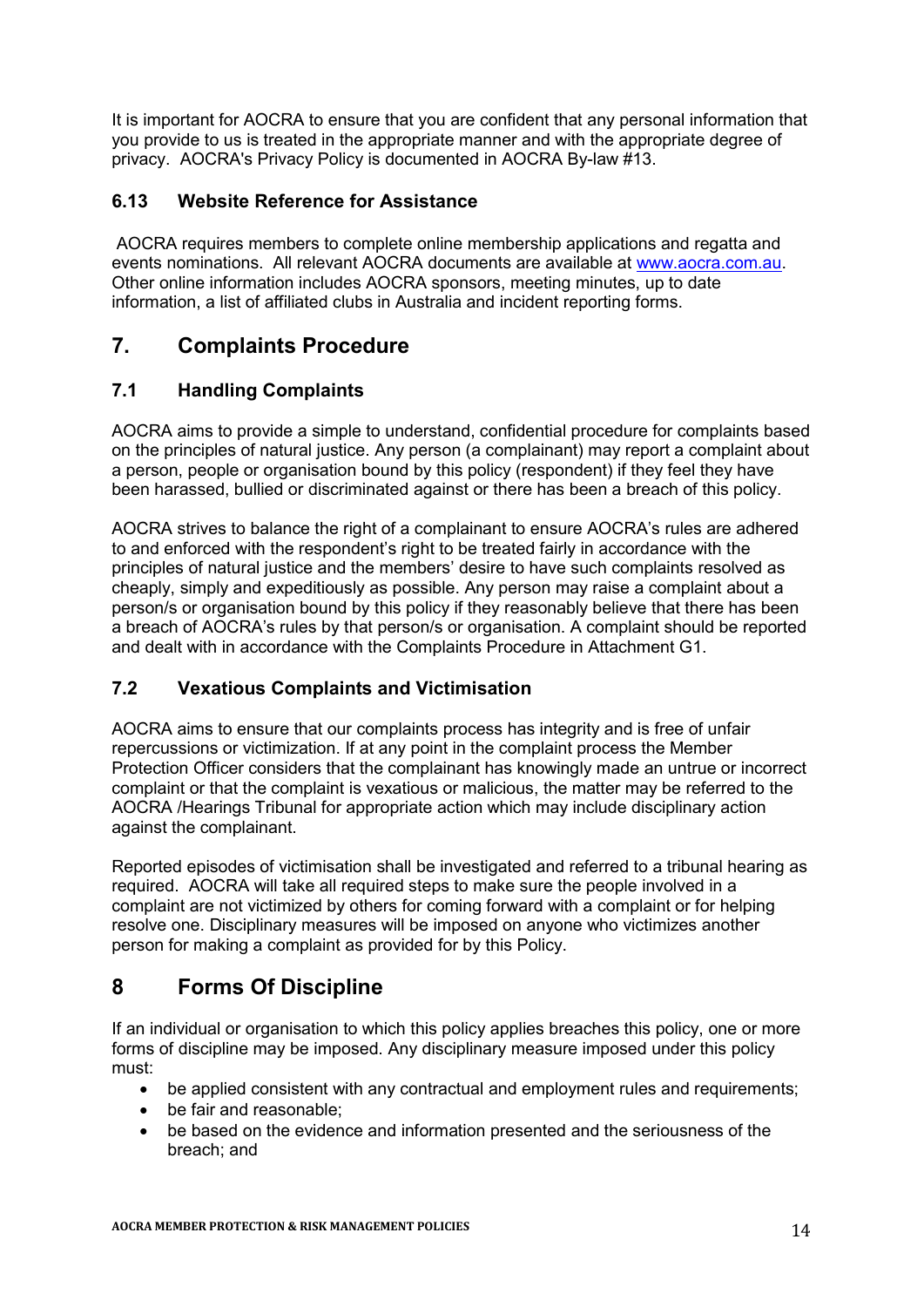be determined in accordance with our Constitution, By Laws, this policy and/or Rules of the sport.

Measures may include loss of points, race positions, sponsorships, financial support or hosting rights for future regattas, making a verbal or written apology, paying a fine, having membership suspended or cancelled for a period of time or having a person's appointment or employment terminated. More information on the measures and factors which have to be considered before imposing discipline is attached in Part E – Codes of Behaviour.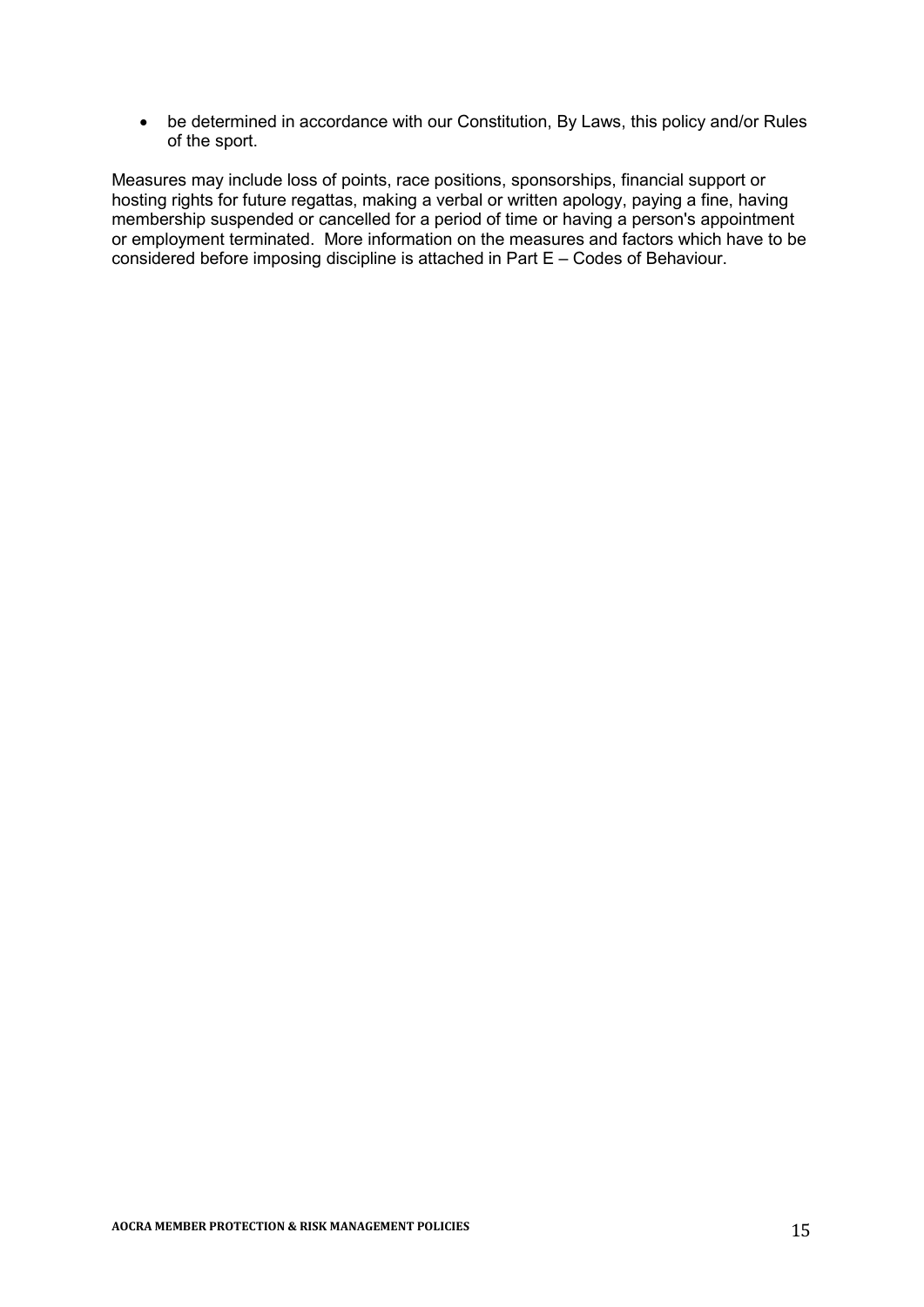## **PART B: OTHER RISK MANAGEMENT POLICIES**

Development of Club Risk Management Plans (RMPs)

All clubs are required to develop a site specific Risk Management Plan to ensure the safety of all clubs members, volunteers and bystanders. Clubs with multiple locations are required to assess the risks associated with each location and review the plans at least annually or following a major incident.

## **9. Coaching**

As a part of a clubs affiliation AOCRA requires a level 1 Outrigger Coach be appointed as the club's head coach. Approved Outrigger specific coaches require a current first aid certificate, TAFE general principles and level 1 outrigger specific coaching certificates.

AOCRA coaches (club head and assistant coaches are bound to:

- conduct a risk assessment before each session and consider the weather and water conditions, their paddlers' capabilities and any other factors which may positively or negatively impact on the safety and enjoyment of those in their care
- ensure a safe training & racing environment for all members, taking note of each member's skill level.
- provide appropriate training methods as to advance a member's skill level and enjoyment in the sport.
- ensure that all members are abiding by the AOCRA requirements while training and racing, providing education and guidance when required.
- provide training programs in accordance with AOCRA's policy. These programs are to outline each training sessions and may run for a week, season or the entire year. The program is to be made available for all members to peruse. Each training session is to be kept in a logbook detailing the following items –
- $\bullet$  time & date
- attending paddlers
- direction/location
- weather conditions
- type of & duration of the session
- any incidents or injuries.
- ensure that race crews are chosen using selection criteria that is fair, justifiable, unbiased, transparent and consistent. This selection criterion is to be made available for all members to peruse.
- ensure that appropriate coaching qualifications are maintained.

## **10. Safety – Paddler Suitability (Swim, Tread And Huli)**

Affiliated clubs must ensure all AOCRA members undertake annual swim/tread water/canoe huli (flip) tests as detailed below and maintain a register of results in the club coaching log. Refusal to undertake any test as directed by a Club Coach or their assistant will be recorded as a 'Failure'.

- Swim/tread water test the minimum standard shall be:
- Seniors Swim 400m with no external aid, and tread water for 5 minutes.
- Juniors Swim 150m with no external aid, and tread water for 3 minutes.
- Minnows Swim 150m with no external aid, and tread water for 3 minutes.

NOTE: Juniors competing in senior paddling events must complete the senior swim & tread water tests.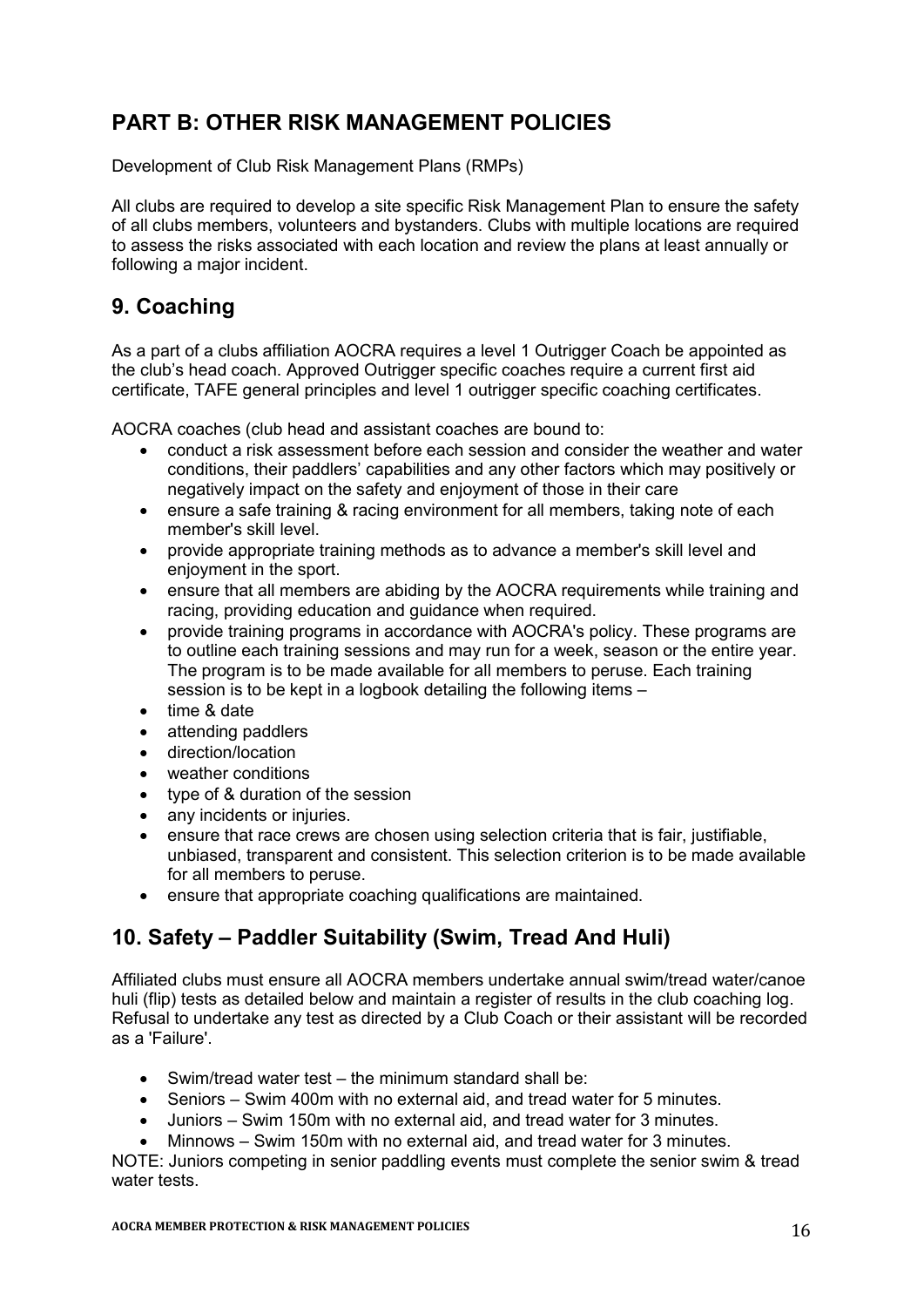In the event that an AOCRA member fails either the annual swim or tread water test, that member must wear an approved Personal Floatation Device (PFD – Type 1, 2 or 3) at all times, whilst training or competing in any form of outrigger canoe.

Notwithstanding the relevant swim/tread test, all Minnows must wear an approved Personal Flotation Device (PFD – Type 1, 2 or 3) at all times, including training and competing. Failure to comply will void the AOCRA member's personal insurance coverage and negate any claims arising from an incident related to the non-wearing of a PFD. (In states where maritime regulations require all persons to wear a PFD, this becomes the minimum AOCRA standard.)

Canoe huli 'flip' test – all AOCRA members must demonstrate their ability to right an OC6 canoe in the event of a capsize and to independently re-board the OC6 canoe after the capsize whilst treading water and without any assistance from other paddlers.

Paddlers using OC1 and OC2 craft should also undertake huli drills to confirm their competency to right and re-board the canoe following a huli. In addition to any support boat ratio, for each OC6 containing Minnows there must be an OC2 canoe paddle beside them with Seniors. Minnows must have an experienced passive steerer no younger 16.

Should an AOCRA member fail to independently re-board an OC6 canoe that failure must be brought to the attention of the club's head coach, squad coaches and executive committee. The club may deem it appropriate to place restrictions upon that member such as - limiting the conditions the person is able to paddle in (ie; rolling swells in open water), limiting the number of novice or inexperienced persons to be in the same canoe, ensuring an extra safety rope is onboard the canoe to use as a rope ladder, etc.

To ensure the safety of all AOCRA members, the steerer/captains of each crew have the right to refuse entry to a canoe to person/s that they feel are unsuitable or incapable of safety completing he planned sessions.

Steerers/captains are responsible for ensuring the general water safety of persons under his/her care and all paddlers in the craft should, at all times; heed the directions of the steerer/captain. It is recommended that clubs institute deep-water resuscitation training. In addition to the club coach/s it is recommended that several club persons be competent in First Aid and resuscitation techniques.

In order for a club to host Minnows at a regatta, a race plan must be submitted to the Management Committee for approval.

Where marine stingers are known to be present during seasonal phases, protective clothing is recommended to be used during both training and competition events.

Canoe Specifications for floatation and other safety requirements are documented in the AOCRA Regatta & Training Rules. http://aocra.com.au/uploads/AOCRA%20Regatta%20Rules%20updated%20April%2010.doc

## **11. Weather Precautions**

#### **Gale Force Wind Warning**

Safety requirements for launching canoes in adverse conditions are documented in the AOCRA Regatta & Training Rules. No canoes are to be put on the water during a Gale Force (or stronger) wind warning.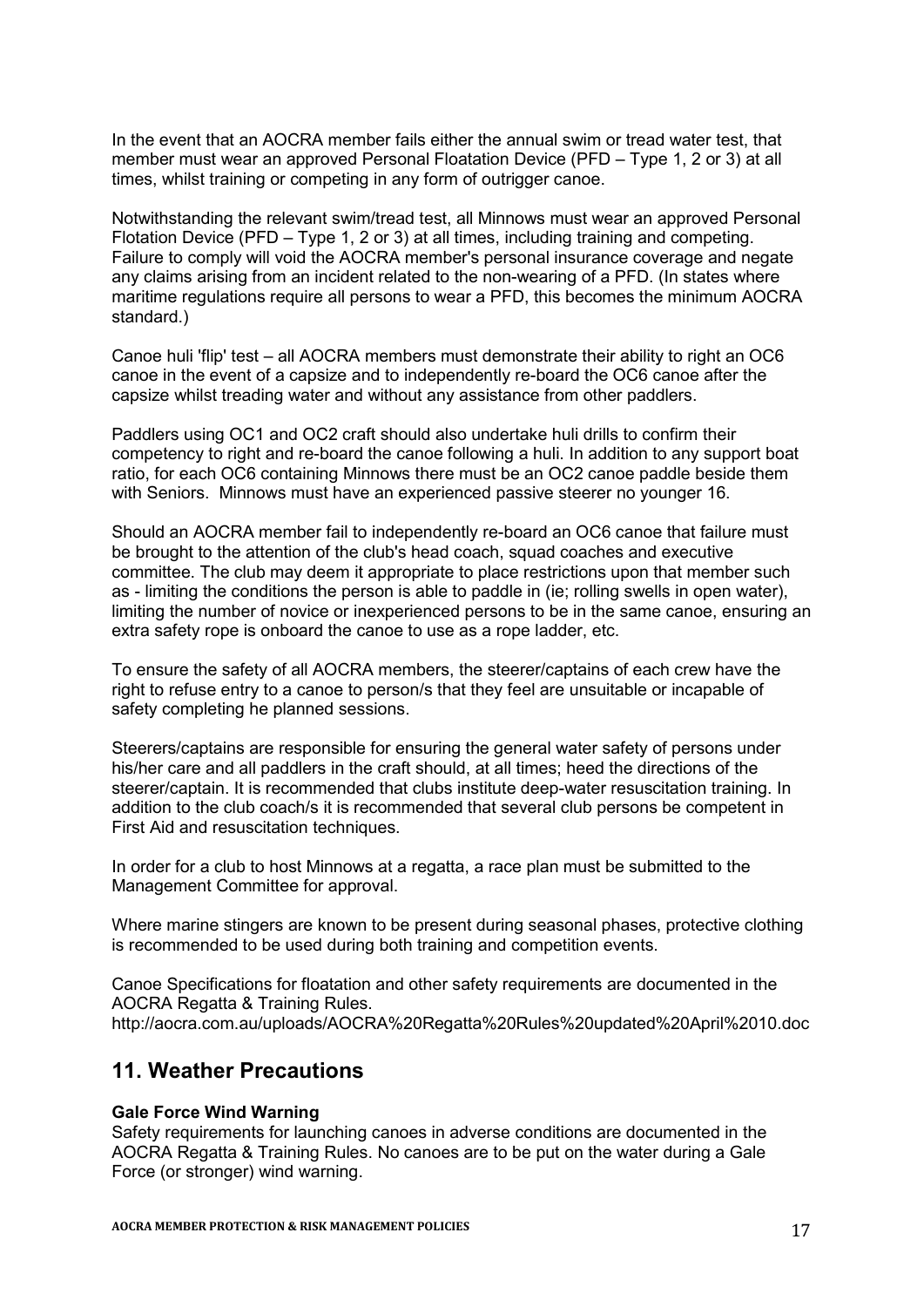http://aocra.com.au/uploads/AOCRA%20Regatta%20Rules%20updated%20April%2010.doc

#### **Lightning**

Section 1.2 of the Lightning Protection Standard AS1768-2007 states that 'Compliance with the recommendations contained within this standard will not necessarily prevent damage or personal injury due to lightning, but will reduce the probability of such injury or damage occurring'. In 3.3.1 in the same standard under Precautions and Personal Safety Notes the following is documented 'In the absence of specific information from weather radar, a lightning location system, or a specialized warning device 'then' the 30/30 safety guideline should be used'.

Do not go out onto the water if lightning conditions prevail. Watch for the development of large well defined rising cumulus clouds. As the clouds become darker and more anvil shaped, the thunderstorm is already in progress. Watch for distant lightning, listen for thunder. Take shelter when you can count 15 seconds or less between the lightning and thunder. If on the water at the time of a lightning storm, head for shore immediately. Paddlers should avoid immersing their hands in the water.

#### **Training Session**

It is the responsibility of the coach/s to check weather forecasts prior to each training session. Once at training it is the coach/s responsibility to observe any changes in the weather conditions prior to starting the session. If lightning is observed on the horizon or in the distance, do not go out. Wait until the storm passes and/or conduct a dry land training session instead.

If you are on the water and a storm hits quickly or you can see lightning coming in, head to shore via the most direct route as rapidly as possible. It is more important to ensure the team's safety than to finish a designated program or session.

#### **Regattas**

If lightning is within 10km of the regatta site, the start time of the regatta will be delayed until the threat has passed (minimum 30 minutes).

If a lightning threat happens during the regatta, events shall be held up until the threat has passed (minimum 30 minutes).

All lightning information should be obtained through the BOM or a similar specialist source.

#### **30/30 Rule**

Observing the conditions when on the water is the simplest form of warning device. Remember that lightning may be obscured by the clouds so it is assumed that if you can hear thunder then lightning is in the area. In all such cases a risk assessment must be conducted to determine if a risk exists.

The first part of the 30/30 guide is the suspension or postponement of activities. The accepted 'safest' distance from lightning is more than 10km. As the interval between seeing the flash and hearing the thunder approaches 30 seconds, all those in exposed areas should be seeking or already under shelter.

The second part of the 30/30 rule provides criteria for restarting activities. It is recommended that people wait a minimum of 30 minutes after the last sighting of lightning or sound of thunder. The 30 minute window is based on the estimation that the average storm travels at 40km/hr. Thus in waiting 30 minutes the storm should be about 20km away and outside the 10km 'threat zone'. Note : 60 minutes is the maximum delay time.

The risk to participants also depends on the direction the storm is taking and their proximity to it. To judge how close a storm is, count the seconds between seeing the lightning flash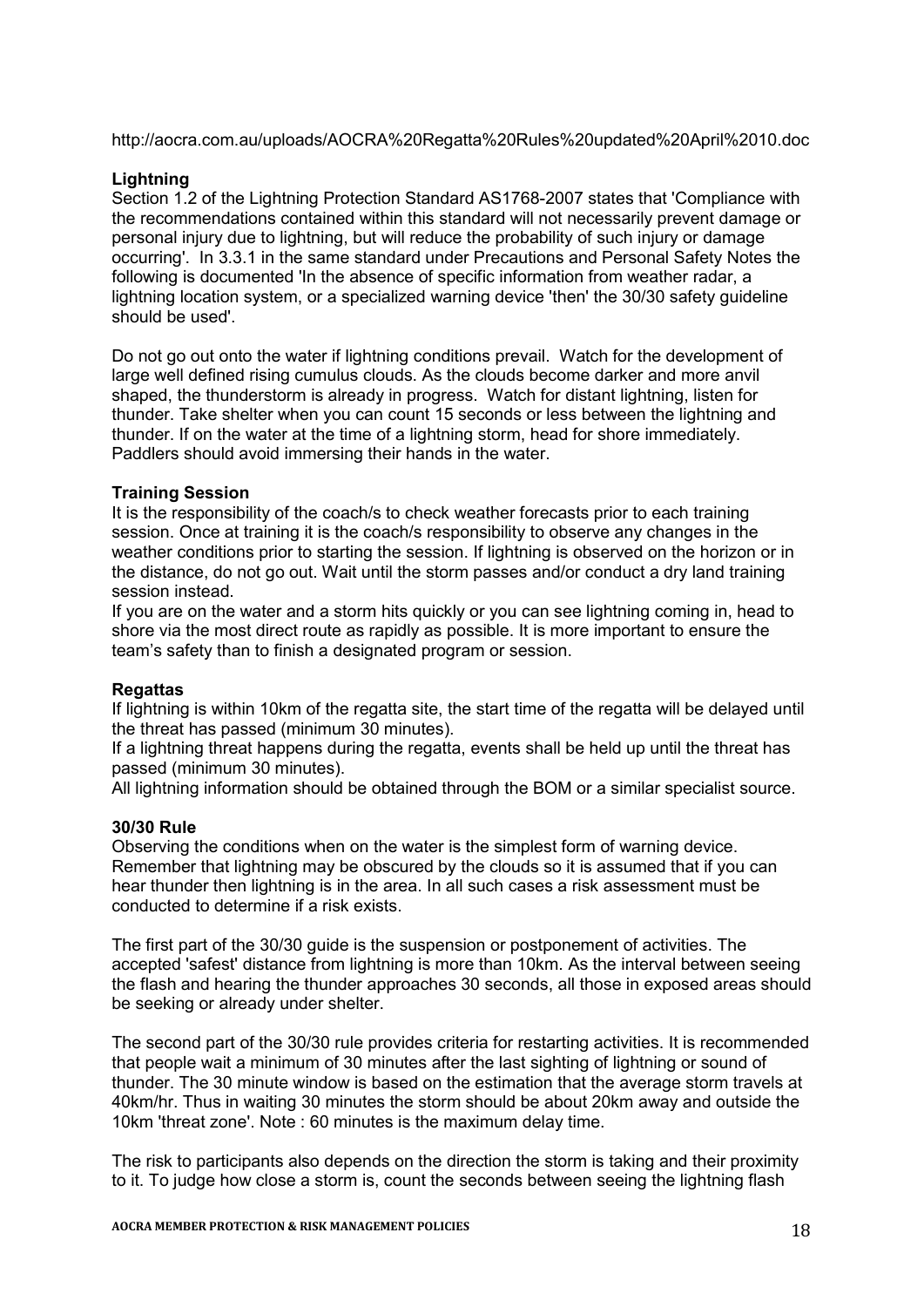and hearing the thunder clap. Each second is about 300m. If you can count less than 30seconds between the lightning strike and thunder clap then the storm is less than 10km away.

There is an 80% chance that the next strike will happen within that 10km. Lightning can strike several kilometres from the parent cloud and precautions should be taken even when the storm is not directly overhead. It is important to note that the return of blue skies and lack of rain are not adequate indications to breach the 30 minute minimum return to activity rule.

## **12. Drug Policy**

At all times AOCRA and affiliated clubs shall be governed by the rules and regulations as prescribed in AOCRA ANTI-DOPING POLICY and AOCRA ANTI-DOPING REGULATIONS and by the LIST OF BANNED SUBSTANCES OF THE INTERNATIONAL OLYMPIC COMMITTEE and THE AUSTRALIAN DRUGS SPORTS AGENCY as amended from time to time.

AOCRA condemns the use of performance enhancing drugs and doping practices in sport. The use of performance enhancing drugs and doping practices is contrary to the ethics of the sport and potentially harmful to the health of athletes. The only legitimate use of drugs in sport is under the supervision of a physician for a clinically justified purpose. The AOCRA Drug Policy applies to members, athletes, Coaches, administrators and employees and contractors of AOCRA.

A member means:

- a person who, or body which, is a member of AOCRA
- a person who, or body which, is affiliated with AOCRA
- a person who is a member of a body which is a member of or affiliated with AOCRA and includes a person taking part in, or involved in or associated with (eg.as a coach, official, medical or allied health practitioner) any sporting activity conducted, authorized or recognized by AOCRA

All persons using medication requiring notification shall be required to complete a Medical Declaration which must be signed by their medical practitioner.

## **Confidentiality**

AOCRA will not disclose or use information about a person who is alleged to have, or has committed a doping offence except for a purpose under AOCRA Anti- Doping Policy to the Australian Sports Commission another person until after the Committee has made a determination, or the decision has been made not to refer the matter to a hearing.

### **Penalties**

Where the Committee determines that a person has committed a doping offence it will recommend one or more of the following sanctions.

- ban the person from selection to represent Australia in international competition
- ban the person from competing in any events and competitions conducted by or under the auspices of AOCRA
- make the person ineligible to receive direct or indirect funding or assistance from AOCRA
- ban the person from holding any position within AOCRA
- require that the person remain on ASDA's register for the purpose of out-ofcompetition testing
- recommend that AOCRA , the Australian Sports Commission (ASC) , the Australian Institute of Sports (AIS)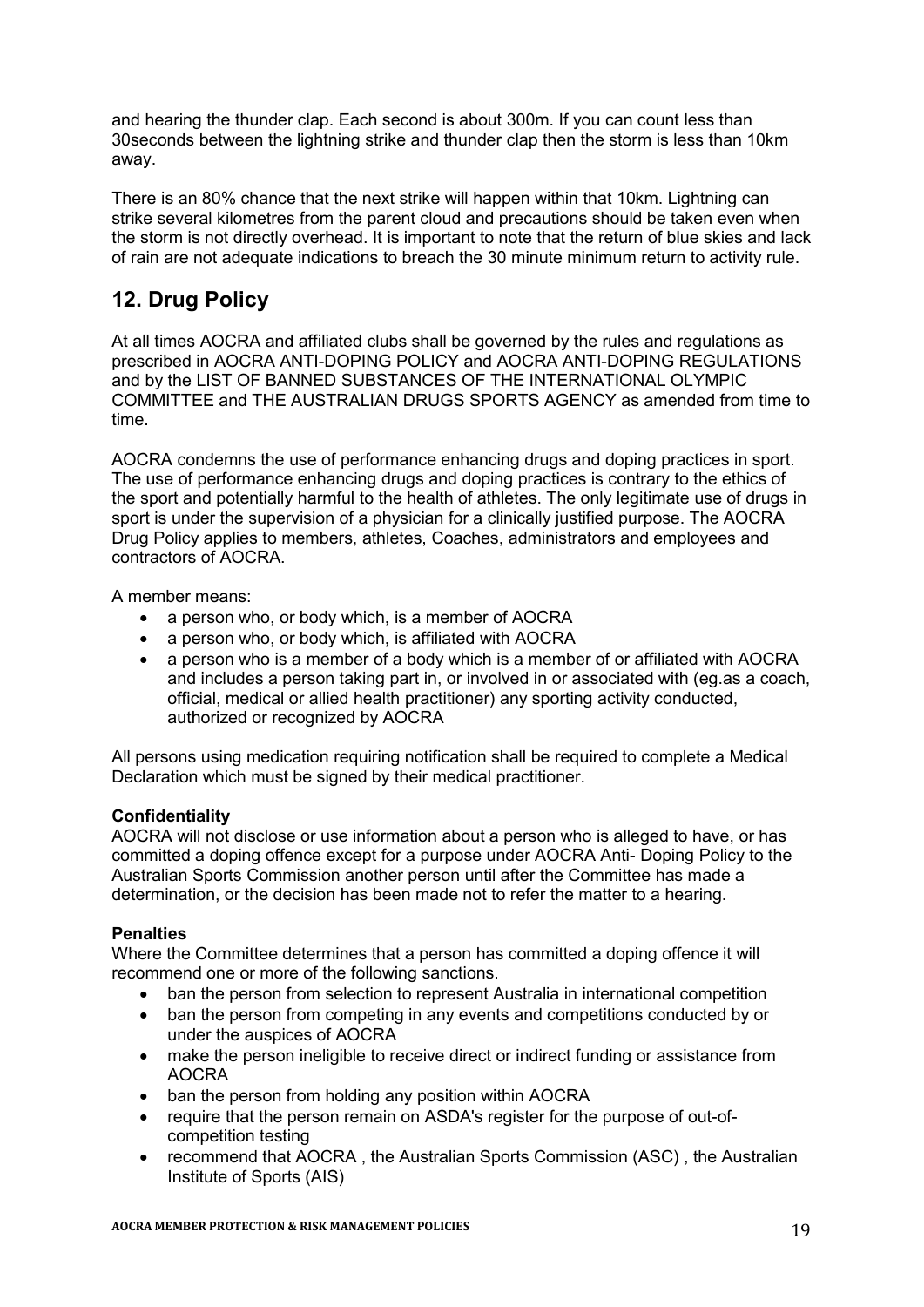- o require the person to repay financial assistance given to the person from the date of the doping offence
- o require the person to go to counselling for a specific period
- o withdraw awards, placings and records won in events and competitions conducted by or under the auspices of AOCRA from the date of the doping offence, and/or
- o reprimand the person

Where the AOCRA Committee determines that an employee or contractor of AOCRA has committed a doping offence, AOCRA will take disciplinary action against the employee or contractor. Where the Committee determines that a person has not committed a doping offence because:

- the person used a prescribed substance for a therapeutic purpose, or
- there were exceptional circumstances, but

considers that the person had an unfair advantage (because of the presence of the prohibited substance) in a competition or event conducted by or under the auspices of AOCRA

• the Committee may disqualify the person from that competition or event and withdraw awards, records and placings won by the person in that competition or event.

Time sanctions will apply where the doping offence involves

- anabolic androgenic steroids
- peptide glycoprotein hormones or analogues
- a prohibited method
- a refusal to supply a sample
- trafficking

Sanctions under AOCRA Anti- Doping Policy will apply for:

- a minimum of 2 years for a first doping offence, and
- life for a second offence.

Where the doping offence involves trafficking, the matter will be reported to the Police. In all other cases, sanctions will apply for:

- three months for a first doping offence
- two years for a second doping offence
- life for a third doping offence

The Management Committee of AOCRA may make regulations for the purpose of the Anti-Doping Policy. Should there be any inconsistencies between the Policy and any Regulation, the Policy shall prevail.

## **13. Sun Smart Policy**

AOCRA has accepted a sun smart policy prepared for junior paddlers in particular. AOCRA acknowledges that the sport is conducted in an environment where sun safety is paramount. It is recognized that skin cancer is preventable and is best dealt with by the application of preventative measures.

#### **Personal Responsibilities**

Education on sun smart methods is available at various levels and ultimately the responsibility for sun safety rests with each individual and in the case of minors with the parents. AOCRA has issued guidelines for sun safe dress standards, wearing of hats, wearing of sunglasses and use of protective sun screens during competition and training.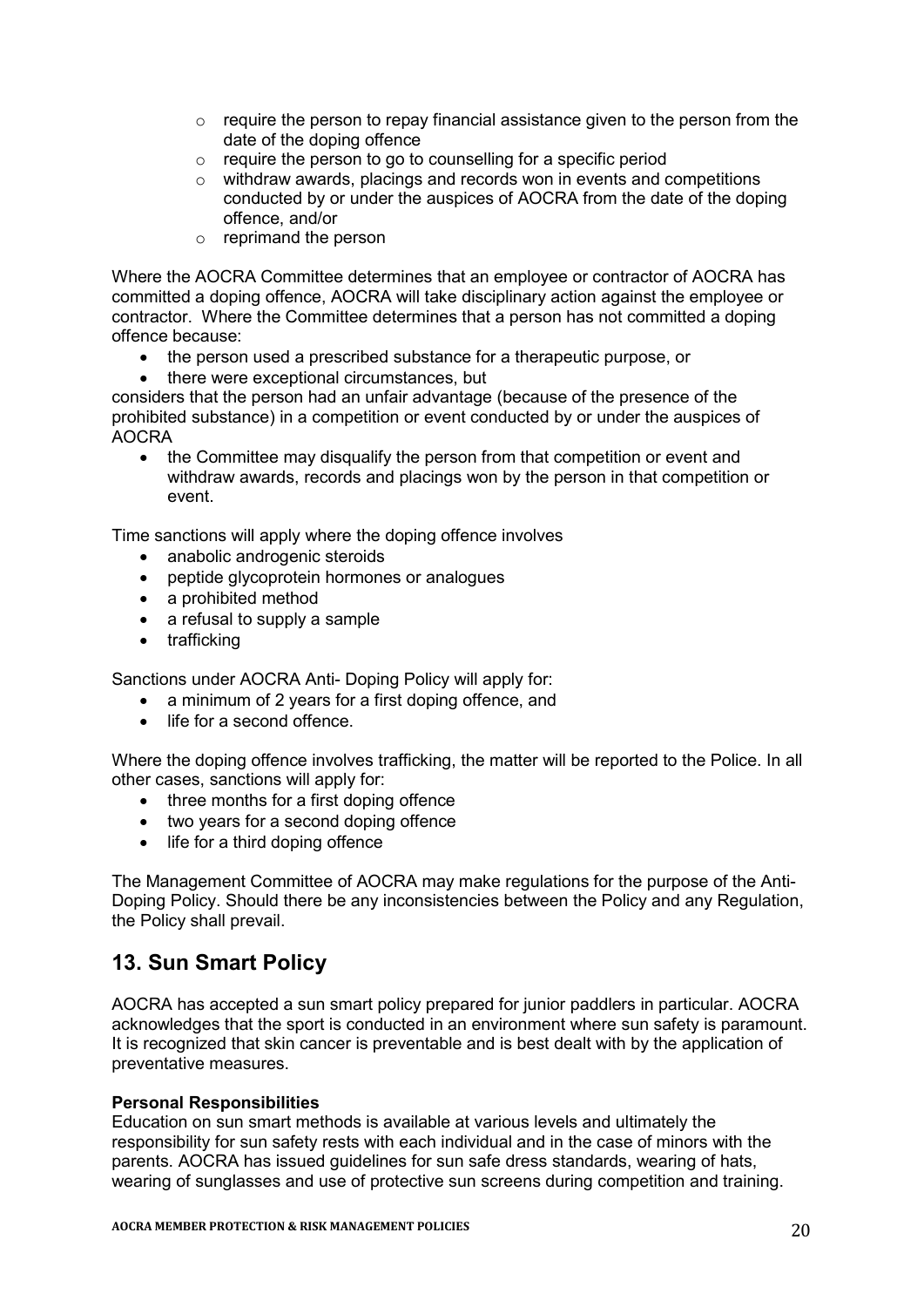The following items are the MINIMUM STANDARD for junior members of AOCRA. The recommendations are also approved for the adult members of AOCRA.

#### **Shelter**

Provision of either natural or artificial shade around area, before, during and after training or competition is recommended to all host clubs and members in all situations. The fabric should be tightly woven and have Ultra Violet Protection Factor (UPF) of  $40 - 50$ +. This means that 97.5% of UVR is absorbed.

#### **Sunscreen**

It is possible to get badly sun burned from reflected UVR. Other protection measures must be taken to prevent reflected UVR from sand and water. The use of a Broad Spectrum water resistant SPF30+ sunscreen is recommended.

#### **Hats**

Wide Brimmed (8cm minimum) with dark, non reflecting underside, or 'legionnaire' style with protective neck and ear flaps is highly recommended. Junior coaches and parents should encourage the use of hats at all times.

#### **Sunglasses**

The use of protective sunglasses is highly recommended. Sunglasses made to Australian Standard AS106 that filter 100% UV rays should be encouraged.

#### **Clothing - Training and Competing**

OFF WATER clothing should be long sleeved shirts with high neck collars made of UPV 50+ material. Shorts should be loose and long legged.

ON WATER clothing should be UPF 50+ and with high neckline and sleeves elbow length. Hat of an approved standard and sunglasses and all exposed areas to be covered in a Broad Spectrum water resistant SPF 30+ sunscreen

### **14. Infectious Diseases**

AOCRA has no policy on infectious diseases.

The sport cannot be considered a body contact or collision sport. However infectious diseases such as Hepatitis B, C and HIV (AIDS) can be spread by blood contact. Saliva and Perspiration and other Bodily Fluids can spread other infectious diseases. It is recommended that any person aware of being infected with any notifiable disease should alert the AOCRA Registrar and Safety Officer when becoming a member of the sport so the risks can be reviewed and assistance given to their management by the member's home club.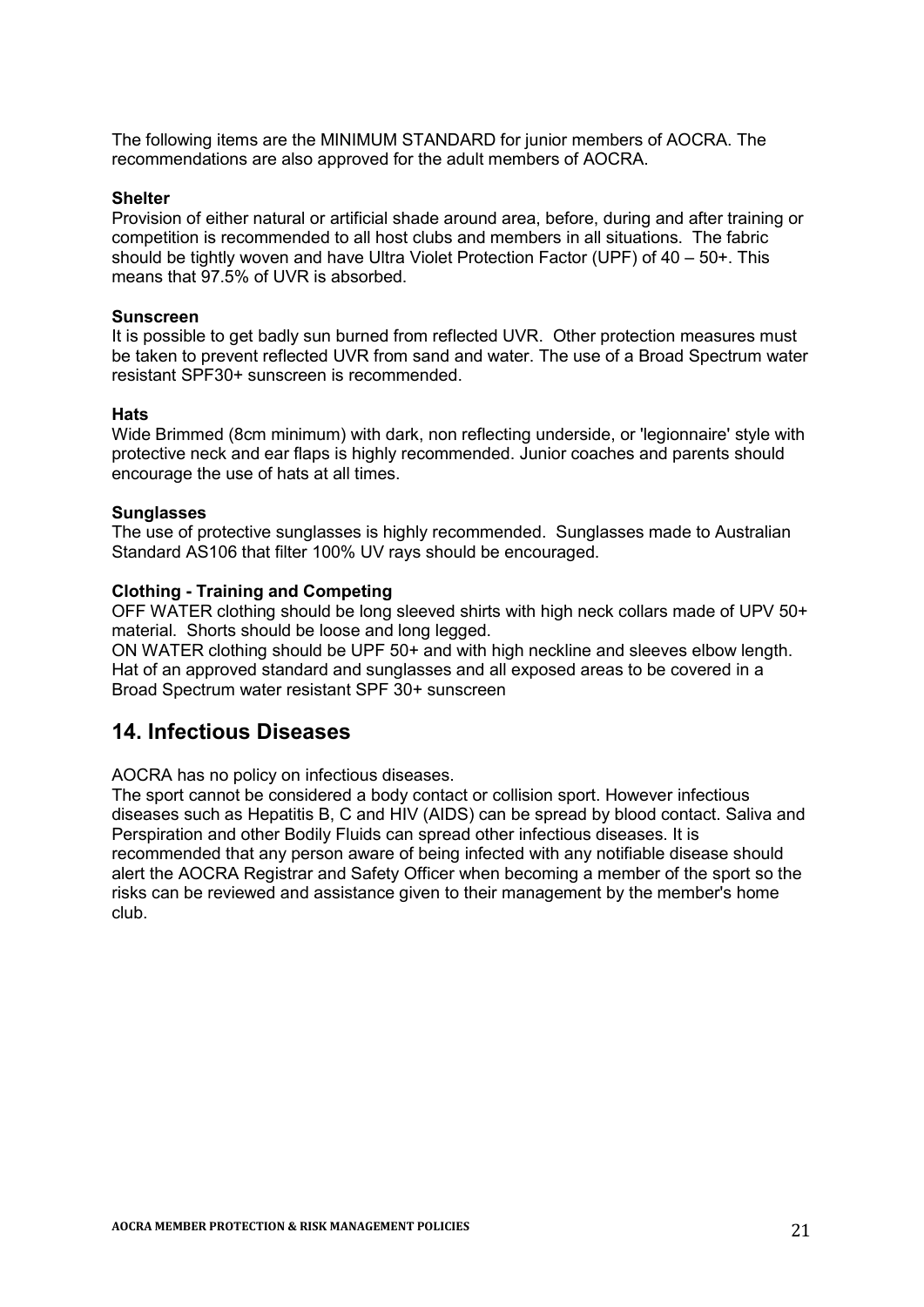## **PART C DICTIONARY**

This Dictionary sets out the meaning of words used in this policy and its attachments without limiting the ordinary and natural meaning of the words. State/Territory specific definitions and more detail on some of the words in this dictionary can be sourced from the relevant State/Territory child protection commissions or equal opportunity and anti-discrimination commissions.

Abuse is a form of harassment and includes physical abuse, emotional abuse, sexual abuse, neglect, and abuse of power. Examples of abusive behaviour include bullying, humiliation, verbal abuse and insults.

Child abuse involves conduct which puts children at risk of harm (usually by adults, sometimes by other children) and often by those they know and trust. It can take many forms, including verbal and physical actions and by people failing to provide them with basic care. Child abuse may include:

Physical abuse by hurting a child or a child's development (e.g. hitting, shaking or other physical harm; giving a child alcohol or drugs; or training that exceeds the child's development or maturity).

Sexual abuse by adults or other children where a child is encouraged or forced to watch or engage in sexual activity or where a child is subject to any other inappropriate conduct of a sexual nature (e.g. sexual intercourse, masturbation, oral sex, pornography including child pornography or inappropriate touching or conversations).

Emotional abuse by ill-treating a child (e.g. humiliation, taunting, sarcasm, yelling, negative criticism, name calling, ignoring or placing unrealistic expectations on a child).

Neglect (e.g. failing to give food, water, shelter or clothing or to protect a child from danger or foreseeable risk of harm or injury).

Affiliated club means affiliated Zones, State Centres and Clubs.

Child/Junior means a person who is under the age of 18 years but older than 10 years.

Complaint means a complaint made under Part G Complaint Procedure.

Complainant means a person making a complaint.

Complaint Handler/Manager means a person appointed under this policy to investigate a **Complaint** 

Discrimination means treating or proposing to treat someone less favourably because of a particular characteristic in the same or similar circumstances in certain areas of public life (Direct Discrimination), or imposing or intending to impose an unreasonable requirement, condition or practice that is the same for everyone, but which has an unequal or disproportionate effect on individuals or groups with particular characteristics (Indirect Discrimination).

The characteristics covered by discrimination law across Australia are: Age; Disability; Family/carer responsibilities;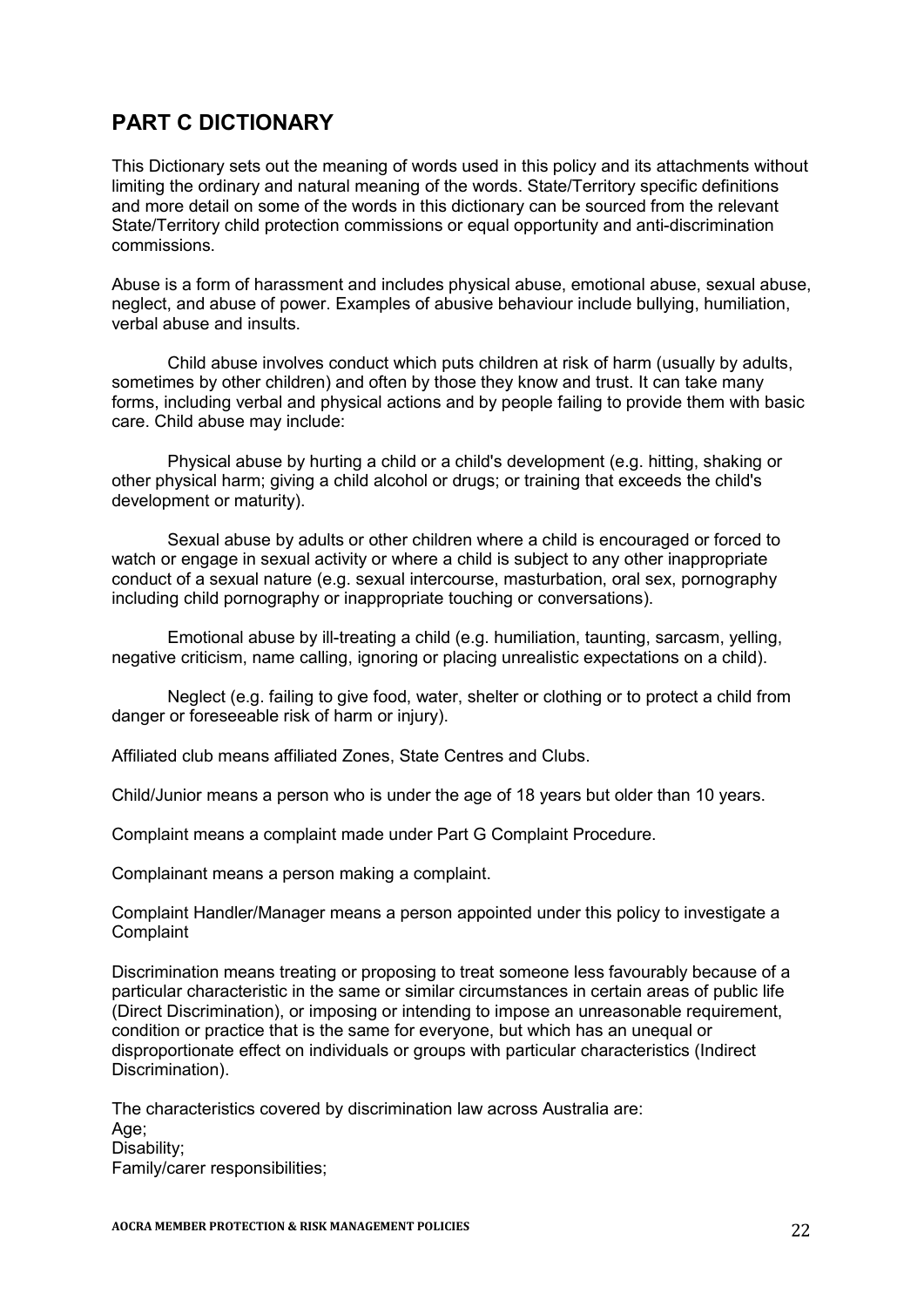Gender identity/transgender status; Homosexuality and sexual orientation; Irrelevant medical record; Irrelevant criminal record; Political belief/activity; Pregnancy and breastfeeding; Race; Religious belief/activity; Sex or gender; Social origin; Trade union membership/activity.

(Some States and Territories include additional characteristics such as physical features or association with a person with one or more of the characteristics listed above).

Examples of Discrimination

- Age: A club refuses to allow an older person to coach a team simply because of age.
- Breastfeeding: A member of the club who is breastfeeding a baby in the clubhouse is asked to leave.
- Disability: A junior paddler is overlooked because of mild epilepsy.
- Family responsibilities: A club decides not to promote an employee because he has a child with a disability even though the employee is the best person for the job.
- Gender Identity: A transgender paddler is harassed when teammates refuse to call her by her female name.
- Homosexuality: A paddler is ostracised from her team after it becomes known that she is a lesbian.
- Marital Status: A paddler is deliberately excluded from team activities and social functions because she is single
- Pregnancy: A woman is dropped from a team when she becomes pregnant.
- Race: An Italian paddler is not permitted to compete because of his race.
- Sex: Specialist coaching is only offered to male paddlers in a mixed team.

Harassment is any type of behaviour that the other person does not want and that is offensive, abusive, belittling or threatening. The behaviour is unwelcome and a reasonable person would recognise it as being unwelcome and likely to cause the recipient to feel offended, humiliated or intimidated.

Unlawful harassment is sexual or targets a person because of their race, sex, pregnancy, marital status, sexual orientation or some other characteristic (see characteristic list under discrimination). It does not matter whether the harassment was intended: the focus is on the impact of the behaviour. The basic rule is if someone else finds it harassing then it could be harassment. Harassment may be a single incident but is usually repeated. It may be explicit or implicit, verbal or non-verbal.

Discrimination and harassment are not permitted in employment (including volunteer and unpaid employment); when providing sporting goods and services including access to sporting facilities; when providing education and accommodation; the selection or otherwise of any person for competition or a team (domestic or international); the entry or otherwise of any player or other person to any competition and the obtaining or retaining membership of clubs and organisations (including the rights and privileges of membership).

Some exceptions to state and federal anti-discrimination law apply.

Examples include: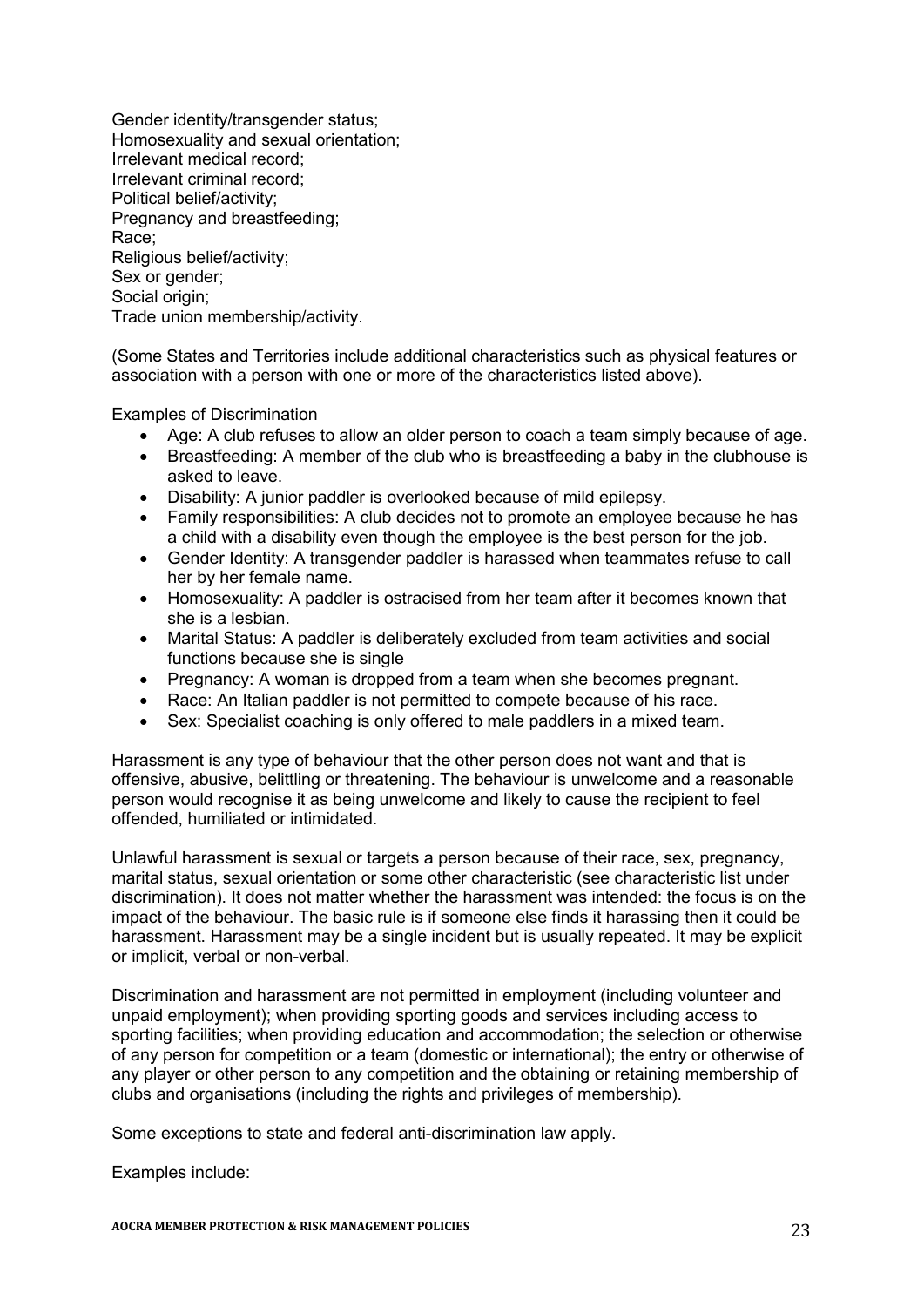holding a competitive sporting activity for females only who are under 12 years of age or of any age where strength, stamina or physique is relevant or not selecting a participant if the person's disability means he or she is not reasonably capable of performing the actions reasonably required for that particular sporting activity.

Requesting, assisting, instructing, inducing or encouraging another person to engage in discrimination or harassment may also be against the law.

It is also a breach of discrimination law to victimise a person who is involved in making a complaint of discrimination or harassment.

Example: a paddler is ostracised by her male coach for complaining about his sexist behaviour or for supporting another paddler who has made such a complaint.

Public acts of racial hatred which are reasonably likely to offend, insult, humiliate or intimidate are also prohibited. This applies to spectators, participants or any other person who engages in such an act in public. Some states and territories also prohibit public acts that vilify on other grounds such as homosexuality, gender identity, HIV/AIDS, religion and disability – see vilification.

Mediator means an impartial/neutral person appointed to mediate Complaints.

Member means a current financial member of AOCRA.

Member Protection Information Officer (MPIO) means a person trained to be the first point of contact for a person reporting a complaint under, or a breach of, this Policy.

Minnows means a person who is under the age of 10 years but older than 8 years in a racing year.

Natural justice (also referred to as procedural fairness) incorporates the following principles:

- both the Complainant and the Respondent must know the full details of what is being said against them and have the opportunity to respond;
- all relevant submissions must be considered;
- no person may judge their own case;
- the decision maker/s must be unbiased, fair and just:
- the penalties imposed must be fair.

Police check means a national criminal history record check conducted as a preemployment, pre-engagement or current employment background check on a person.

This policy means this Member Protection & Risk Management Policy.

Respondent means the person who is being complained about.

Role-specific codes of conduct means standards of conduct required of certain roles (e.g. coaches).

Sexual harassment means unwanted, unwelcome or uninvited behaviour of a sexual nature which makes a person feel humiliated, intimidated or offended. Sexual harassment can take many different forms and may include unwanted physical contact, verbal comments, jokes, propositions, display of pornographic or offensive material or other behaviour that creates a sexually hostile environment.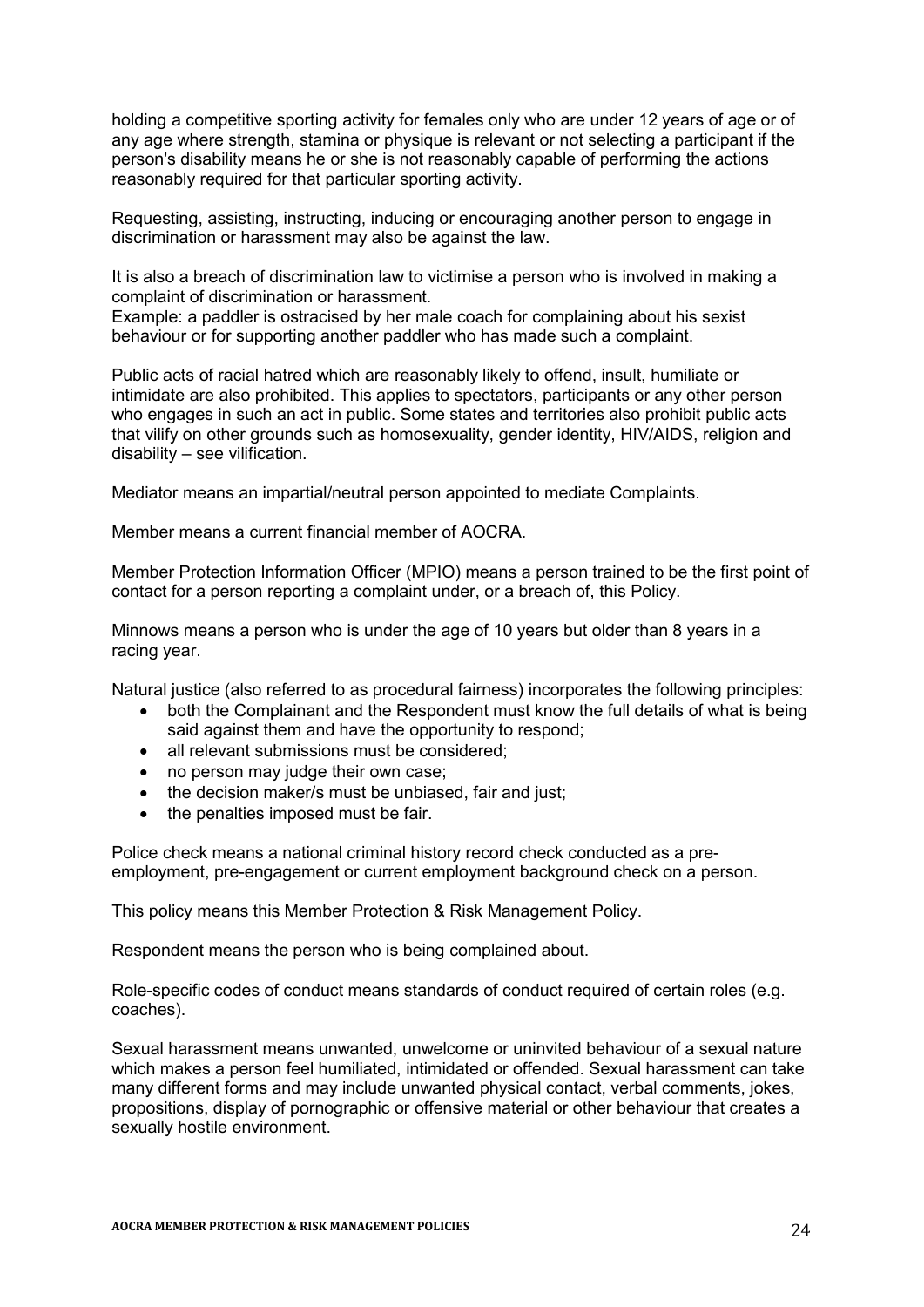Sexual harassment is not behaviour based on mutual attraction, friendship and respect. If the interaction is between consenting adults, it is not sexual harassment.

Sexual offence means a criminal offence involving sexual activity or acts of indecency including but not limited to (due to differences under state/territory legislation):

- Rape
- Indecent assault
- Sexual assault
- Assault with intent to have sexual intercourse
- Incest
- Sexual penetration of child under the age of 16
- Indecent act with child under the age of 16
- Sexual relationship with child under the age of 16
- Sexual offences against people with impaired mental functioning
- Abduction and detention
- Procuring sexual penetration by threats or fraud
- Procuring sexual penetration of child under the age of 16
- Bestiality
- Soliciting acts of sexual penetration or indecent acts
- Promoting or engaging in acts of child prostitution
- Obtaining benefits from child prostitution
- Possession of child pornography
- Publishing child pornography and indecent articles.

Transgender is a general term applied to individuals and behaviours that differ from the gender role commonly, but not always, assigned at birth. It does not imply any specific form of sexual orientation.

Victimisation means subjecting a person or threatening to subject a person to any detriment or unfair treatment because that person has or intends to pursue their rights to make a complaint under government legislation (e.g. anti-discrimination) or under this Policy, or for supporting such a person.

Vilification involves a person or organisation doing public acts to incite hatred towards, serious contempt for, or severe ridicule of a person or group of persons having any of the attributes or characteristics within the meaning of discrimination. Public acts that may amount to vilification include any form of communication to the public and any conduct observable by the public.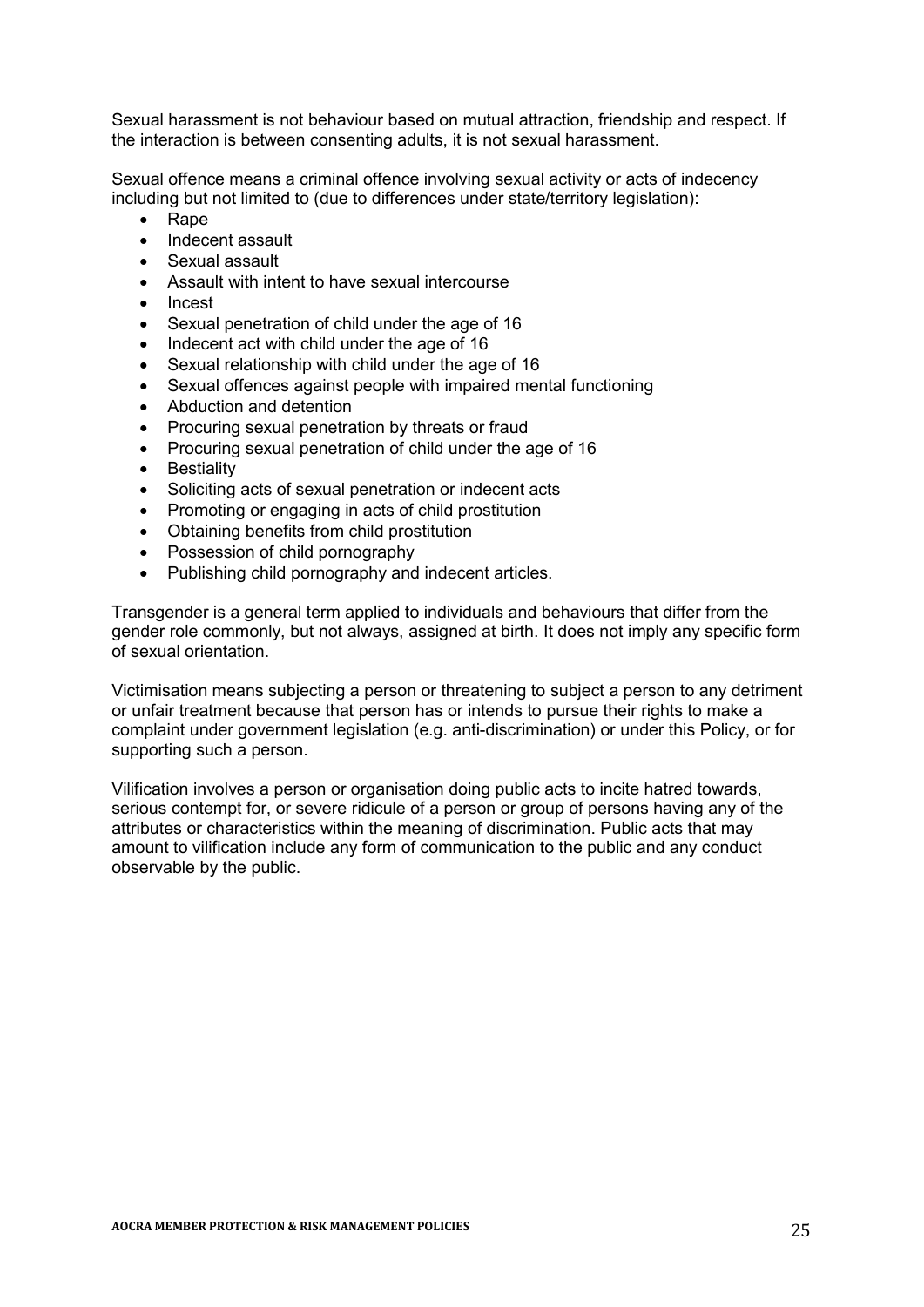## **PART D: DISCIPLINARY MEASURES**

### **15. Individual**

Subject to contractual and employment requirements, if a finding is made by a Tribunal that an individual has breached this policy, one or more of the following forms of discipline may be imposed:

- a direction that the individual make a verbal and/or written apology;
- a written warning:
- a direction that the individual attend counselling to address their behaviour;
- a withdrawal of any awards, placings, records, achievements bestowed in any tournaments, activities or events held or sanctioned by AOCRA;
- a demotion or transfer of the individual to another location, role or activity;
- a suspension of the individual's membership or participation or engagement in a role or activity;
- termination of the individual's membership, appointment or engagement;
- a recommendation that AOCRA terminate the individual's membership, appointment or engagement;
- in the case of a coach or official, a direction that the relevant organisation de-register the accreditation of the coach or official for a period of time or permanently;
- an order that the individual pays AOCRA's or the complainants costs incurred in relation to the proceedings
- an order that the individual pays a person or a group compensation or the supply, return, repair or replacement of any item, asset or object to any person;
- an order that the individual apologises for the conduct
- a fine;
- any other form of discipline that [insert designated person/committee] considers appropriate.

### **16. Organisation**

If a finding is made that an AOCRA member, employee or volunteer has breached its own or this Member Protection and Risk Management Policy, one or more of the following forms of discipline may be imposed by [insert relevant information e.g. Tribunal]:

- a written warning:
- a fine:
- a direction that any rights, privileges and benefits provided to that organisation by AOCRA be suspended for a specified period;
- a direction that any funding granted or given to it by AOCRA cease from a specified date;
- a direction that AOCRA cease to sanction regattas held by or under the auspices of that organisation;
- a recommendation to AOCRA that its affiliation be suspended or terminated in accordance with the relevant constitution or rules; and/or
- any other form of discipline that AOCRA considers to be reasonable and appropriate.

### **17. Factors to consider**

The form of discipline to be imposed on an individual or organisation will depend on factors such as:

- Nature and seriousness of the breach:
- $\bullet$  If the person knew or should have known that the behaviour was a breach:
- Level of contrition: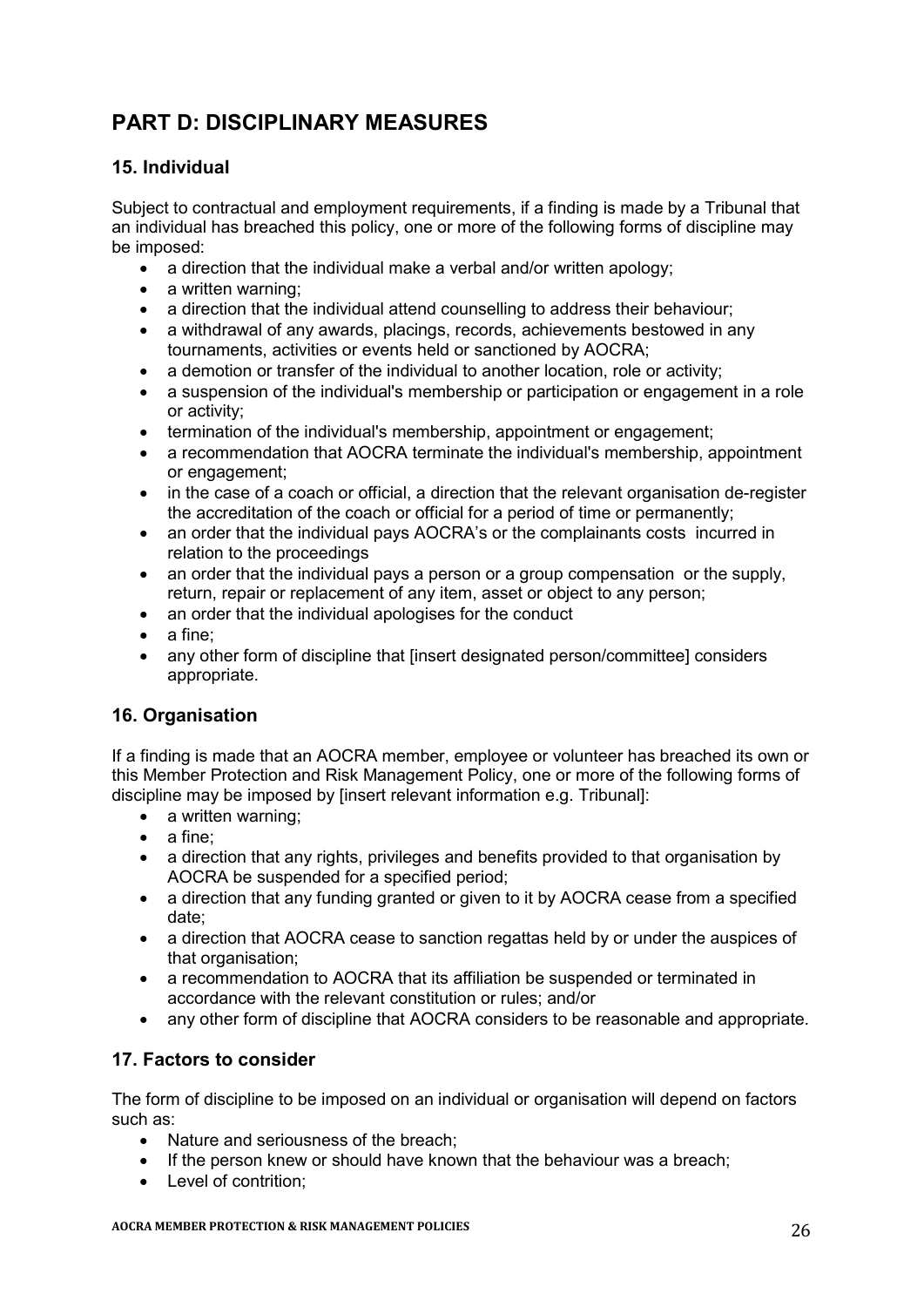- The effect of the proposed disciplinary measures on the person including any personal, professional or financial consequences;
- If there have been relevant prior warnings or disciplinary action;
- Ability to enforce discipline if the person is a parent or spectator (even if they are bound by the policy); and/or
- Any other mitigating circumstances.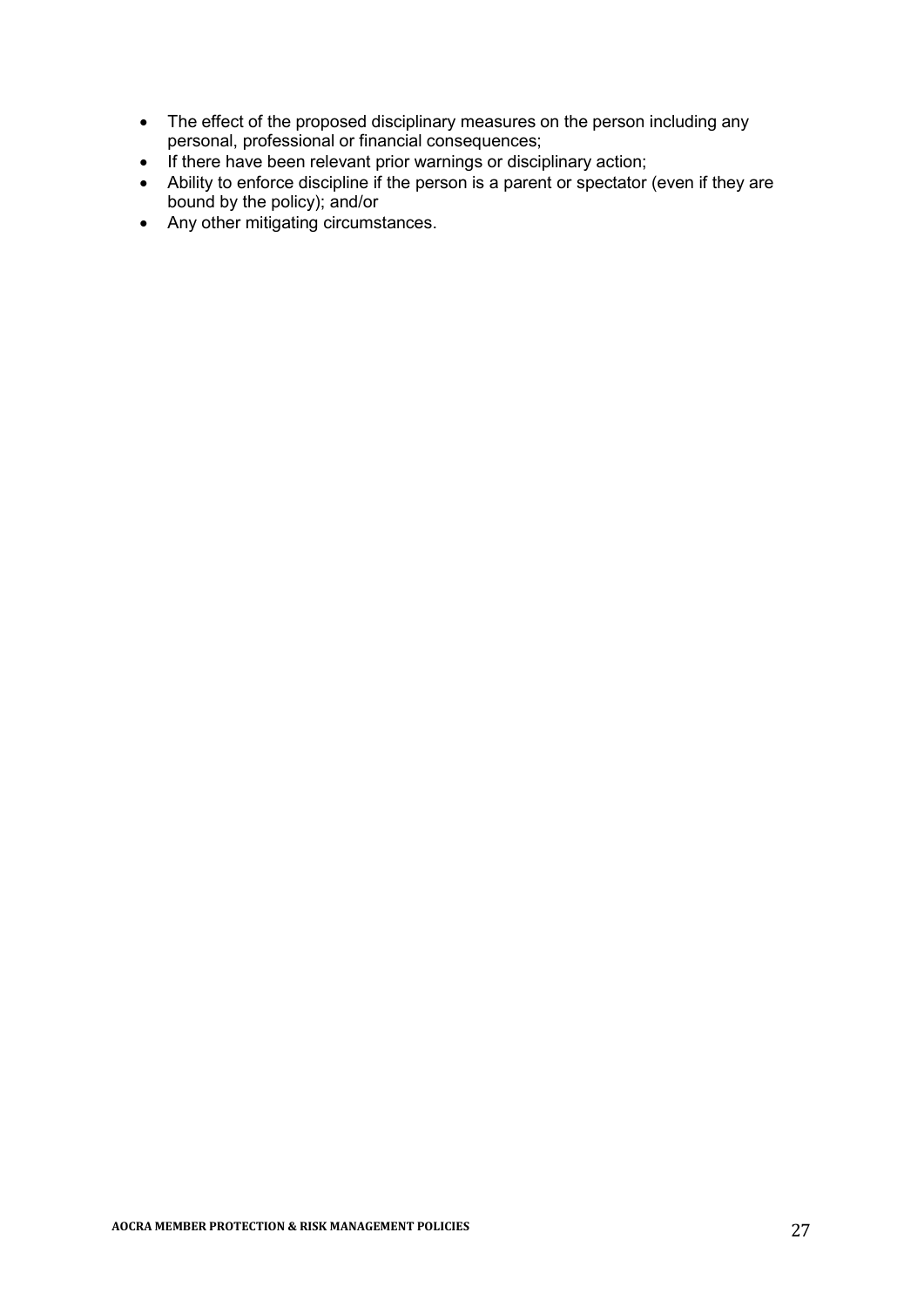## **PART E: CODES OF BEHAVIOUR**

Our society expects high standards of behaviour from all people involved in sport and it is vital these expectations are met and the integrity of sport maintained. Regardless of the nature of a person's involvement in sport, The Essence of Australian Sport provides four guiding principles that lead to appropriate behaviour: Fairness, Respect, Responsibility and Safety.

The following Code of Behaviour has been developed to reflect and uphold these principles and assist in retaining the integrity and enjoyable aspects of sport. In consistently enforcing the Code, AOCRA will assist in providing safe and appropriate environments and quality services to their members, stakeholders and volunteers.

### **18. All persons involved in outrigger canoeing:**

- Operate within the rules and spirit of outrigging, promoting fair play over winning at any cost.
- Encourage and support opportunities for people to learn appropriate behaviours and skills.
- Support opportunities for participation in all aspects of the sport.
- Treat each person as an individual.
- Display control and courtesy to all involved with the sport.
- Respect the rights and worth of every person regardless of their gender, ability, cultural background or religion.
- Respect the decisions of officials, coaches and administrators in the conduct of the sport.
- Wherever practical, avoid unaccompanied and unobserved one-on-one activity (when in a supervisory capacity or where a power imbalance will exist) with people under the age of 18 years.
- Adopt appropriate and responsible behaviour in all interactions.
- Adopt responsible behaviour in relation to alcohol and other drugs.
- Act with integrity and objectivity, and accept responsibility for your decisions and actions.
- Ensure your decisions and actions contribute to a safe environment.
- Ensure your decisions and actions contribute to a harassment free environment.
- Do not tolerate harmful or abusive behaviours.
- Sign a code of conduct upon registration with their club or acknowledgement online when they pay AOCRA fees that they have read and agree to abide by the code.

### **19. Athletes**

- Give your best at all times.
- Participate for your own enjoyment and benefit.

#### **20. Coaches**

- Place the safety and welfare of the athletes above all else.
- Help each person (athlete, official etc) reach their potential respect the talent, developmental stage and goals of each person and compliment and encourage with positive and supportive feedback.
- Any physical contact with a person should be appropriate to the situation and necessary for the person's skill development.
- Be honest and do not allow your qualifications to be misrepresented.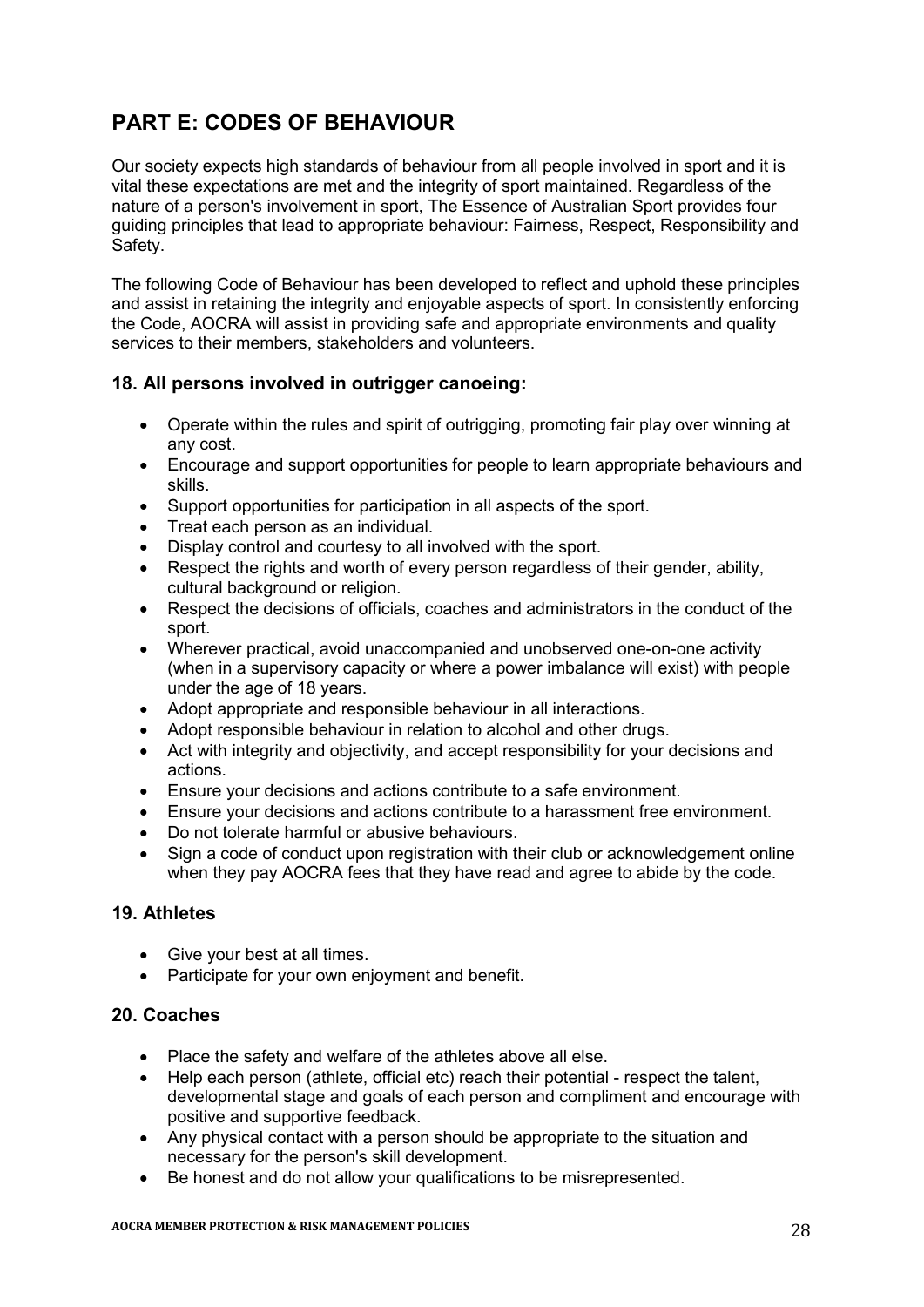### **21. Officials**

- Place the safety and welfare of the athletes above all else.
- Be consistent and impartial when making decisions.
- Address unsporting behaviour and promote respect for all people.

### **22. Administrators**

- Act honestly, in good faith and in the best interests of the sport as a whole.
- Ensure that any information acquired or advantage gained from the position is not used improperly.
- Conduct your responsibilities with due care, competence and diligence.
- Do not allow prejudice, conflict of interest or bias to affect your objectivity.

#### **23. Parents**

- Encourage children to participate and have fun.
- Focus on the child's effort and performance rather than winning or losing.
- Never ridicule or yell at a child for making a mistake or losing a competition.

### **24. Spectators & Volunteers**

- Respect the performances and efforts of all people.
- Reject the use of violence in any form, whether it is by spectators, coaches, officials or athletes.

AOCRA also supports the Australian Sports Commission - Junior Sport - Codes of Behaviour

http://www.ausport.gov.au/ data/assets/pdf file/0006/195873/Codes of Behaviourpdf\_2006-55976-D.PDF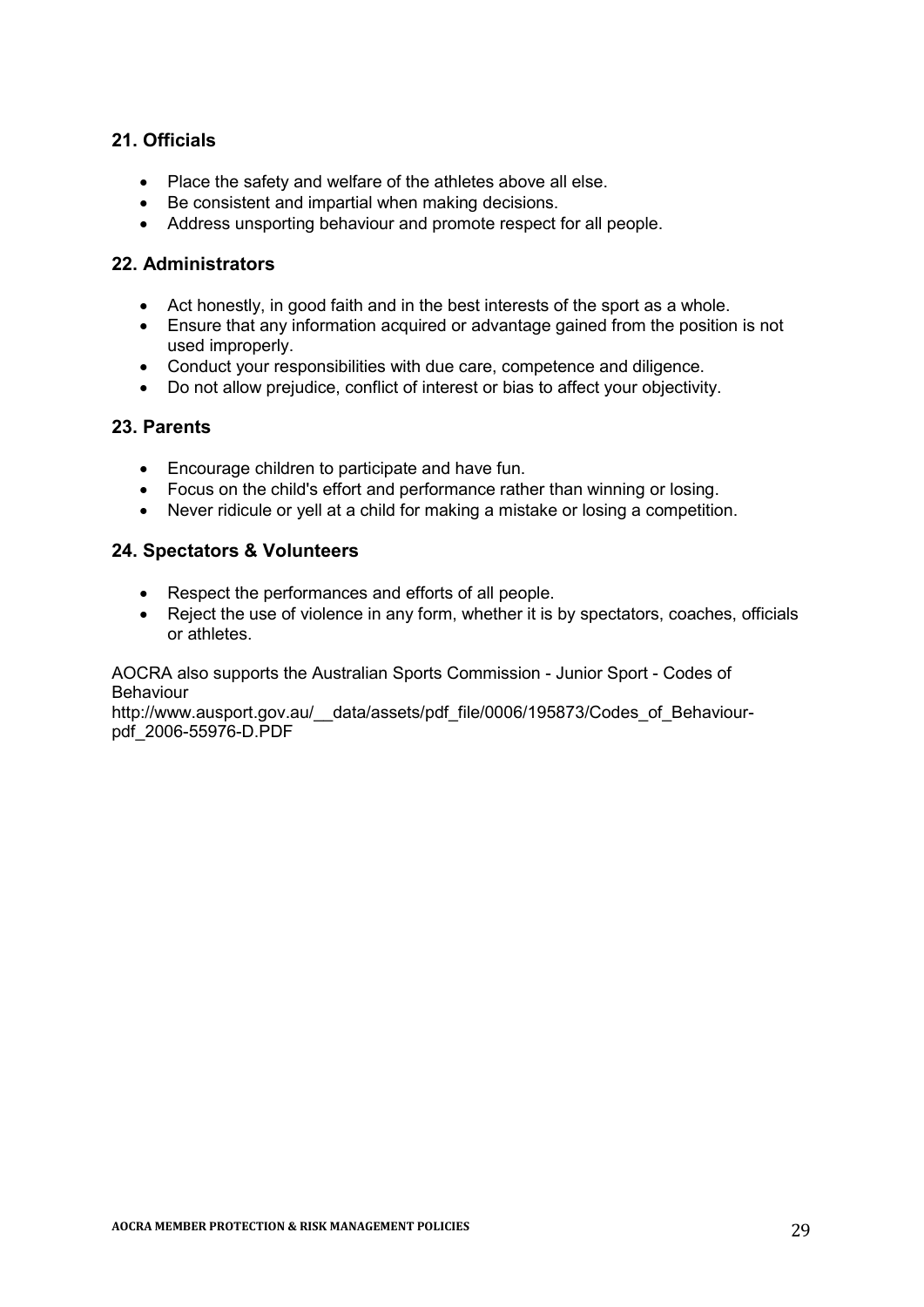## **PART F: SCREENING / WORKING WITH CHILDREN CHECK REQUIREMENTS**

### **25. Background**

Child protection is about keeping children safe from harm/abuse. Child abuse is illegal, and all states and territories have their own systems and laws that cover screening and/or the reporting and investigation of cases of child abuse.

Working with Children Check (WWCC) laws aim to prevent people who pose a risk from working with children as paid employees or volunteers. Employment screening and Working with Children Checks can involve criminal history checks, signed declarations, referee checks and other appropriate checks that assess a person's suitability to work with children and young people.

Working with Children Check laws are currently in place in New South Wales, Queensland, Western Australia, Victoria, the Northern Territory and South Australia.

AOCRA including our Zones, State Centres and clubs, will meet the requirements of the relevant state or territory Working with Children Check laws. Employment screening requirements will also be followed in the Australian Capital Territory and Tasmania.

Individuals travelling with children and young people to another state or territory in a workrelated capacity must comply with the screening requirements of that particular state or territory. For example, if AOCRA a zone, state centre or club take paddlers under 18 into New South Wales for training camps, competition or other activities, those travelling with the teams must comply with NSW law.

The State WWCC requirements apply regardless of AOCRA's Member Protection Policy requirements.

The following attachments provide:

- summary information on state and territory WWCC requirements and where to obtain more information and relevant forms
- our Member Protection Declaration (for all states/territories except NSW who must complete a Prohibited Employment Declaration provided by the NSW Commission for Children and Young People)
- our screening requirements for people residing in ACT and Tasmania.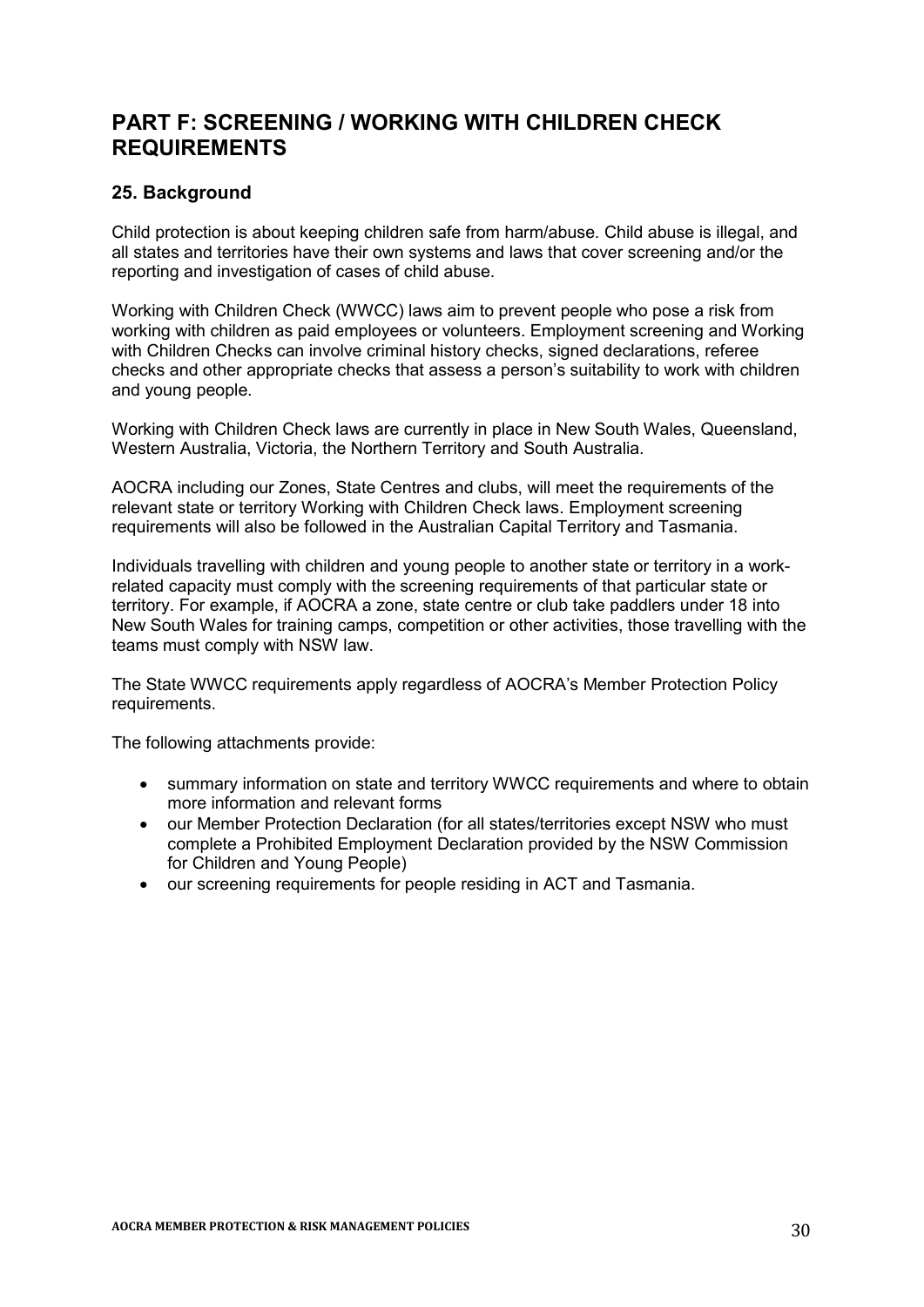## **Attachment F1: SCREENING REQUIREMENTS**

[for states/territories without Working With Children Checks such as ACT and Tasmania] \_\_\_\_\_\_\_\_\_\_\_\_\_\_\_\_\_\_\_\_\_\_\_\_\_\_\_\_\_\_\_\_\_\_\_\_\_\_\_\_\_\_\_\_\_\_\_\_\_\_\_\_\_\_\_\_\_\_\_\_\_\_\_\_\_\_\_\_\_\_

This attachment sets out the screening process for people who work, coach, supervise or have regular unsupervised contact with people under the age of 18 years.

AOCRA will, and also requires state associations and clubs to:

- Identify positions that involve working, coaching, supervising or regular unsupervised contact with people under the age of 18 years.
- Obtain a completed Member Protection Declaration (MPD) (Attachment C2) from all people who are identified in the above step and keep it in a secure place.
- Provide an opportunity for a person to give an explanation if a MPD isn't provided or it reveals that the person doesn't satisfactorily meet any of the clauses in the MPD. We will then make an assessment as to whether the person may be unsuitable to work with people under the age of 18 years. If unsatisfied we will not appoint them to the role/position.
- Where possible, check a person's referees (verbal or written) about his/her suitability for the role.
- Ask the people identified in step 1 to sign a consent form for a national police check.
- Possibly request (or ask the person to request) a national 'Part Exclusion' police check from the relevant police jurisdiction. This check excludes irrelevant records. If the police check indicates a relevant offence, we will provide an opportunity for the person to give an explanation, and then we will make an assessment as to whether the person may pose a risk to or be unsuitable to work with people under the age of 18 years. If unsatisfied we will not appoint them to the role/position.
- Make an assessment as to whether the person may be unsuitable to work with people under the age of 18 years if the person does not agree to a national police check after explaining why it is a requirement under our policy. If unsatisfied, we will not appoint them.
- Decide whether to offer the person the position taking into account the result of the police check and any other information the club has available to it. Where it is not practical to complete the police check prior to the person commencing in the position, we will complete the check as soon as possible, and if necessary, act immediately on the outcome.
- Protect the privacy of any person who is checked and maintain confidentiality of any information obtained through the checking process.
- Return information collected during screening (such as a completed MPD form, police records and referee reports) to the relevant person if that person is not appointed to the position, or otherwise be destroyed within 28 days of the date of the decision or the expiry of any appeal period, unless within that time the person requests that the documents be returned to them. For appointed persons, information will be kept on file in a secure location.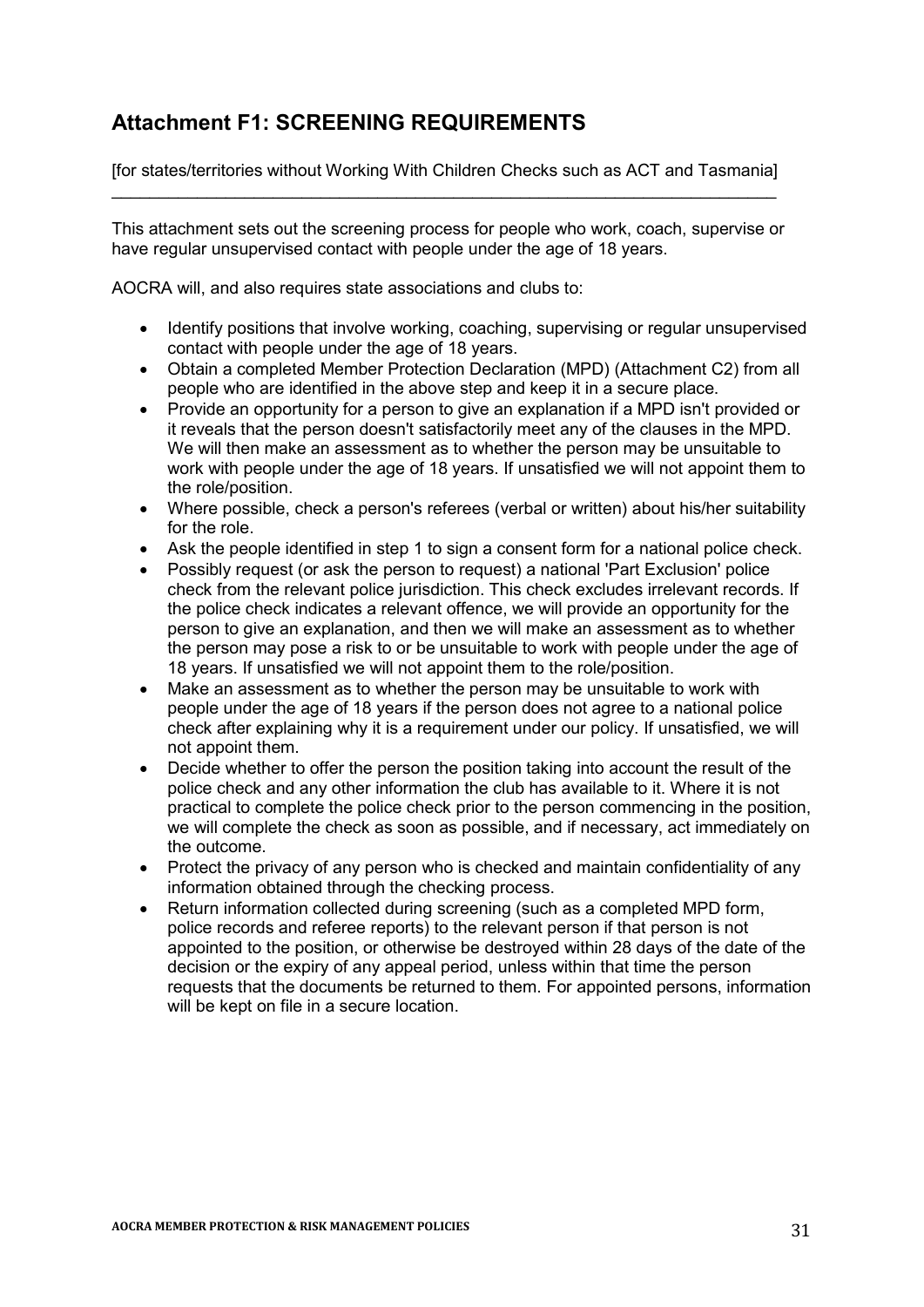## **Attachment F2: MEMBER PROTECTION DECLARATION**

AOCRA has a duty of care to all those associated with the sport and to the individuals and organisations to whom our Member Protection Policy applies. As a requirement of our Member Protection Policy, AOCRA must enquire into the background of those who undertake any work, coaching or regular unsupervised contact with people under the age of 18 years.

| born //            |  |
|--------------------|--|
| sincerely declare: |  |

- I do not have any criminal charge pending before the courts.
- I do not have any criminal convictions or findings of quilt for sexual offences, offences related to children or acts of violence.
- I have not had any disciplinary proceedings brought against me by an employer, sporting organisation or similar body involving child abuse, sexual misconduct or harassment, other forms of harassment or acts of violence.
- I am not currently serving a sanction for an anti-doping rule violation under an ASADA approved anti-doping policy applicable to me.
- I will not participate in, facilitate or encourage any practice prohibited by the World Anti-Doping Agency Code or any other ASADA approved anti-doping policy applicable to me.
- To my knowledge there is no other matter that AOCRA may consider to constitute a risk to its members, employees, volunteers, athletes or reputation by engaging me.
- I will notify the AOCRA president immediately upon becoming aware that any of the matters set out in clauses 1 to 6 above has changed.

 $\bullet$ Declared in the State/Territory of ………………………………….…………………………. on …….../……./……….(date) Signature …………………………………………………………. Parent/Guardian Consent (in respect of a person under the age of 18 years)

| I have read and understood the declaration provided by my child. I confirm and warrant that    |
|------------------------------------------------------------------------------------------------|
| the contents of the declaration provided by my child are true and correct in every particular. |
|                                                                                                |
|                                                                                                |
|                                                                                                |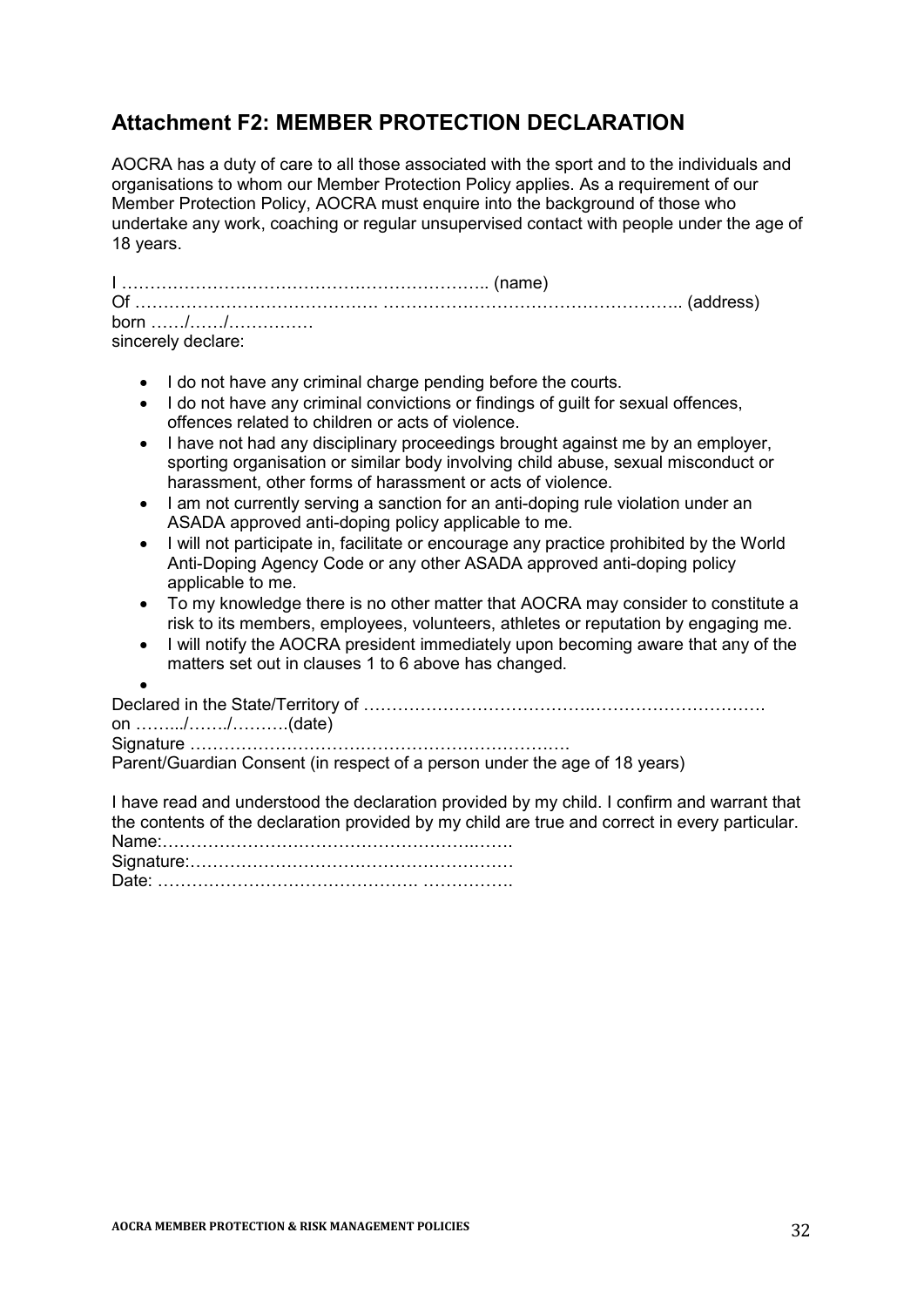## **Attachment F3: WORKING WITH CHILDREN CHILD PROTECTION REQUIREMENTS**

### **QUEENSLAND**

A person will need a Working with Children Check, also known as the blue card, if they propose to work in a paid or voluntary capacity or to carry on a business in a child-related area regulated by the Commission for Children and Young People and Child Guardian Act 2000. Once a person is checked and approved they are issued with a 'blue card.' Volunteers and paid employees employed in sporting organisations generally fall under the 'churches, clubs and associations' category of regulated employment. Volunteers and paid employees employed in private businesses may fall under the 'sport and active recreation' category of regulated employment. The check is a detailed national criminal history check including charges and investigations relating to children.

People such as those with previous convictions involving children are disqualified from applying for or renewing a blue card (refer to website below for details). A blue card remains current for two years. Existing card holders will be notified by the Queensland Commission for Children and Young People and Child Guardian before their card expires.

In addition to obligations regarding the blue card, employers must develop and implement a written child protection risk management strategy and review it each year. For more information on the blue card, including current forms: www.ccypg.qld.gov.au 1800 113 611

#### **NEW SOUTH WALES**

All organisations within NSW that employ people in child-related employment (in a paid or unpaid capacity) must meet the requirements of the Working with Children Check (WWCC). Child related employment is work which primarily involves direct unsupervised contact with children. The WWCC involves three components:

Ensuring all paid and unpaid employees sign a Prohibited Employment Declaration which states they are not prohibited from working with children.

Submitting all applicants for paid employment to NSW Sport and Recreation for a WWCC background check. NSW Sport and Recreation only carries out checks for paid employees. Reporting relevant employment proceedings for any paid and unpaid employees to the Commission for Children and Young People. A relevant employment proceeding involves any reportable conduct committed outside of work as well as in the workplace with or in the presence of a child/ren.

Sporting organisations are responsible for managing the WWCC process. Individuals cannot apply for a WWCC directly. Sporting organisations should register with NSW Sport and Recreation, providing a contact who will receive the information on the background checks. A WWCC is valid for employment in that position within the organisation. Short-term employees (where that person is being employed for periods of less than six months and returning for short periods throughout a 12 month period) only need to be checked once every 12 months.

For more information, including the required forms: www.kids.nsw.gov.au or 02 9286 7219 www.dsr.nsw.gov.au/children/resources.asp or 02 9006 3700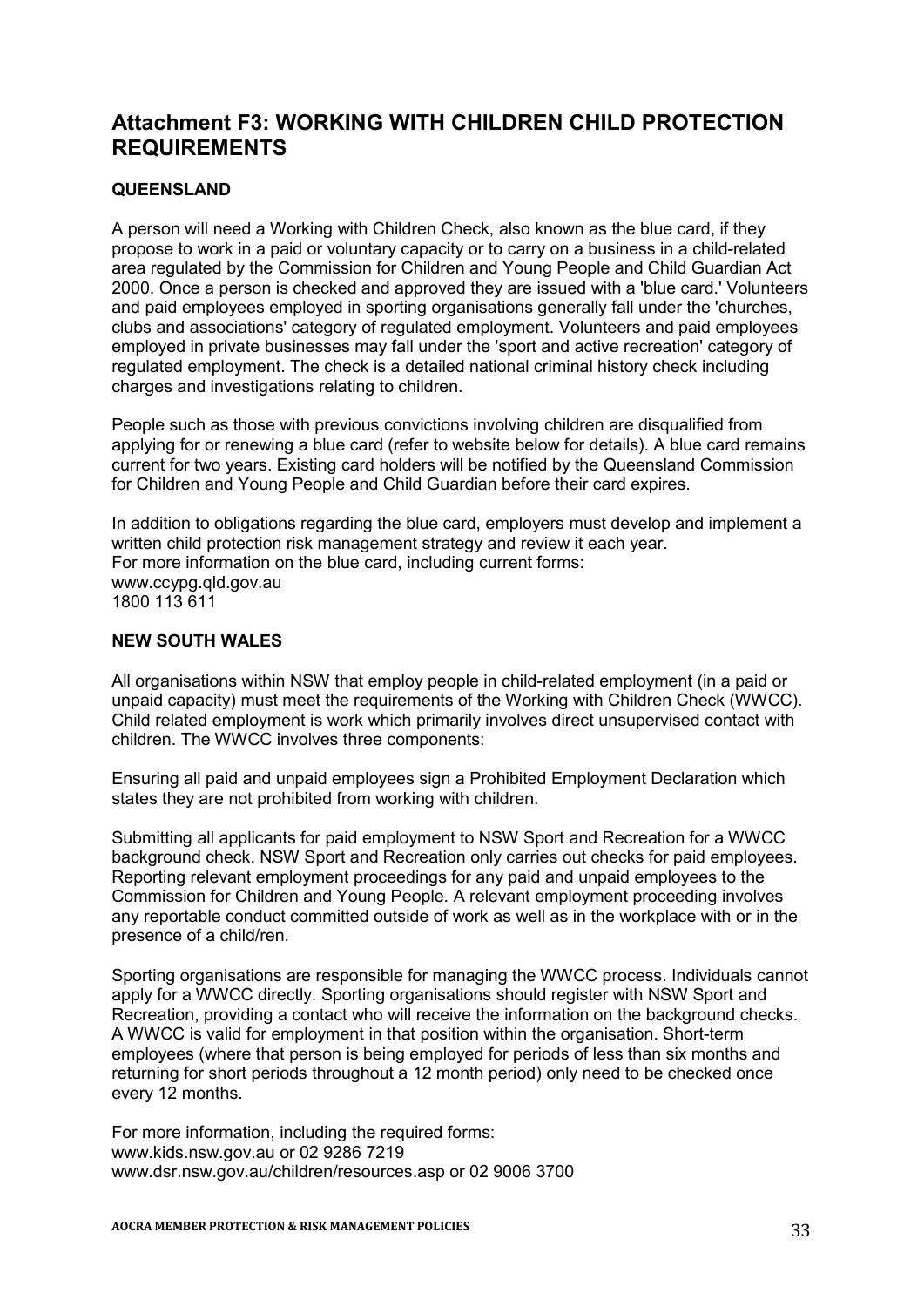#### **WESTERN AUSTRALIA**

The Working with Children Check (WWC Check) is a compulsory and rigorous criminal record check for certain people who carry out 'child-related work' in WA. A person is in 'childrelated work' if the usual duties of their work involves, or is likely to involve contact with a child in connection with specified categories of work (see the website below for further details) It includes child-related work carried out by paid employees, volunteers, unpaid people and the self-employed. Parents volunteering in connection with their child's activity are exempt (although this does not apply to overnight camps); however they should still be required to complete the non-WWC Check screening process. There are other exemptions, for example volunteers under 18 years old. Further details about exemptions can be found on the website below. Only those in child-related work under the Act may apply.

Applicants will be issued with either:

- An Assessment Notice in the form of a WWC Card enabling them to be in all types of child-related work for three years unless there are new offences of concern.
- An Interim Negative Notice, which prohibits them from child-related work until a final decision is made on their application.
- A Negative Notice, which prohibits them from child-related work.

There are set obligations and strong penalties for non–compliance including for employers and volunteer co-coordinators.

For more information:

www.checkwwc.wa.gov.au or call 1800 883 979 (toll free)

#### **VICTORIA**

The Working with Children (WWC) Check creates a mandatory minimum checking standard across Victoria. The Working with Children Act 2005 requires that some people who work or volunteer in child-related work require a WWC Check. The check involves a national police records check and a review of relevant findings from prescribed professional disciplinary bodes (currently only the Victorian Institute of Teaching). There is an exemption for volunteers whose own children are involved in the particular activity; however they should still be required to complete the screening process.

A person who has no criminal or professional disciplinary history will be granted an assessment notice. This notice will entitle the person to undertake child-related work in Victoria and is valid for five years (unless revoked). A person deemed unsuitable to work or volunteer with children will be given a negative notice and cannot work in child-related work in Victoria.

For more information: www.justice.vic.gov.au/workingwithchildren or 1300 652 879

#### **SOUTH AUSTRALIA**

There are provisions under the Children's Protection (Miscellaneous) Amendment Act 2005 that apply to non-government and volunteer organisations that are entrusted with the care of children or who regularly come into contact with children. These provisions require organisations to have strategies in place to prevent and minimise opportunities for abuse and to appropriately respond when abuse occurs or is suspected, and to implement guidelines and processes that clearly outline effective and timely responses to child protection issues and steps of action.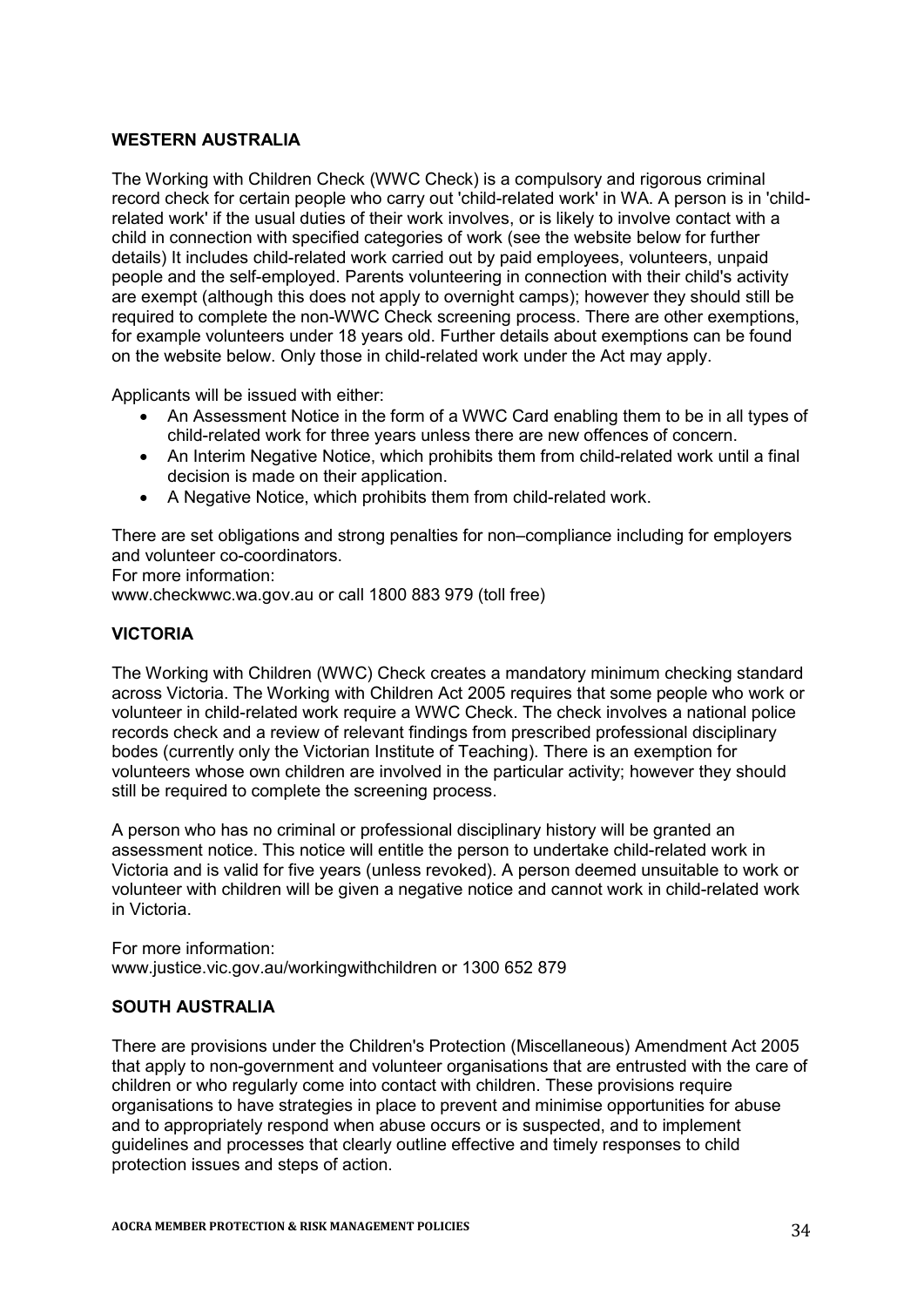Be aware that criminal history reports are likely to be introduced and mandatory for some positions in sporting organisations from 2010/2011.

Staff and volunteers who work with children are mandated notifiers and have a legal obligation to report any suspected child abuse and/or neglect.

For more information: www.families.sa.gov.au/childsafe or 08 8226 7000

#### **NORTHERN TERRITORY**

From January 2010, all persons employed in child related work, either paid or as a volunteer, must hold a valid clearance notice issued by the SAFE NT Screening Authority. There are penalties for failure to comply. Sports coaches, trainers, team administrators, officials and volunteers of Sporting Organisations that deal with children are caught. Clearance notices are valid for two years from date of issue unless revoked, and are transferable within employment fields. As a part of the assessment process, SAFE NT will consider the applicant's criminal history record and other relevant information. For more information contact 1800 SAFE NT (1800 723 36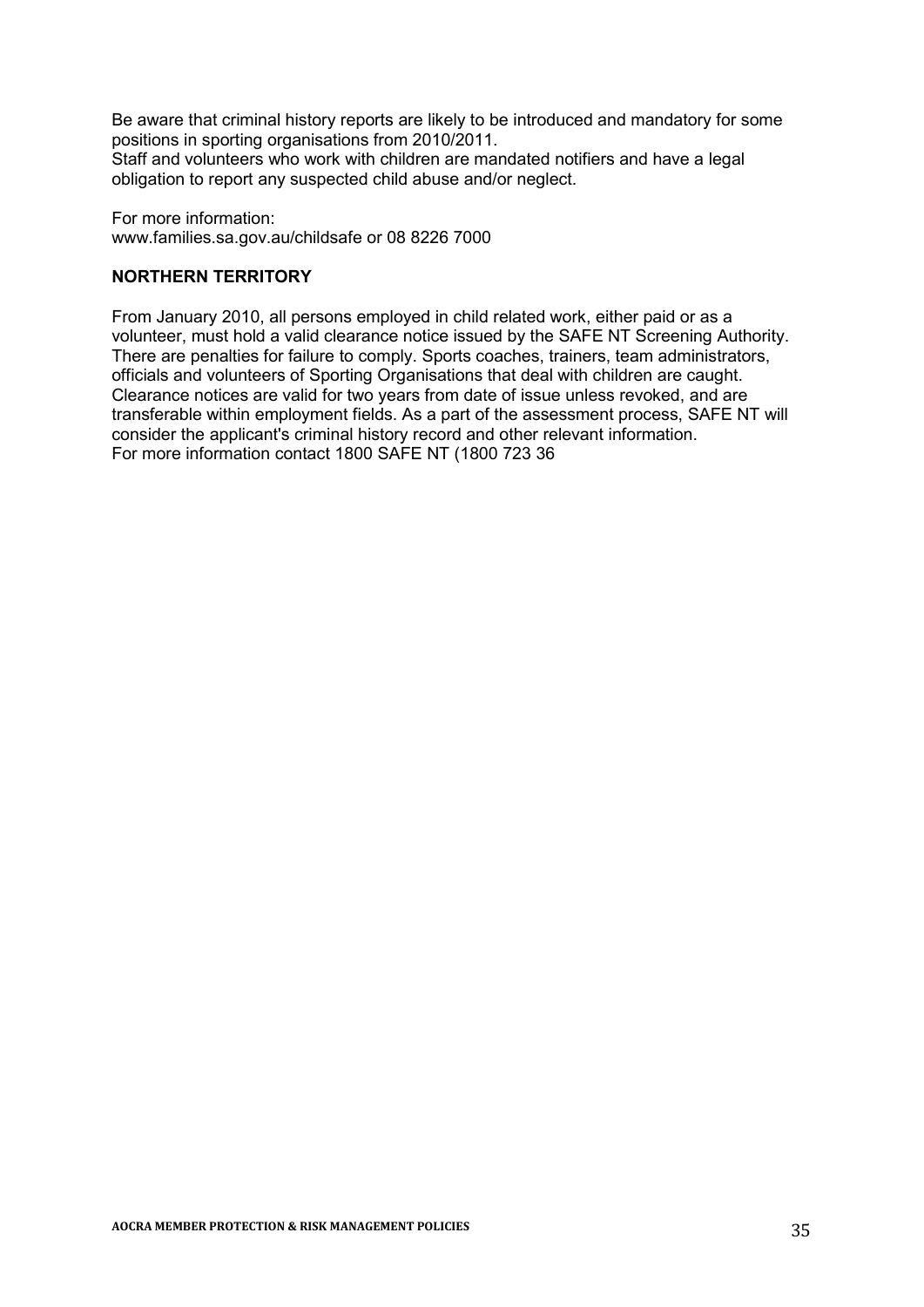## **PART G: COMPLAINT HANDLING PROCEDURES**

## **Attachment G1: COMPLAINTS PROCEDURE**

Complaints with respect to infractions at Regattas which have been dealt with in accordance the penalties process at http://aocra.com.au/uploads/AOCRA%20penalty%20chart.xls cannot form the basis for further complaint.

Complaints should be progressed to the appropriate club, zone or national level reflected in the Complaints Flowchart attached to this policy.

All complaints will be kept confidential and will not be disclosed to another person without the complainant's consent except if law requires disclosure or if disclosure is necessary to effectively deal with the complaint.

Individuals and organisations may also pursue their complaint externally under antidiscrimination, child protection or other relevant legislation.

If you wish to remain anonymous, AOCRA may have difficulty assisting you to resolve your complaint. Procedural fairness (natural justice) means that AOCRA is required to provide the person/people you have complained about with full details of the complaint so they have a fair chance to respond.

### **INFORMAL APPROACHES**

Step 1: Talk with the other person (where this is reasonable and appropriate) In the first instance, you (the Complainant) should try to sort out the problem with the person or people involved (respondent) if you feel able to do so.

Step 2: Contact a Member Protection Information Officer

Talk with one of our Member Protection Information Officers (MPIOs) if:

- the first step is not possible/reasonable;
- you are not sure how to handle the problem by yourself;
- you want to talk confidentially about the problem with someone and obtain more information about what you can do; or
- the problem continues after you tried to approach the person or people involved.

A list of our sport's MPIOs is found on the AOCRA website www.AOCRA.com.au

The MPIO will:

- take confidential notes about your complaint;
- try to find out the facts of the problem;
- ask what outcome/how you want the problem resolved and if you need support:
- provide possible options for you to resolve the problem;
- act as a support person if you so wish:
- refer you to an appropriate person (e.g. Mediator) to help you resolve the problem, if necessary;
- inform the relevant government authorities and/or police if required by law to do so;
- maintain confidentiality.

Step 3: Outcomes from initial contact

- After talking with the MPIO, you may decide:
- there is no problem:
- the problem is minor and you do not wish to take the matter forward;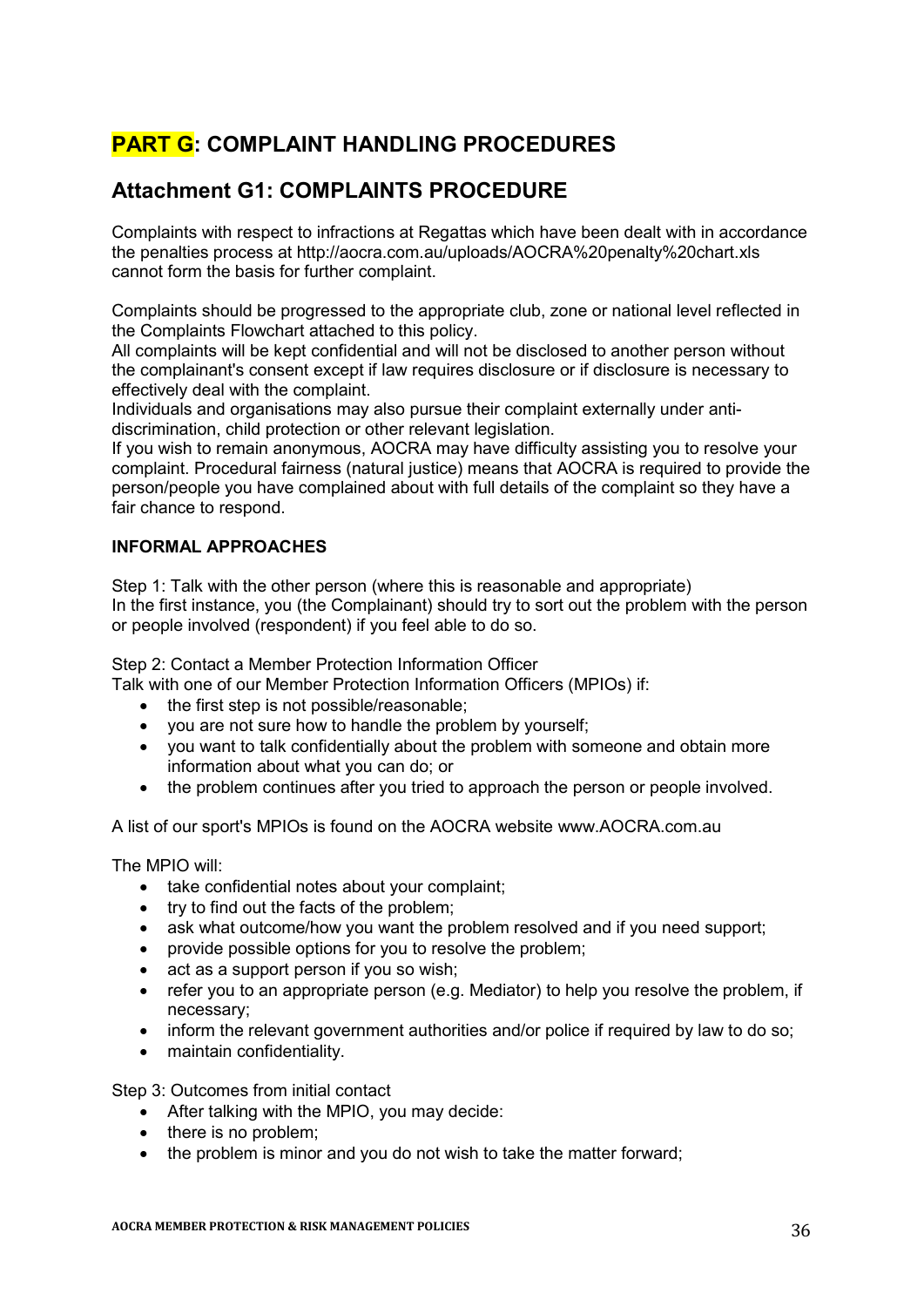- to try and work out your own resolution (with or without a support person such as a MPIO; or
- to seek a mediated resolution with the help of a third person (such as a mediator); or
- to seek a formal approach.

Any Informal Complaint is to be documented on Form G1 attached to this policy and confidentially stored. These records are to be kept for not less than 6 years and then may be confidentially destroyed.

#### **FORMAL APPROACHES**

Step 4: Making a Formal complaint

If your complaint is not resolved or informal approaches are not appropriate or possible, you may:

- make a formal complaint in writing to the AOCRA Complaints Officer at aco@aocra.com.au or
- approach a relevant external agency such as an anti-discrimination commission, for advice.

On receiving a formal complaint and based on the material you have provided, the AOCRA Complaints Officer will decide whether:

- they are the most appropriate person to receive and handle the complaint;
- the nature and seriousness of the complaint warrants a formal resolution procedure;
- to appoint a person to investigate (gather more information on) the complaint;
- to refer the complaint to mediation:
- to refer the complaint to a hearings tribunal;
- to refer the matter to the police or other appropriate authority; and/or
- to implement any interim arrangements that will apply until the complaint process set out in these Procedures is completed.

In making the decision(s) outlined above, the Complaints Officer will take into account:

- whether they have had any personal involvement in the circumstances which means that someone else should handle the complaint;
- your wishes, and the wishes of the respondent, regarding the manner in which the complaint should be handled;
- the relationship between you and the respondent (for example an actual or perceived power imbalance between you and the respondent);
- whether the facts of the complaint are in dispute; and
- the urgency of the complaint, including the possibility that you will be subject to further unacceptable behaviour while the complaint process is underway.

If the Complaints Officer is the appropriate person to handle the complaint they will, to the extent that these steps are necessary:

- put the information they've received from you to the person/people you're complaining about and ask them to provide their side of the story;
- decide if they have enough information to determine whether the matter alleged in your complaint did or didn't happen; and/or
- determine what, if any, further action to take;
- provide the respondent's version to the complainant.

Step 5: Investigation of the complaint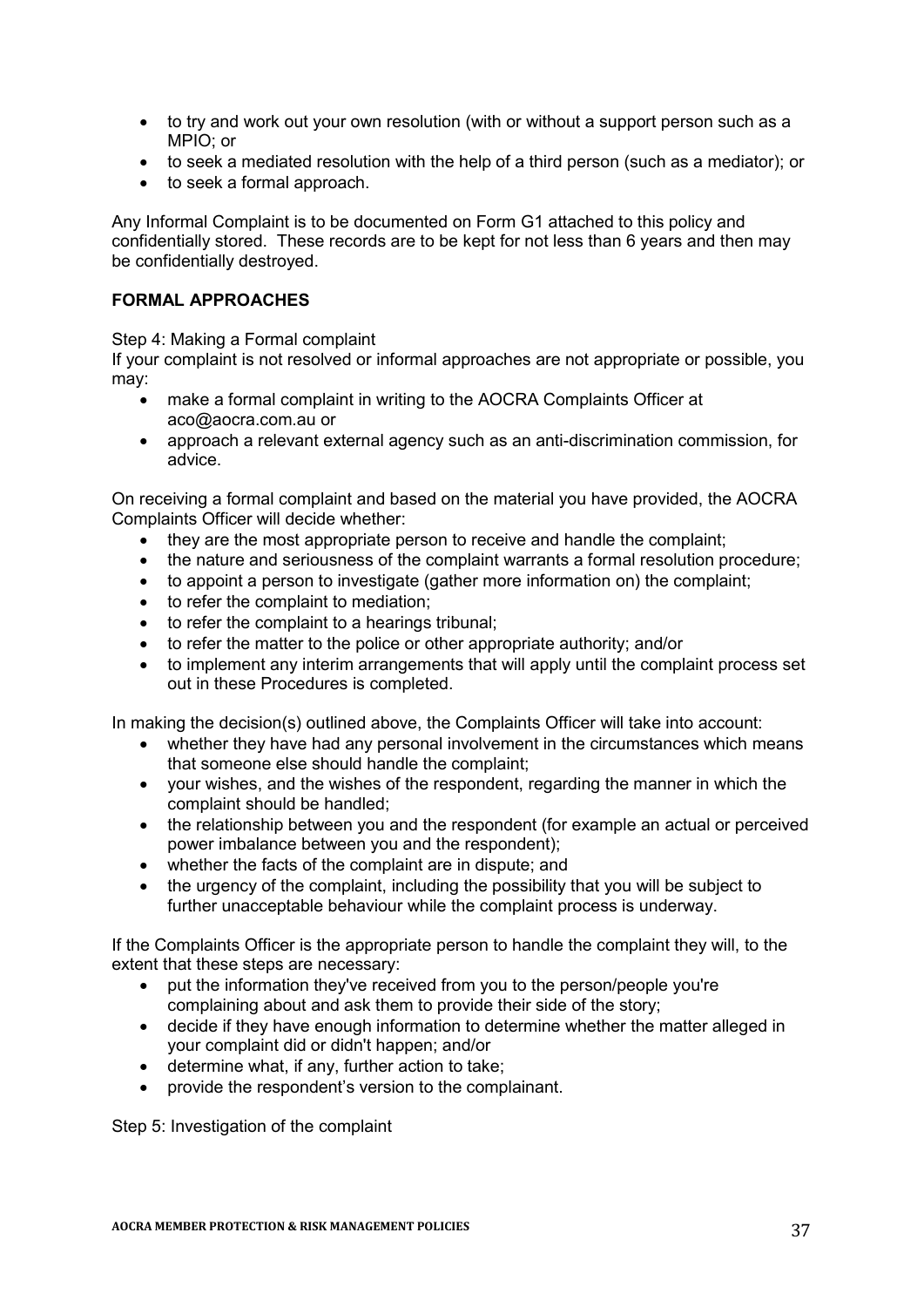A person appointed under Step 4 will conduct an investigation in accordance with D3 and provide a written report to the Complaints Officer who will determine what further action to take.

If the complaint is referred to mediation, it will be conducted in accordance with Attachment D2 or as otherwise agreed by you and the respondent and the mediation provider; If the complaint is referred to a hearings tribunal, the hearing will be conducted in accordance with the Hearings Tribunal and Appeals Policy in by-law (to be inserted).

If the complaint is referred to the police or other appropriate authority, AOCRA will use its best endeavours to provide all reasonable assistance required by the police or other authority.

Any costs relating to the complaint process set out in this Policy (e.g. investigation and/or mediation and/or hearings tribunal) are to be apportioned according to the level of each parties involvement in the complaint as determined by AOCRA acting reasonably (notwithstanding that when a determination is made, an order may be made to recover some or all of the costs).

Step 6: Reconsideration of initial outcome/investigation or appeal If, under the formal complaint process, mediation is unsuccessful, you may request that complaints Officer reconsider the complaint in accordance with Step 3. You or the respondent(s) may be entitled to appeal. The grounds and process for appeals under this Policy are set out in the Hearings Tribunal and Appeals Policy in by-law 16.

#### Step 7: Documenting the resolution

The Complaints Officer will document the complaint, the process and the outcome. This document will be stored in a confidential and secure place. If the complaint was dealt with at a Zone/State Centre level, the information will be stored with the Zone/State Centre. If the matter is of a serious nature, or if the matter was escalated to and/or dealt with at the national level, the original document will be stored at with AOCRA.

#### **EXTERNAL APPROACHES**

There are a range of other options available depending on the nature of your complaint. If you feel that you have been harassed or discriminated against, you can seek advice from your State or Territory anti-discrimination commission without being obliged to make a formal complaint. If the commission advises you that the problem appears to be harassment within its jurisdiction, you may lodge a formal complaint with the commission.

Once a complaint is received by an anti-discrimination commission, it will investigate. If it appears that unlawful harassment or discrimination has occurred, the commission will conciliate the complaint confidentially. If this fails, or is inappropriate, the complaint may go to a formal hearing where a finding will be made. The tribunal will decide upon what action, if any, will be taken. This could include financial compensation for such things as distress, lost earnings or medical and counselling expenses incurred.

If you do lodge a complaint under anti-discrimination law, you may use an appropriate person (e.g. an MPIO as a support person throughout the process. It is also common to have a legal representative, particularly at the hearing stage of a complaint.

You could also approach another external agency such as the police.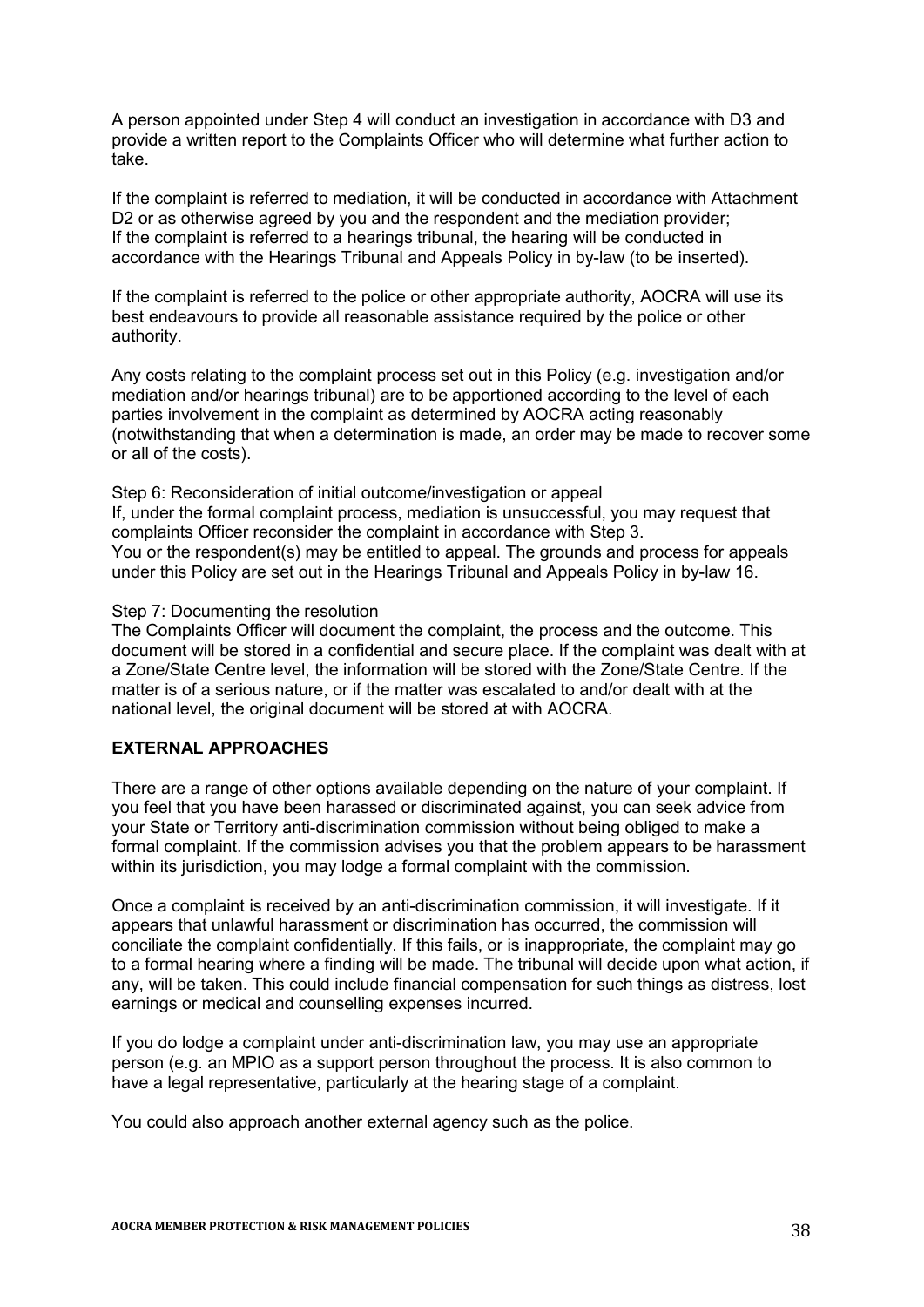## **Attachment G2: MEDIATION**

Mediation is a process during which people in conflict are helped to communicate with each other to identify the areas of dispute and to make decisions about resolving it. This attachment outlines the general procedure of mediation that will be followed by AOCRA. If mediation is chosen, the MPIO or other designated person, under the direction of the Zone/State Centre or AOCRA and in consultation with the complainant and the respondent(s), arrange for a mediator.

The mediator's role is to assist the complainant and respondent(s) reach an agreement on how to resolve the problem. The mediator, in consultation with the complainant and respondent(s), will choose the procedures to be followed during the mediation. At a minimum, an agenda of issues for discussion will be prepared by the mediator.

The mediation will be conducted confidentially and without prejudice to the rights of the complainant and the respondent(s) to pursue an alternative process if the complaint is not resolved.

At the end of a successful mediation the mediator will prepare a document that sets out the agreement reached which will be signed by them as their agreement.

If the complaint is not resolved by mediation, the complainant may:

- Write to the AOCRA Complaints Officer to request that the Complaints Officer reconsider the complaint in accordance with Step 3; or
- Approach an external agency such as an anti-discrimination commission.

Mediation will not be recommended if:

- The respondent has a completely different version of the events and will not deviate from these;
- The complainant or respondent are unwilling to attempt mediation;
- Due to the nature of the complaint, the relationship between the complainant and the respondent(s) or any other relevant factors, the complaint is not suitable for mediation; or
- The matter involves serious allegations (for example which are a breach of the law or jeopardise the safety and well being of Members), regardless of the wishes of the Complainant.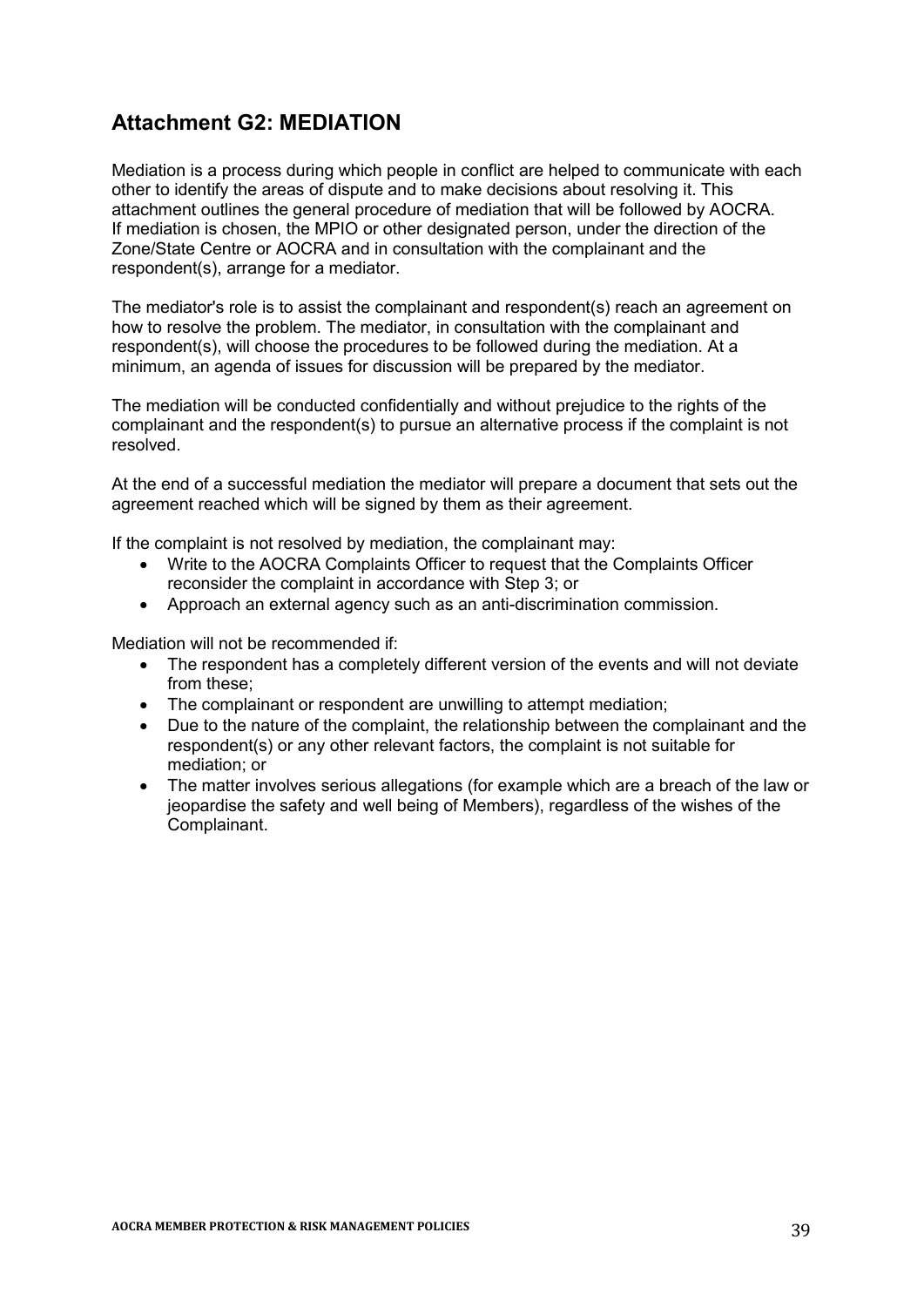## **Attachment G3: INVESTIGATION PROCESS**

If an investigation needs to be conducted to gather more information the following steps will be followed:

the Complaints Officer will provide a written brief to the investigator clarifying terms of engagement and roles and responsibilities. The investigator will:

- Interview the complainant and record the interview in writing.
- Convey full details of the complaint to the respondent (s) so that they can respond.
- Interview the respondent to allow them to answer the complaint, and record the interview in writing.
- Obtain statements from witnesses and other relevant evidence to assist in a determination, if there is a dispute over the facts
- Make a finding as to whether the complaint is:
	- $\circ$  substantiated (there is sufficient evidence to support the complaint):
	- $\circ$  inconclusive (there is insufficient evidence either way);
	- o unsubstantiated (there is sufficient evidence to show that the complaint is unfounded); and/or
	- o mischievous, vexatious or knowingly untrue.
- Provide a report to AOCRA President documenting the complaint, investigation process, evidence, finding and, if requested, recommendations.

We will provide a report to the complainant and the respondent(s) documenting the complaint, the investigation process and summarising key points that are substantiated, inconclusive, unsubstantiated and/or mischievous.

The complainant and the respondent(s) will be entitled to support throughout this process from their chosen support person/adviser (e.g. MPIO or other person).

The complainant and the respondent(s) may have the right to appeal against any decision based on the investigation in accordance with the Hearings Tribunal and Appeals Policy in by-law 16.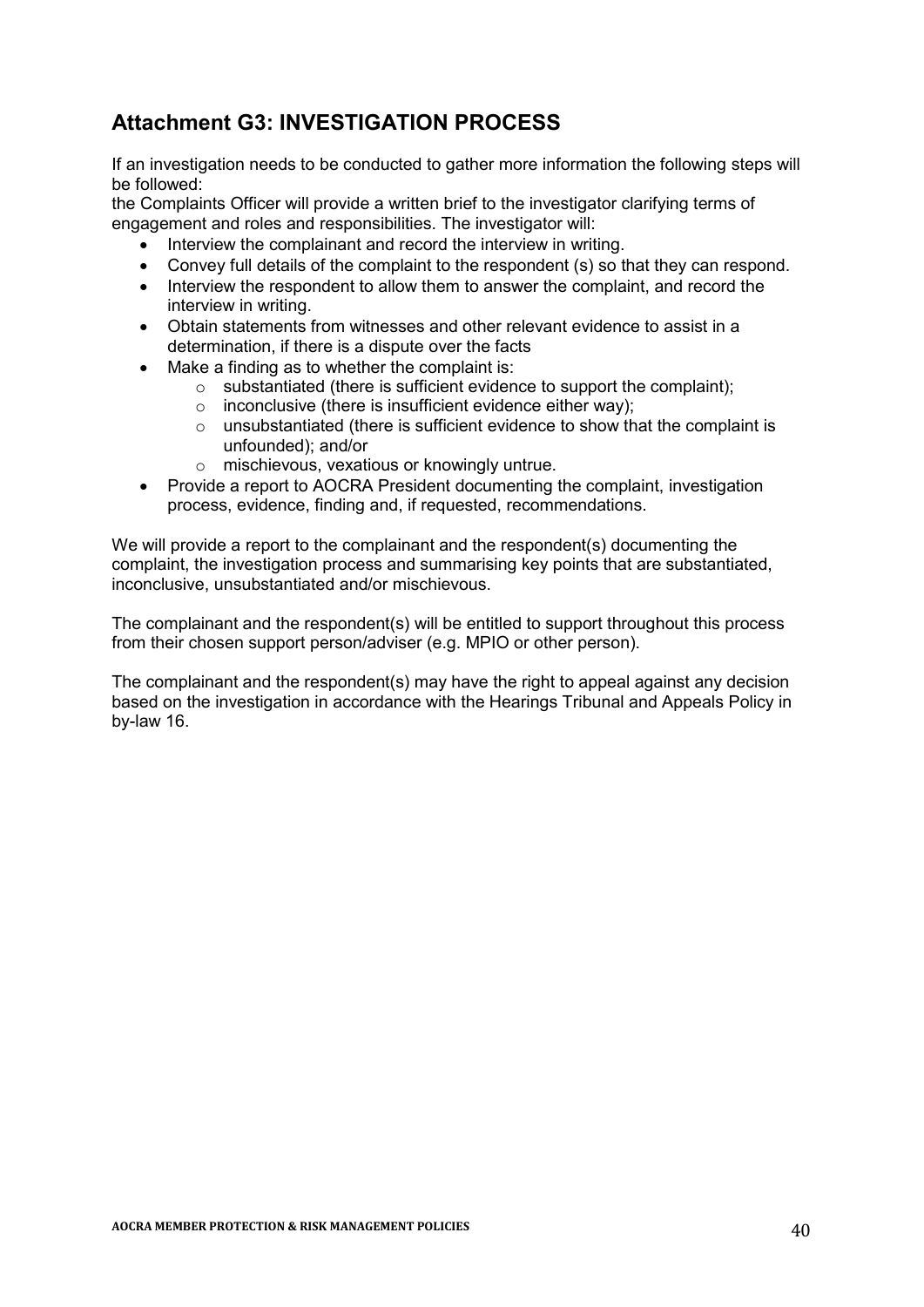## **Attachment G4: PROCEDURE FOR HANDLING ALLEGATIONS OF CHILD ABUSE**

An allegation of child abuse is a very serious matter and must be handled with a high degree of sensitivity. It is not the responsibility of anyone working for AOCRA in a paid or unpaid capacity to decide whether or not child abuse has taken place. However, there is a responsibility to act on any concerns by reporting these to the appropriate authorities. The following outlines the key steps to follow. More information can be obtained from State or Territory government agencies.

#### Step 1 – Initial Receipt of an Allegation

If a child or young person discloses an allegation involving harm or abuse to them or another child, then it is crucial that you:

- Stay calm;
- Listen, be supportive and do not dispute what the child says;
- Reassure the child that what has occurred is not the fault of the child;
- Be honest with the child and explain that other people may need to be told in order to stop what is happening;
- Ensure you are clear about what the child has said but do not elicit detailed information, ask leading questions or offer an opinion;
- Act promptly to accurately record the discussion in writing;
- Do not discuss the details with any person other than those detailed in these procedures; and
- Do not contact the alleged offender.

#### Step 2 – Report allegations

Immediately report any allegation or disclosure of child abuse or situation involving a child at risk of harm, to the police and/or government child protection agency. You may need to report to both.

Contact the relevant child protection agency or police for advice if there is any doubt about whether the complaint should be reported (for example, the allegation may relate to poor/inappropriate practice).

If the child's parent/s is suspected of committing the abuse, you should report the allegation to the relevant government agency.

If the allegation involves anyone to whom our policy applies, then also report the allegation to the President of AOCRA so that they can manage the situation (e.g. contact the parents following advice from the authorities, deal with any media enquiries and manage steps 3 and 4).

Step 3 – Protect the child and manage the situation

The AOCRA President will assess the risks and take interim action to ensure the child's/children's safety. Action AOCRA may implement includes redeployment of the alleged offender to a non-child related position, supervision of the alleged offender or removal/suspension from their duties until the allegations are finally determined.

The AOCRA President will consider the kind of support that the child/ren and parents may need (e.g. counselling, helplines, support groups).

The AOCRA President will address the support needs of the alleged offender.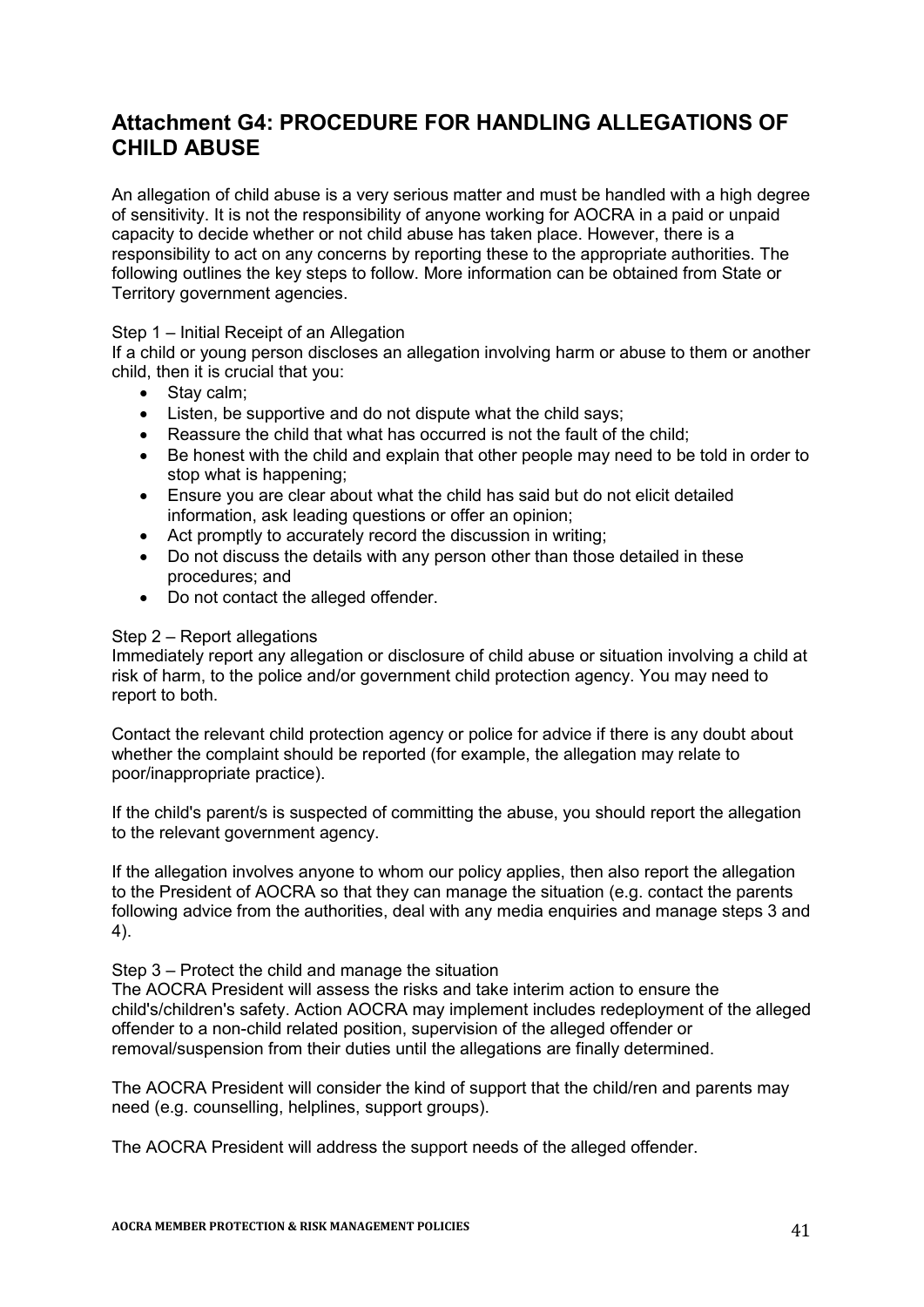The AOCRA President will also put in place measures to protect the child and the person against whom the complaint is made from victimisation and gossip. If the person is stood down, it should be made clear to any persons aware of the incident that this does not mean the respondent is guilty and a proper investigation will be undertaken.

#### Step 4 – Internal action

Where there is an allegation made against a person to whom this policy applies, there may be three types of investigations:

- Criminal (conducted by police)
- Child protection (conducted by child protection authority)
- Disciplinary or misconduct (conducted by AOCRA)

Irrespective of the findings of the child protection and/or police inquiries, AOCRA will assess the allegation to decide whether the person should be reinstated, banned, have their employment or position terminated or any other action. Page 46 of 55 AOCRA Member Protection Policy – PART G Complaint Handling Procedure

The decision-maker(s) will be the AOCRA President and other key committee members of AOCRA and it will consider all the information, including the findings of the police, government agency and/or court, and determine a finding, recommend action and explain its rationale for the action. This may be a difficult decision particularly where there is insufficient evidence to uphold any action by the police.

If disciplinary action is to be taken, the procedures outlined in Clause 9 of the policy will be followed.

If disciplinary action is taken, AOCRA will advise and provide a report to the relevant government authority should this be required (e.g. the NSW Commission for Children and Young People requires notification of relevant employment proceedings). AOCRA Member Protection Policy – PART G Complaint Handling Procedure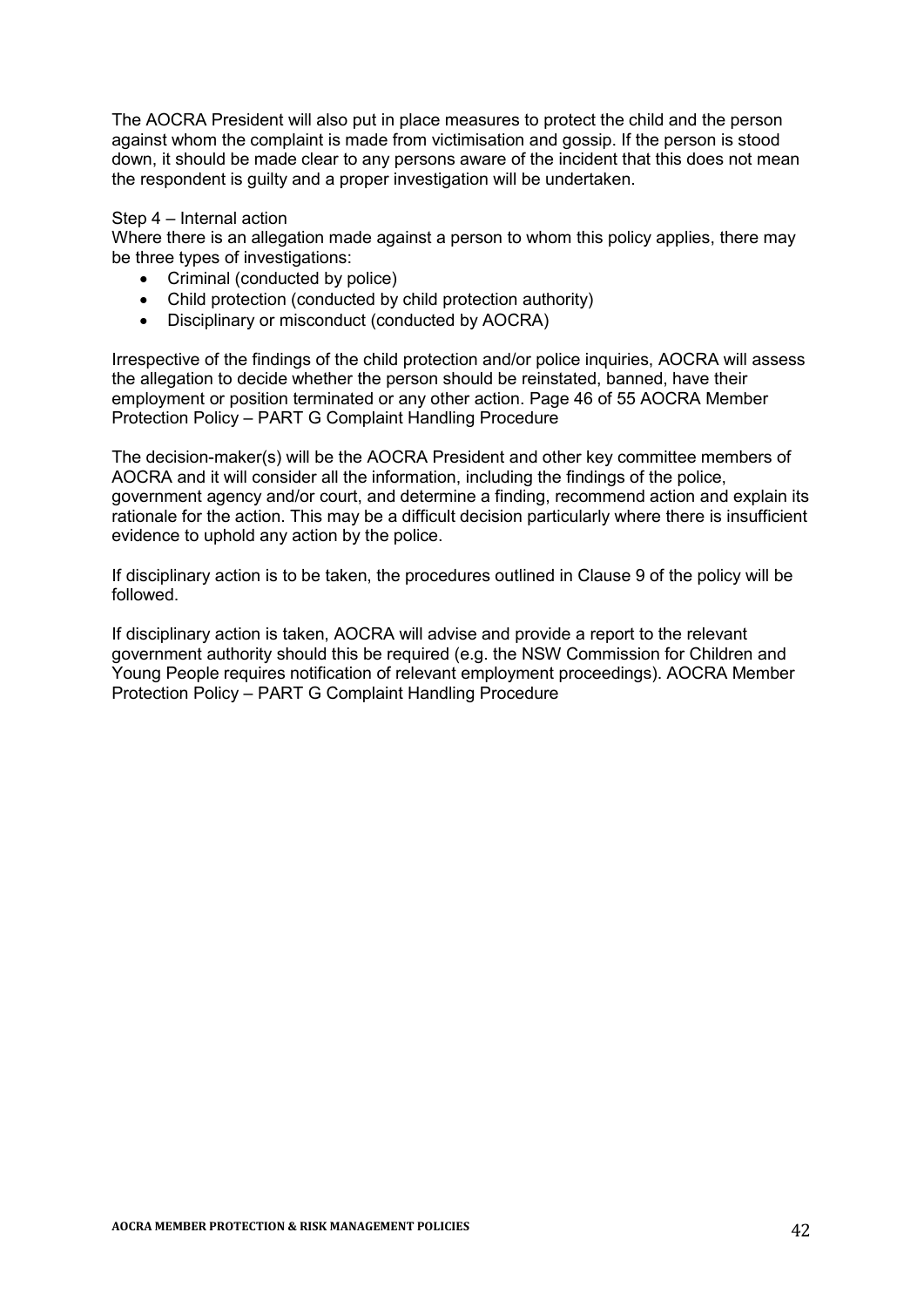## **Attachment G5: HEARINGS & APPEALS TRIBUNAL PROCEDURE**

The following will be followed by hearings tribunals established by AOCRA to hear national member protection related complaints. Preparation for Tribunal Hearing

A Tribunal Panel will be constituted following the rules outlined in AOCRA's Constitution (Judiciary Committee), to hear a complaint that has been referred to it by the Complaints Officer*.* The number of Tribunal members required to be present throughout the hearing will be three*.*

The Tribunal members will be provided with a copy of all the relevant correspondence, reports or information received and sent by Complaints Officer relating to the complaint/allegations.

The Tribunal will be scheduled as soon as practicable, but must allow adequate time for the person being complained about (respondent(s)) to prepare their case for the hearing.

The Tribunal will not include any person who has any actual or perceived conflict of interest, or bias regarding the matter.

The AOCRA secretary will inform the respondent(s) in writing that a tribunal hearing will take place. The notice will outline:

- That the person has a right to appear at the tribunal hearing to defend the complaint/allegation;
- Details of the complaint, and details of all allegations and the clause of any policy or rule allegedly breached;
- The date, time and venue of the tribunal hearing;
- That they can make either verbal or written submissions to the Tribunal;
- That they may arrange for witnesses to attend the Tribunal in support of their position (statutory declarations of witnesses not available or from character witnesses may also be provided to the Tribunal);
- An outline of any possible penalties that may be imposed if the complaint is found to be true; and
- That legal representation will not be allowed. However if the respondent is a minor, they are required to have a parent or guardian present.

A copy of any information / documents that have been given to the Tribunal (e.g. investigation report findings) will also be provided to the respondent.

The respondent(s) will be allowed to participate in all AOCRA activities and events, pending the decision of the Tribunal, including any available appeal process, unless the Complaints Officer or AOCRA President believes it is necessary to exclude the respondent(s) from all or some AOCRA activities and events, after considering the nature of the complaint.

The AOCRA Secretary will notify the complainant in writing that a tribunal hearing will take place. The notice will outline:

- That the person has a right to appear at the tribunal hearing to support their complaint;
- Details of the complaint, including any relevant rules or regulations the respondent is accused of breaching
- The date, time and venue of the tribunal hearing;
- That they can make either verbal or written submissions to the Tribunal;
- That they may arrange for witnesses to attend the Tribunal in support of their position (or provide statutory declarations from witnesses unable to attend); and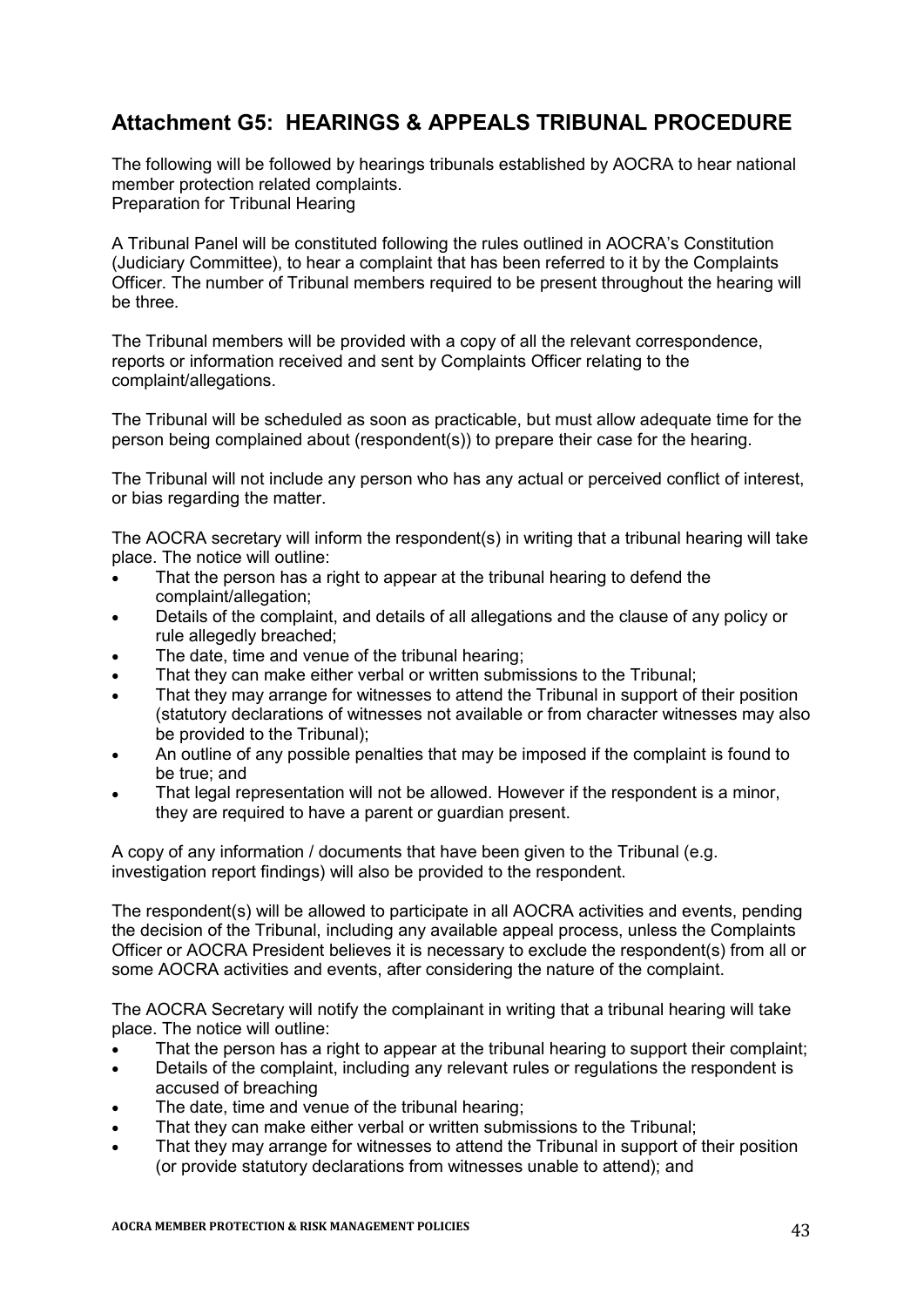That legal representation will not be allowed. However if the complainant is a minor, they are required to have a parent or guardian present.

A copy of any information / documents that have been given to the Tribunal (e.g. investigation report findings) will also be provided to the complainant.

If the complainant believes the details of the complaint are incorrect or insufficient they should inform the Complaint Officer as soon as possible so that the respondent and the Tribunal Panel members can be properly informed of the complaint.

It is preferable that the Tribunal include at least one person with knowledge or experience of the relevant laws/rules (e.g. Discrimination).

#### **Tribunal Hearing Procedure**

The following people will be allowed to attend the Tribunal Hearing:

- The Tribunal members;
- The respondent(s);
- The complainant;
- Any witnesses called by the respondent;
- Any witnesses called by the complainant;
- Any parent / guardian or support person required to support the respondent or the complainant.

If the respondent(s) is not present at the set hearing time and the Tribunal Chairperson considers that no valid reason has been presented for their absence, the Tribunal Hearing will continue subject to the Tribunal Chairperson being satisfied that all Tribunal notification requirements have been met.

If the Tribunal Chairperson considers that a valid reason for the non-attendance of the respondent(s) has been presented, or the Tribunal Chairperson does not believe the Tribunal notification requirements have been met, then the Tribunal will be rescheduled to a later date.

The Tribunal Chairperson will organise for the Tribunal to be reconvened and advise the AOCRA secretary.

The Tribunal Chairperson will read out the complaint, ask the respondent(s) if they understand the complaint and if they agree or disagree with the complaint.

If the respondent agrees with the complaint, he or she will be asked to provide any evidence or witnesses that should be considered by the Tribunal Panel when determining any disciplinary measures (penalty).

If the respondent disagrees with the complaint, the complainant will be asked to describe the circumstances that lead to the complaint being made.

- Reference may be made to brief notes.
- The complainant may call witnesses.
- The respondent(s) may question the complainant and witnesses.

The respondent(s) will then be asked to respond to the complaint.

- Reference may be made to brief notes.
- The respondent may call witnesses.
- The complainant may ask questions of the respondent and witnesses.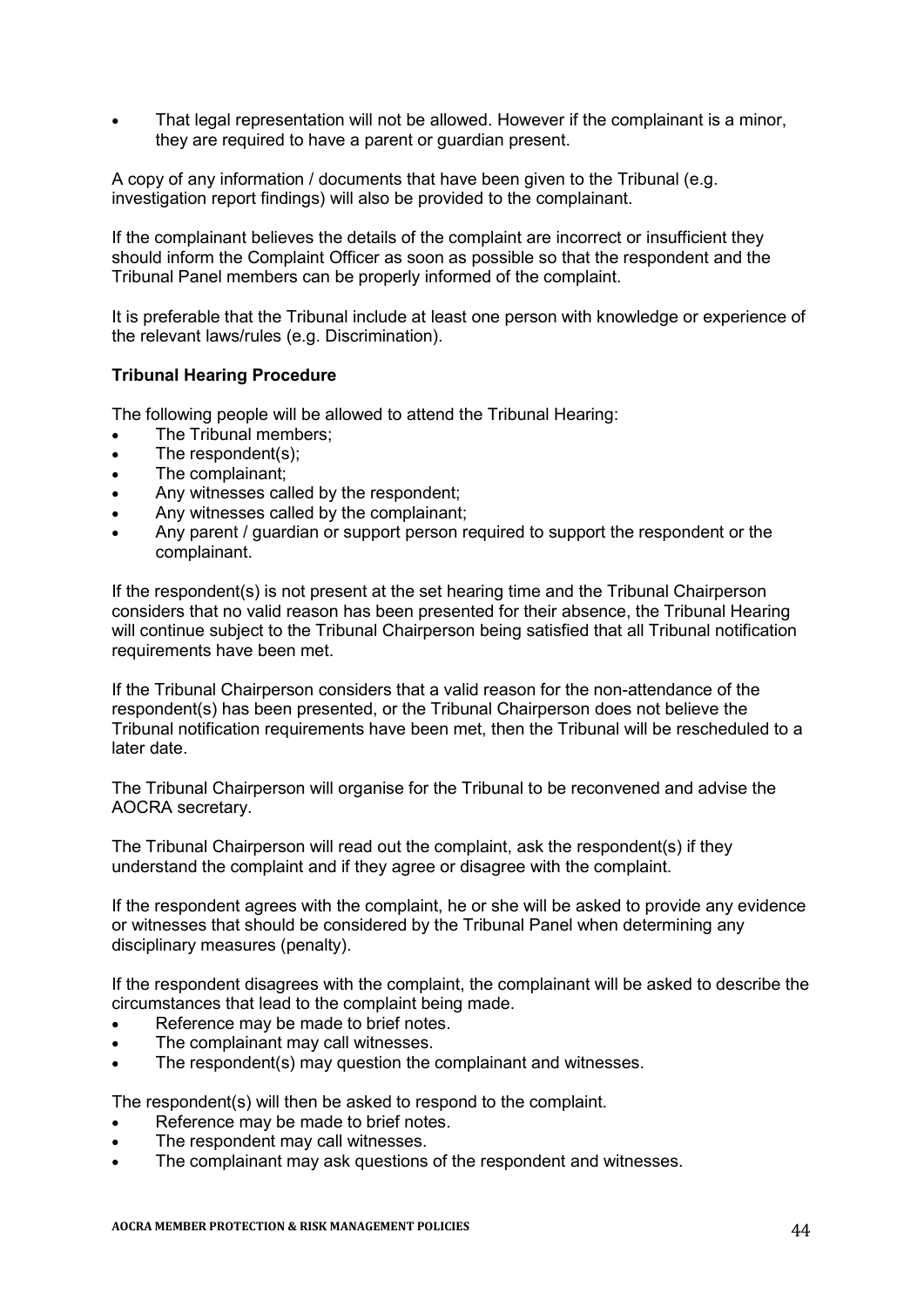Both the complainant and respondent may be present when evidence is presented to the Tribunal. Witnesses may be asked to wait outside the hearing until required.

The Tribunal may:

- consider any evidence, and in any form, that it deems relevant.
- **•** question any person giving evidence.
- limit the number of witnesses presented to those who provide any new evidence.
- Require the attendance of any witness it deems relevant;
- Act in an inquisitorial manner in order to establish the truth of the issue/case before it.

Video evidence, if available, may be presented. The arrangements must be made entirely by the person/s wishing to offer this type of evidence.

If the Tribunal considers that at any time during the Tribunal Hearing that there is any unreasonable or intimidatory behaviour from anyone the Chairperson may stop further involvement of the person in the hearing.

After all of the evidence has been presented the Tribunal will make its decision in private. The Tribunal must decide whether the complaint has been substantiated on the balance of probabilities (i.e. more probable than not). As the seriousness of the allegation increases, so too must the level of satisfaction of the Tribunal that the complaint has been substantiated. The respondent will be given an opportunity to address the Tribunal on disciplinary measures which might be imposed. Disciplinary measures imposed must be reasonable in the circumstances.

All Tribunal decisions will be by majority vote

The Tribunal Chairperson will announce the decision in the presence of all those involved in the hearing and will declare the hearing closed, or may advise those present that the decision is reserved and will be handed down in written form.

Within 48 hours, the Tribunal Chairperson will:

- Forward to the AOCRA Secretary a copy of the Tribunal decision including any disciplinary measures imposed.
- Forward a letter to the respondent(s) reconfirming the Tribunal decision and any disciplinary measures imposed. The letter should also outline, if allowed, the process and grounds for an appeal .Where the matter is of unusual complexity or importance, the Tribunal Chairperson may inform the parties in writing within 48 hours that the decision will be delayed for a further 48 hours.

The Tribunal does not need to provide written reasons for its decision.

#### **Appeals Procedure**

A complainant or a respondent(s) who is not satisfied with the decision of a Complaints Manager, the outcome of mediation or a Tribunal decision can lodge one appeal to AOCRA on one or more of the following bases:

- That a denial of natural justice has occurred; or
- That the disciplinary measure(s) imposed is unjust and/or unreasonable.
- That the decision was not supported by the information/evidence provided to the Complaints Officer/Mediator/Tribunal;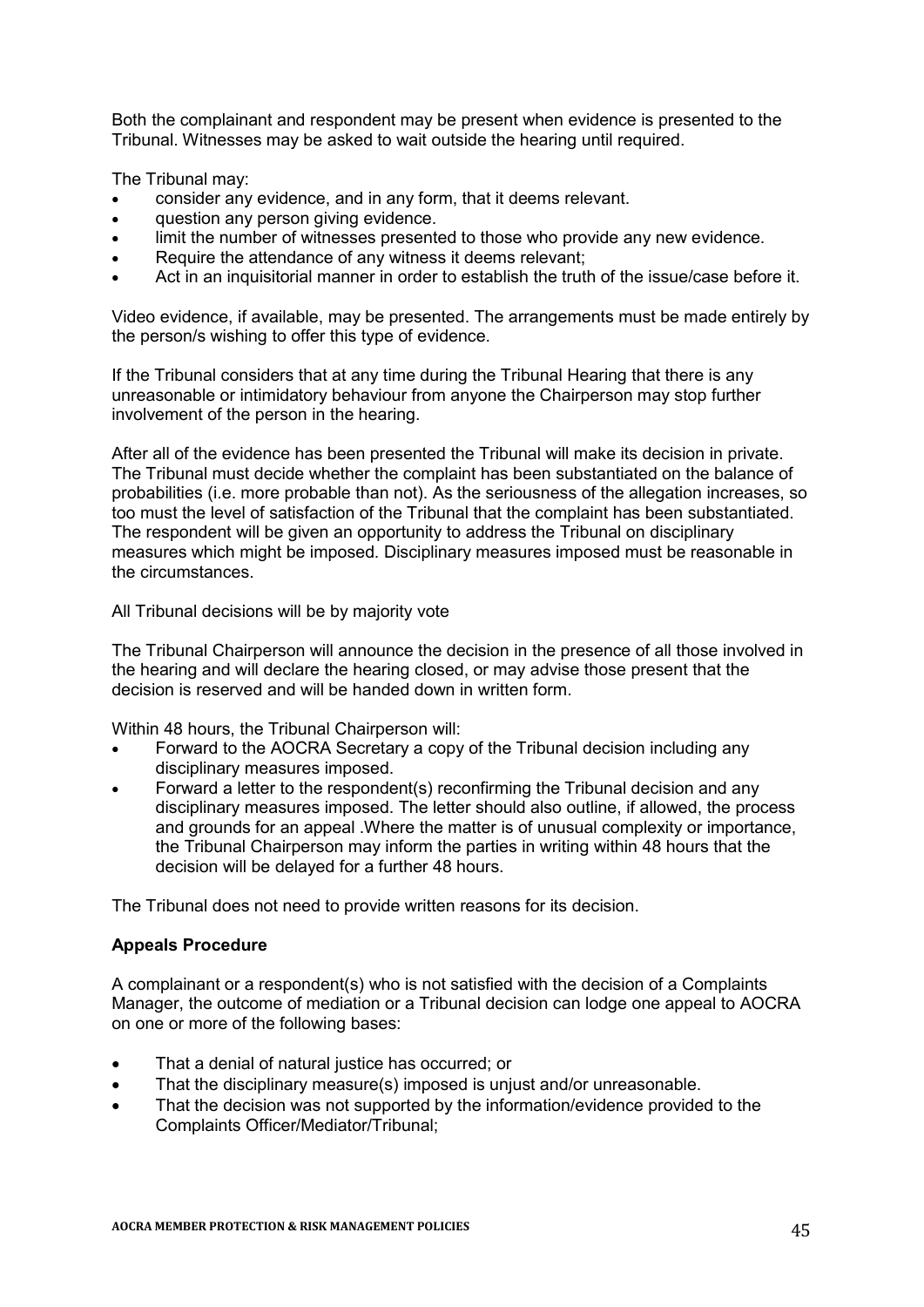A person wanting to appeal in accordance with clause 25 must lodge a letter setting out the basis for their appeal with the AOCRA President within 1 month of the relevant decision. An appeal fee of \$50 shall be included with the letter of intention to appeal.

If the letter of appeal is not received by the AOCRA President within the time period the right of appeal lapses. If the letter of appeal is received but the appeal fee is not received by the relevant time, the appeal lapses.

The letter of appeal and copy of tribunal decision report will be forwarded to the AOCRA committee to review and decide whether there are sufficient grounds for the appeal to proceed. The AOCRA committee may invite any witnesses to the meeting it believes are required to make an informed decision.

If the appellant has not shown sufficient grounds for appeal in accordance with clause 25, then the appeal will be rejected. The appellant will be notified with reasons. The appeal fee will be forfeited.

If the appeal is accepted an Appeal Tribunal with a new panel will be convened to rehear the complaint, and the appeal fee will be refunded.

The Tribunal Procedure shall be followed for the appeal.

The decision of an Appeal Tribunal will be final.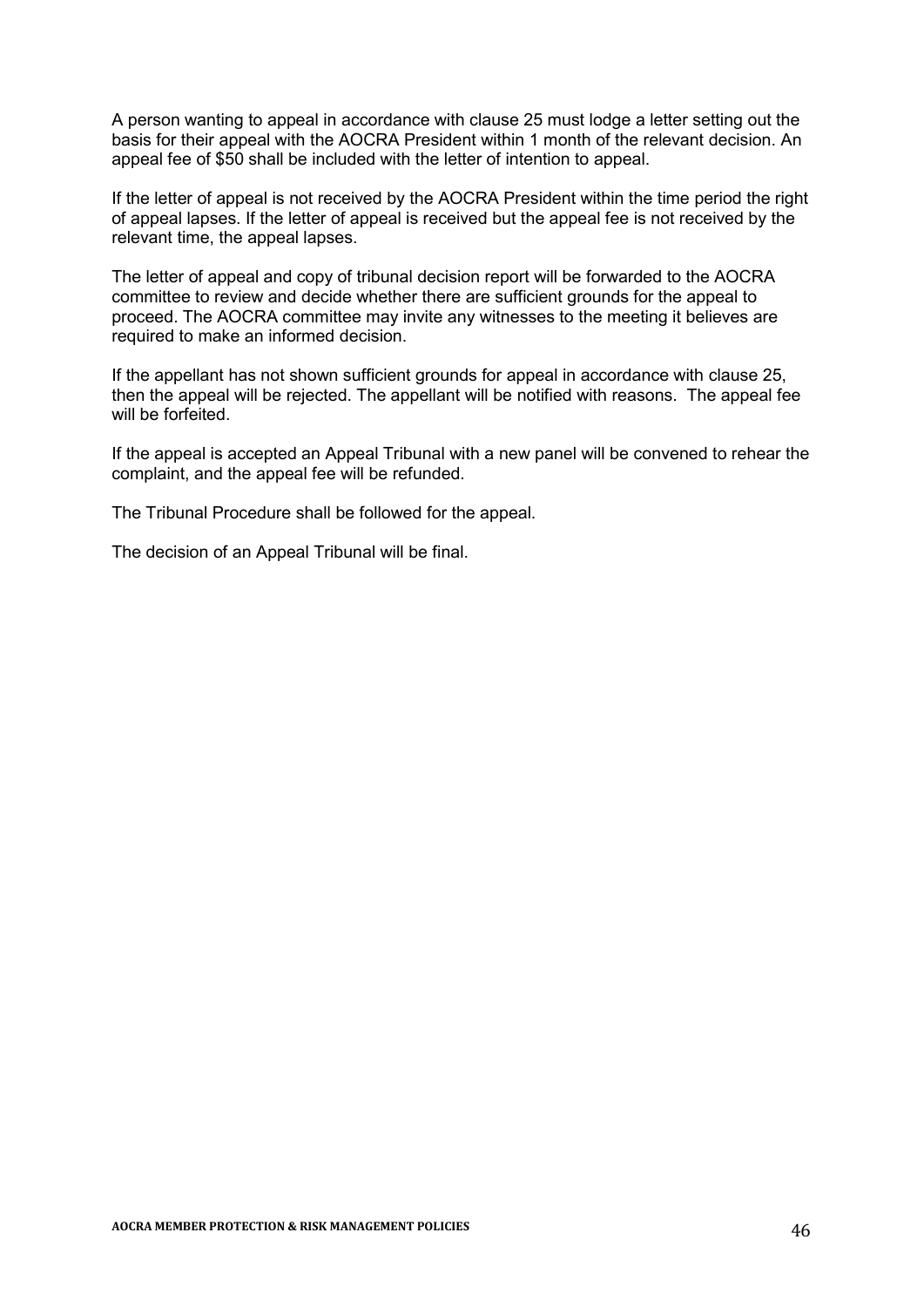#### **Attachment G6: Complaints Flowchart**



- Additional options:
	- Court of Arbitration for Sport (Oceania Registry) ANZLA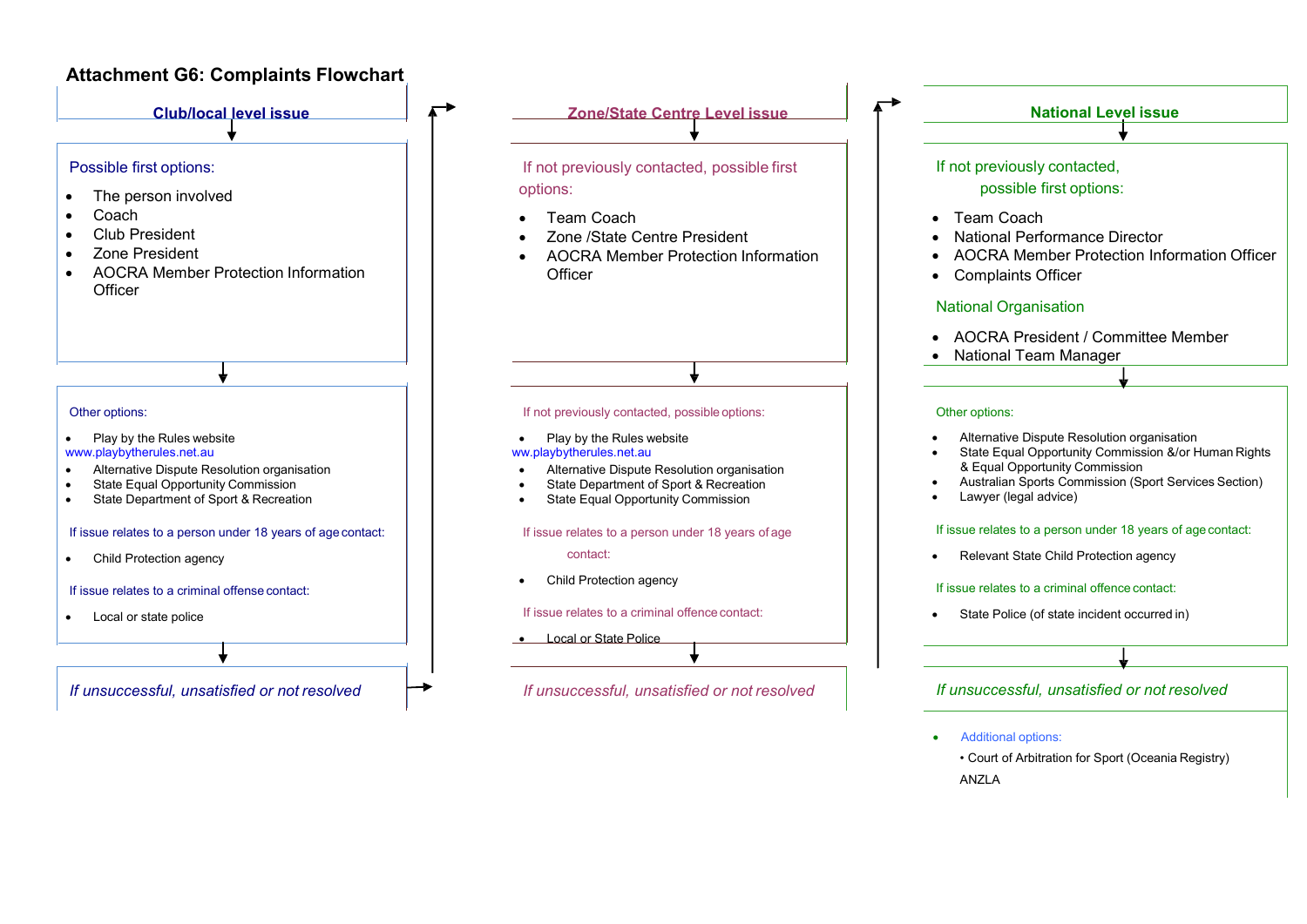### **Attachment G7: CONFIDENTIAL RECORD OF INFORMAL COMPLAINT**

| Name of person<br>receiving complaint    |                                                        | Date:                              |
|------------------------------------------|--------------------------------------------------------|------------------------------------|
| Complainant's Name                       |                                                        |                                    |
|                                          | Over 18                                                | Under 18                           |
| Role/status                              | Administrator (volunteer)                              | Parent<br>$\overline{\phantom{a}}$ |
|                                          | Athlete/player                                         | Spectator                          |
|                                          | Coach/Assistant Coach                                  | <b>Support Personnel</b>           |
|                                          | Employee (paid)                                        | Other<br>H                         |
|                                          | Official                                               |                                    |
| Location/event of alleged<br>issue       |                                                        |                                    |
| Facts as stated by<br>complainant        |                                                        |                                    |
|                                          |                                                        |                                    |
| Nature of complaint                      | Harassment or <b>Discrimination</b>                    |                                    |
| (category/basis/grounds)                 | Sexual/sexist<br>□ Selection dispute                   | □ Coaching methods                 |
| Can tick more than one box               | Sexuality<br>□ Personality clash<br>Race<br>□ Bullying | □ Verbal abuse<br>□ Physical abuse |
|                                          | Religion<br>Disability                                 | □ Victimisation                    |
|                                          | □ Child Abuse<br>Pregnancy                             | □ Unfair decision                  |
|                                          |                                                        |                                    |
| What they want to<br>happen to fix issue |                                                        |                                    |
| What information<br>provided             |                                                        |                                    |
| What they are going to<br>do now         |                                                        |                                    |

This record and any notes must be kept in a confidential place – do not enter it on a computer system. If the issue becomes a formal complaint, this record is to be sent to AOCRA Complaint officer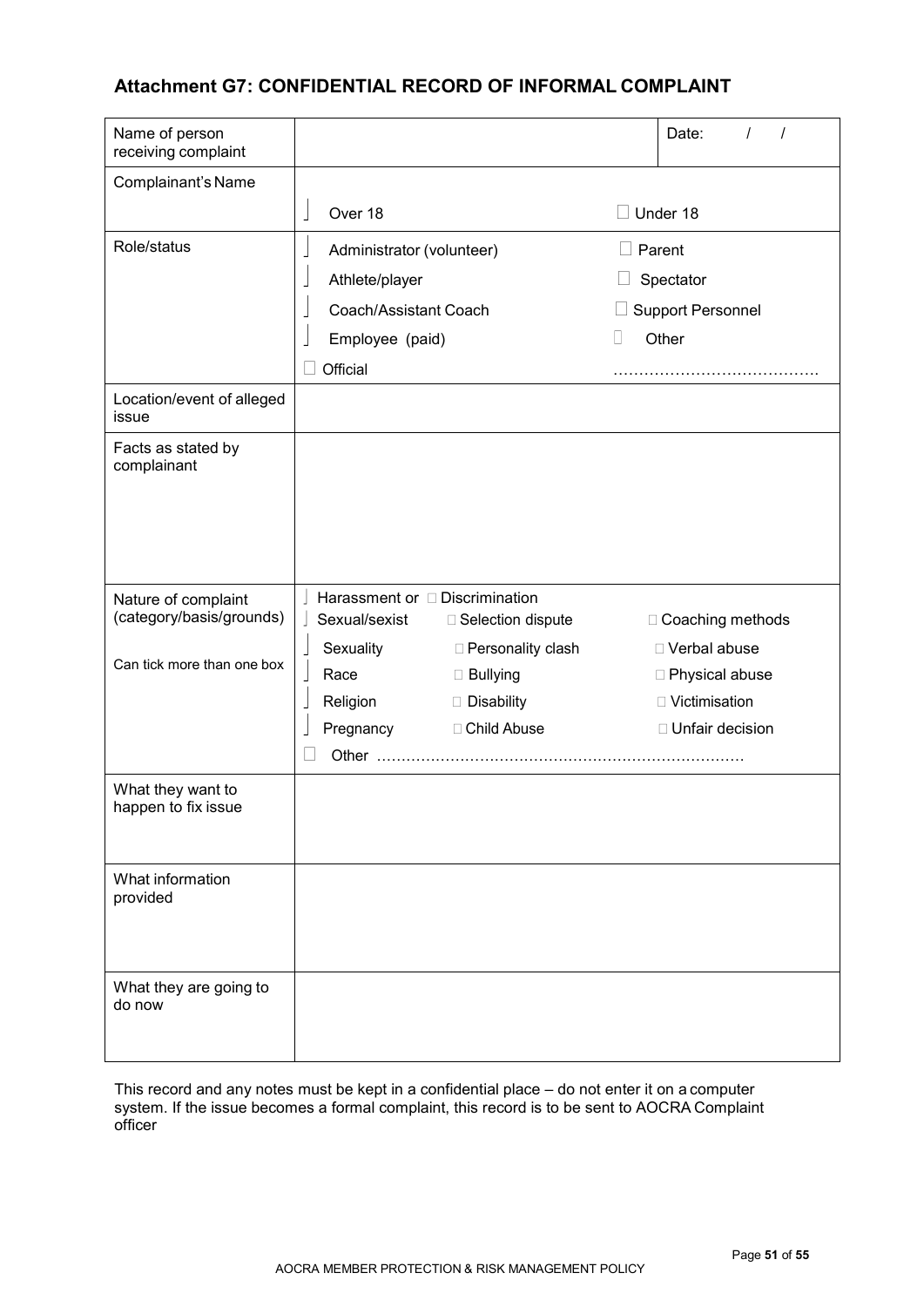## **Attachment G8: CONFIDENTIAL RECORD OF FORMAL COMPLAINT**

| Complainant's Name                                      |                                                      |                                            | Date Formal Complaint<br>Received:   |
|---------------------------------------------------------|------------------------------------------------------|--------------------------------------------|--------------------------------------|
|                                                         | Over 18                                              | $\Box$ Under 18                            |                                      |
| Complainant's contact<br>details                        | Phone                                                |                                            |                                      |
| Complainant's                                           | Administrator (volunteer)                            |                                            | Parent                               |
| Role/status                                             | Athlete/player                                       |                                            | Spectator                            |
|                                                         | Coach/Assistant Coach                                |                                            | <b>Support Personnel</b>             |
|                                                         | Employee (paid)                                      | H                                          | Other                                |
|                                                         | Official                                             |                                            | .                                    |
| Name of person<br>complained about<br>(respondent)      | Over 18                                              |                                            | Under 18                             |
| Respondent's                                            | Administrator (volunteer)                            |                                            | Parent                               |
| Role/status                                             | Athlete/player                                       |                                            | Spectator                            |
|                                                         | Coach/Assistant Coach                                |                                            | <b>Support Personnel</b>             |
|                                                         | Employee (paid)                                      | П                                          | Other                                |
|                                                         | Official                                             |                                            |                                      |
| Location/event of alleged<br>issue                      |                                                      |                                            |                                      |
| Description of alleged<br>issue                         |                                                      |                                            |                                      |
| Nature of complaint<br>(category/basis/grounds)         | Harassment or <b>Discrimination</b><br>Sexual/sexist |                                            |                                      |
|                                                         | Sexuality                                            | □ Selection dispute<br>□ Personality clash | □ Coaching methods<br>□ Verbal abuse |
| Can tick more than one box                              | Race                                                 | □ Bullying                                 | □ Physical abuse                     |
|                                                         | Religion                                             | Disability                                 | □ Victimisation                      |
|                                                         | Pregnancy                                            | □ Child Abuse                              | □ Unfair decision                    |
|                                                         |                                                      |                                            |                                      |
| Methods (if any) of<br>attempted informal<br>resolution |                                                      |                                            |                                      |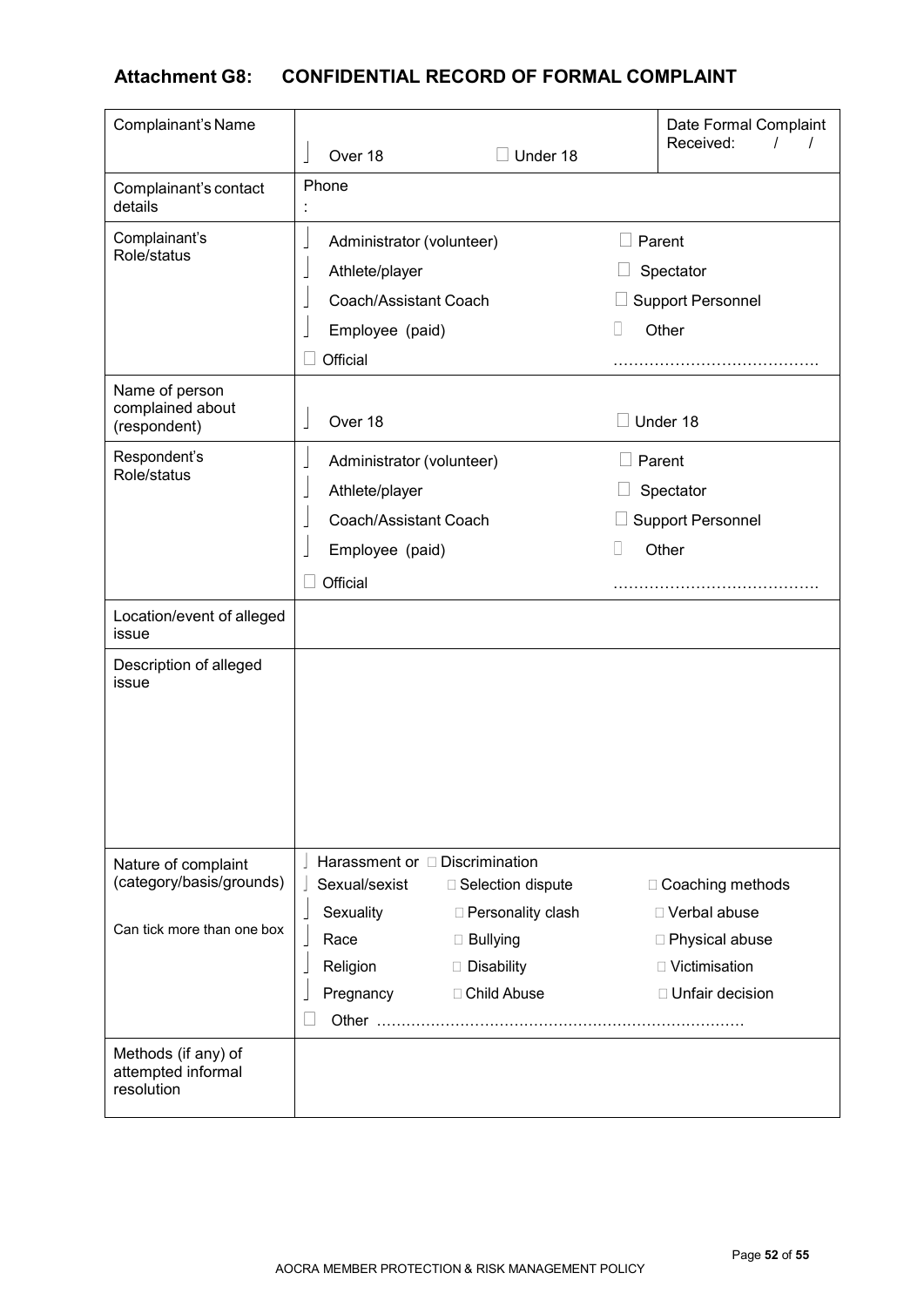| Formal resolution<br>procedures followed<br>(outline) |                                                 |
|-------------------------------------------------------|-------------------------------------------------|
|                                                       |                                                 |
|                                                       |                                                 |
|                                                       |                                                 |
| If investigated: Finding -                            |                                                 |
| If went to hearing<br>tribunal:                       |                                                 |
| Decision -                                            |                                                 |
|                                                       |                                                 |
| Action recommended -                                  |                                                 |
| If mediated:                                          |                                                 |
| Date of mediation -                                   |                                                 |
| Were both parties<br>present -                        |                                                 |
| Terms of Agreement -                                  |                                                 |
|                                                       |                                                 |
|                                                       |                                                 |
| Any other action taken -                              |                                                 |
| If went to appeals                                    |                                                 |
| tribunal:                                             |                                                 |
| Decision                                              |                                                 |
| Action recommended                                    |                                                 |
| Resolution                                            | $\overline{1}$<br>Less than 3 months to resolve |
|                                                       | Between $3 - 8$ months to resolve               |
|                                                       | More than 8 months to resolve                   |
| Completed by                                          | Name:<br>Position                               |
|                                                       | Signature:<br>$\left  \right $                  |
| Signed by:                                            | Complainant:                                    |
|                                                       | Respondent:                                     |

This record and any notes must be kept in a confidential place. If the complaint is of a serious nature, or is escalated to and/or dealt with at the national level, the original must be forwarded to the national body and a copy kept at the club/state/district level (whatever level the complaint was made).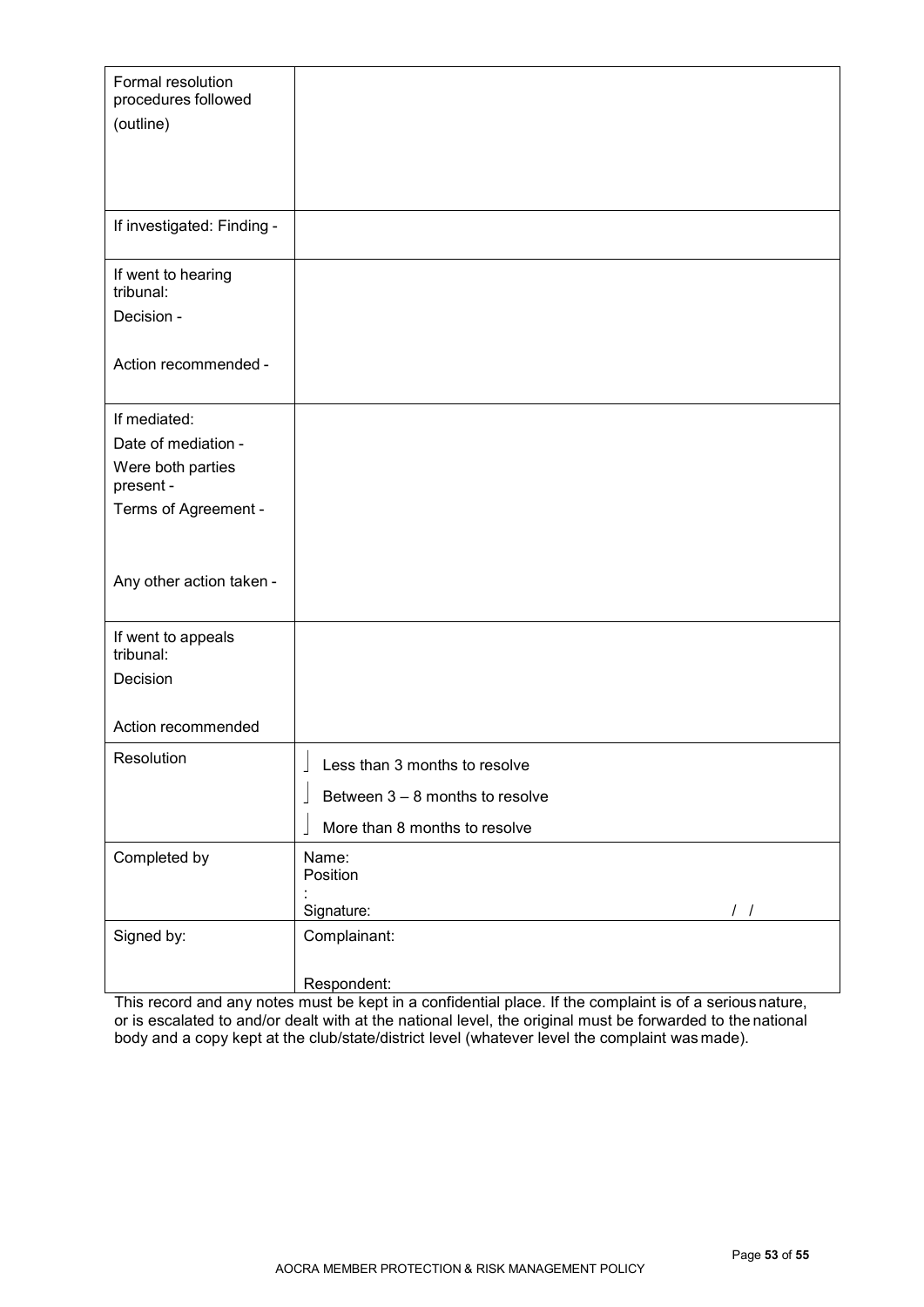## **Attachment G9: CONFIDENTIAL RECORD OF CHILD ABUSE ALLEGATION**

Before completing, ensure the procedures outlined in Attachment G4 have been followed and advice has been sought from the relevant government agency and/or police.

| Complainant's Name (if<br>other than the child)                                                                         |                                                       | Date Formal Complaint<br>Received:<br>$\prime$ |
|-------------------------------------------------------------------------------------------------------------------------|-------------------------------------------------------|------------------------------------------------|
| Role/status in sport                                                                                                    |                                                       |                                                |
| Child's name                                                                                                            |                                                       | Age:                                           |
| Child's address                                                                                                         |                                                       |                                                |
| Person's reason for<br>suspecting abuse<br>(e.g. observation, injury,<br>disclosure)                                    |                                                       |                                                |
| Name of person<br>complained about                                                                                      |                                                       |                                                |
| Role/status in sport                                                                                                    | $\overline{\phantom{a}}$<br>Administrator (volunteer) | Parent                                         |
|                                                                                                                         | Athlete/player<br>┙                                   | Spectator                                      |
|                                                                                                                         | Coach/Assistant Coach                                 | <b>Support Personnel</b>                       |
|                                                                                                                         | Employee (paid)<br>$\mathbb{R}^n$                     | Other                                          |
|                                                                                                                         | Official                                              |                                                |
| Witnesses                                                                                                               | Name (1):                                             |                                                |
| (if more than 3                                                                                                         | Contact details:                                      |                                                |
| witnesses, attach details<br>to this form)                                                                              | Name $(2)$ :                                          |                                                |
|                                                                                                                         | Contact details:                                      |                                                |
|                                                                                                                         | Name (3):                                             |                                                |
|                                                                                                                         | Contact details:                                      |                                                |
| Interim action (if any)<br>taken (to ensure child"s<br>safety and/or to support<br>needs of person<br>complained about) |                                                       |                                                |
| Police contacted                                                                                                        | Who:                                                  |                                                |
|                                                                                                                         | When:                                                 |                                                |
|                                                                                                                         | Advice provided:                                      |                                                |
| Government agency                                                                                                       | Who:                                                  |                                                |
| contacted                                                                                                               | When:                                                 |                                                |
|                                                                                                                         | Advice provided:                                      |                                                |
|                                                                                                                         |                                                       |                                                |
| CEO contacted                                                                                                           | Who:                                                  |                                                |
|                                                                                                                         | When:                                                 |                                                |